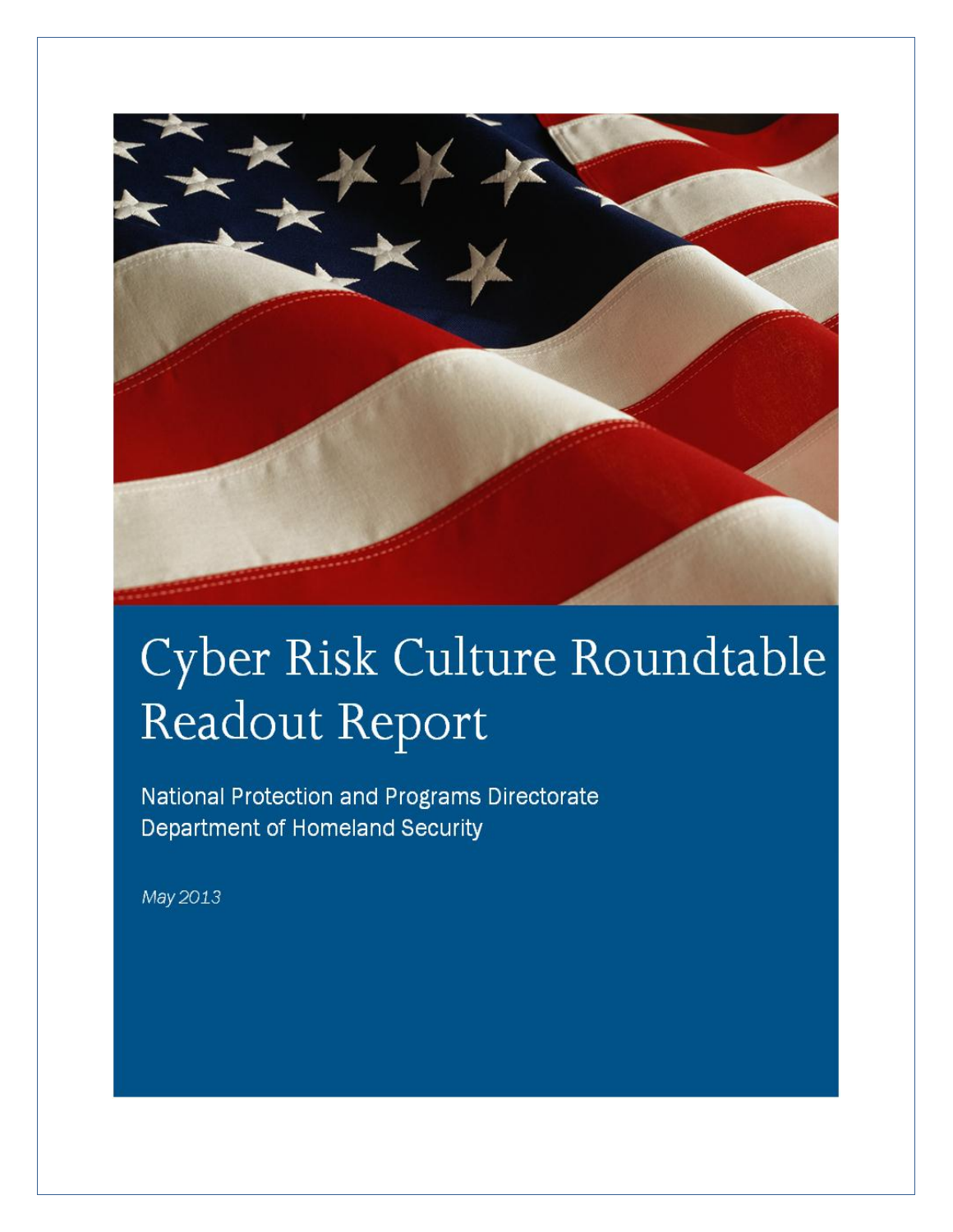# **TABLE OF CONTENTS**

| THEME 2: IMPORTANCE OF EFFECTIVE CYBER RISK CULTURES TO CYBERSECURITY INSURANCE MARKET  6 |  |
|-------------------------------------------------------------------------------------------|--|
|                                                                                           |  |
|                                                                                           |  |
|                                                                                           |  |
|                                                                                           |  |
|                                                                                           |  |
|                                                                                           |  |
|                                                                                           |  |
|                                                                                           |  |
|                                                                                           |  |
|                                                                                           |  |
|                                                                                           |  |
|                                                                                           |  |
|                                                                                           |  |
|                                                                                           |  |
|                                                                                           |  |
|                                                                                           |  |
|                                                                                           |  |
|                                                                                           |  |
|                                                                                           |  |
|                                                                                           |  |
|                                                                                           |  |
|                                                                                           |  |
|                                                                                           |  |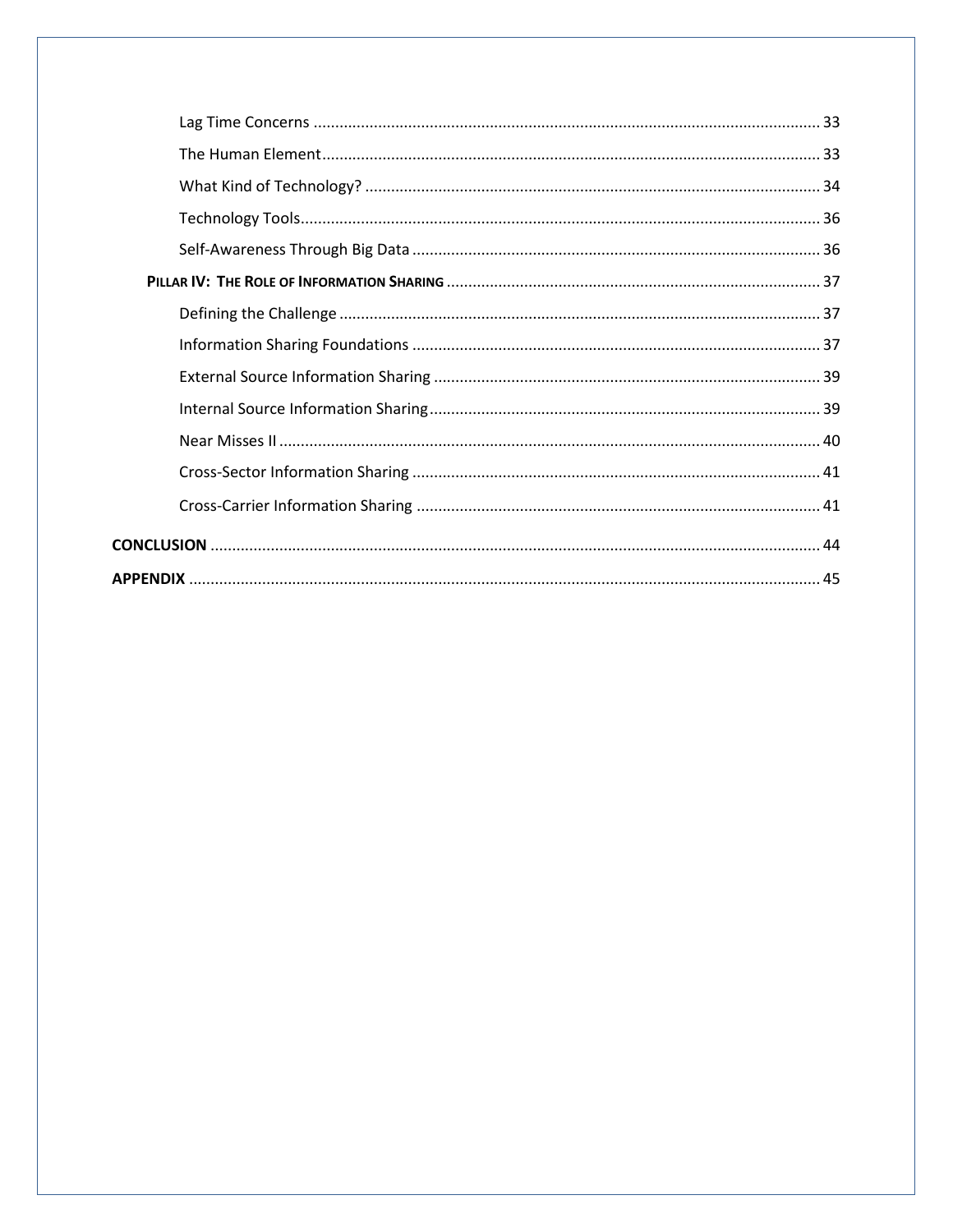#### **BACKGROUND**

The Department of Homeland Security's (DHS) National Protection and Programs Directorate (NPPD) helps both private and public sector partners secure their cyber networks – assisting them both collectively and individually and improving the nation's overall cybersecurity posture in the process. Through these interactions, DHS has become aware of a growing interest in cybersecurity insurance as well as limitations in the current market – especially the first-party market.<sup>1</sup> To better understand those limitations and how a more robust market could help encourage better cyber risk management, NPPD hosted its first-ever Cybersecurity Insurance Workshop during the fall of 2012. NPPD had two main goals for the event: (1) determine what obstacles prevent carriers from offering more attractive firstparty policies to more customers at lower cost; and (2) promote stakeholder discussion about how to move the market forward.

On October 22, 2012, NPPD hosted a diverse group of participants, registered on a first-come, first-served basis, from five stakeholder groups that included insurance carriers, corporate risk managers, information technology/cyber experts, academics/social scientists, and critical infrastructure owners and operators. Several federal agencies also sent representatives. As part of its planning, NPPD asked participants to nominate breakout group topics in order to develop the workshop agenda and ensure that it addressed matters of critical interest. Participants nominated the following topics, which focused specifically on the first-party insurance market: (1) Defining Insurable and Uninsurable Cyber Risks; (2) Cyber Insurance and the Human Element; (3) Cyber Liability: Who is Responsible for What Harm; (4) Current Cyber Risk Management Strategies and Approaches; (5) Cyber Insurance: What Harms Should It Cover and What Should It Cost; (6) Improving the Cyber Insurance Market: Stakeholder Roles and Responsibilities; and (7) Sequencing Solutions: How Should the Market Move Forward? Participants shared a myriad of views on these topics, all of which were included in a workshop readout report available a[t http://www.dhs.gov/publication/cybersecurity-insurance.](http://www.dhs.gov/publication/cybersecurity-insurance)

 Based on participant comments during the fall workshop and on feedback received after the publication of the readout report, NPPD decided to focus its next cybersecurity insurance discussion on a topic that had repeatedly arisen: how to build more effective cyber risk cultures as a prerequisite to a stronger and more responsive first-party insurance market. NPPD interviewed fall workshop participants and conducted other research in order to identify the key "pillars" of such cultures, each of which would help frame the agenda for a future roundtable discussion in this area. Specifically, NPPD planned to ask a diverse set of stakeholders to describe the importance of and challenges with implementing the identified pillars in three distinct but related contexts: within companies; between partnering companies; and nationally. NPPD likewise planned to solicit opinions about how large, mid-

 $\overline{a}$ 

 $1$  First-party cybersecurity insurance policies cover direct losses to companies arising from events such as business interruption, destruction of data and property, and reputational harm. Third party policies, by contrast, cover losses that a company causes to its customers and others, such as harms arising from the exposure of personally identifiable information (PII) through a data breach. *See* U.S. Department of Homeland Security. *Cybersecurity Insurance Workshop Readout Report*. ONLINE. 2012. National Protection and Programs Directorate. Available: <http://www.dhs.gov/publication/cybersecurity-insurance> [10 June 2013].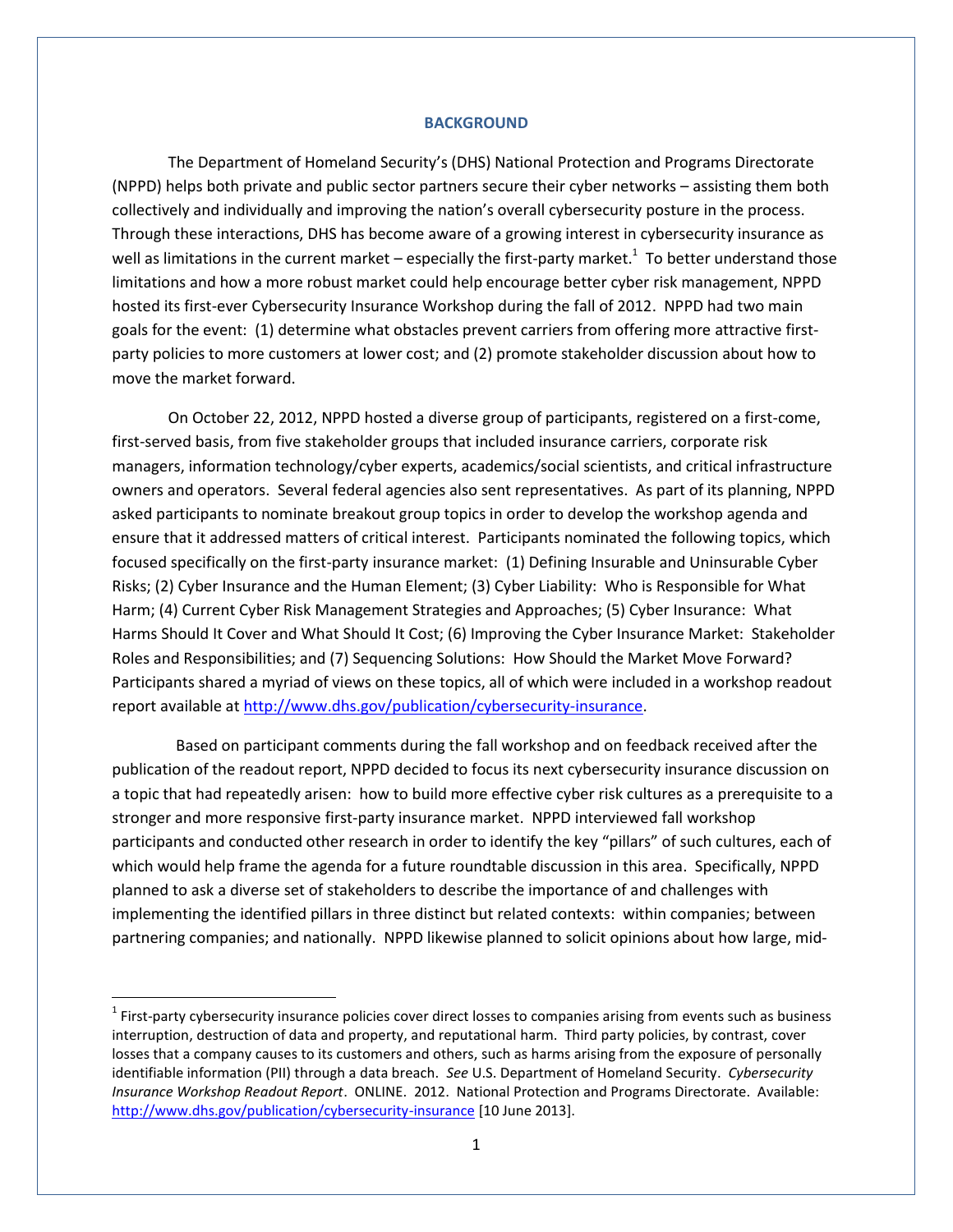size, and small companies should go about meeting those challenges given their typically very different levels of expertise and risk management resources.

## **ABOUT THE ROUNDTABLE**

On April 11, 2013, NPPD publicly announced its intent to convene the cyber risk culture roundtable through the Sector Outreach and Programs Division (SOPD) of NPPD's Office of Infrastructure Protection. On May 13, 2013, NPPD hosted a small set of participants, registered on a first-come, first-served basis, at the National Intellectual Property Rights (IPR) Coordination Center in Arlington, Virginia, for this purpose. The participants, representing each of the aforementioned stakeholder groups, discussed four pillars of effective cyber risk cultures that NPPD had identified through its research. They included the following:

- Engaged executive leadership
- Targeted cyber risk management education and awareness
- Cost-effective technology investments tailored to organizational needs
- Relevant cyber risk information sharing

The goal for the roundtable was to discuss each of these pillars in greater detail and to identify potential approaches that companies of all sizes could adopt into their respective cyber risk management strategies.

Prior to the roundtable, NPPD advised participants that their input during the event would be included in a final readout report on a non-attribution basis. NPPD explained that the purpose of the readout report would be twofold: (1) to capture diverse ideas about the importance of each of the cyber risk culture pillars and the challenges that they entail; and (2) to record a wide range of stakeholder perspectives about how companies could best move forward with them. NPPD advised the confirmed participants that it was not looking for, would not accept, and would not solicit group or consensus recommendations during the roundtable. NPPD likewise clarified that neither DHS nor NPPD would make any decisions about agency policy or positions during the event. In addition to 11 roundtable leaders, organizers, and support personnel, NPPD hosted 39 participants from the following stakeholder groups:

- Insurance Carriers: 11
- Corporate Risk Managers: 6
- Information Technology/Cyber Experts: 8
- Academics/Social Scientists: 3
- Critical Infrastructure Owners/Operators: 10
- Government: 1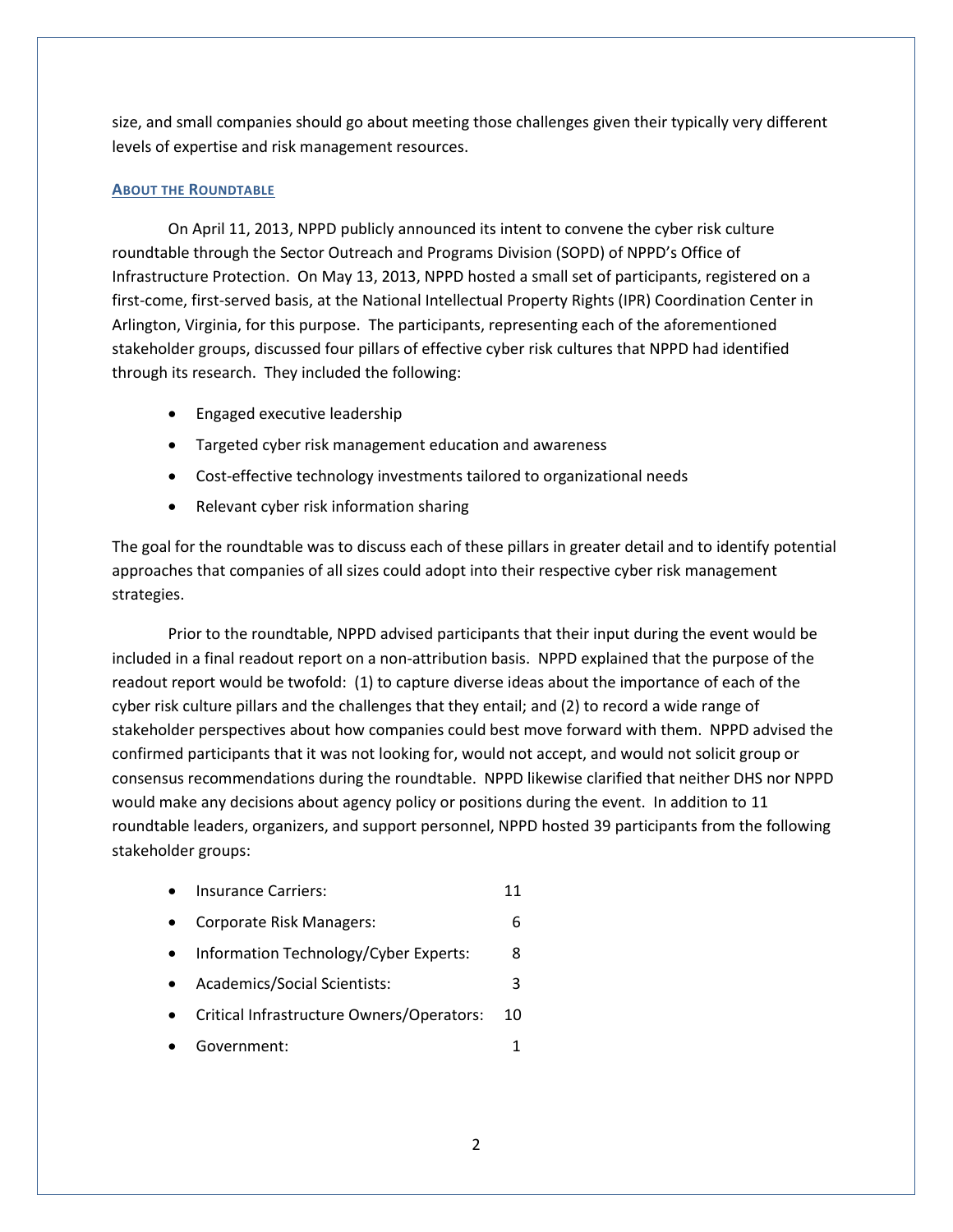#### **EXECUTIVE SUMMARY**

#### **KEY TAKEAWAYS**

For an increasing number of companies that have adopted enterprise risk management (ERM) strategies, cyber risks are converging with more traditional business risks for purposes of prioritization and mitigation. Insurance carriers accordingly don't rely solely on technical compliance with existing information security standards when assessing a company's qualifications for cybersecurity insurance coverage. Many instead examine its risk culture – paying particular attention to internal cybersecurity practices and procedures that the company has adopted, implemented, and enforced in the areas of executive leadership; education and awareness; technology; and information sharing. Some carriers in fact focus primarily on a company's risk culture as part of the cybersecurity insurance underwriting process – a practice that leads to the drafting of custom policies for clients rather than more generic template policies that could be marketed more broadly to others. Given this environment, roundtable participants focused their roundtable discussions on three principal topics: (1) the business case for pursuing more effective cyber risk cultures; (2) the need for cost/benefit research into the effectiveness of various cyber risk controls; and (3) "right sizing" the role of cybersecurity insurance as a driver for better cybersecurity practice across industry.

#### *THE BUSINESS CASE*

Participants reported that the business case for first-party cybersecurity insurance has, in many respects, not been made. They cited an excessive and ongoing focus on cyber-related threats and vulnerabilities as a big part of the problem, noting that cyber risk analysts typically target their products to information technology (IT) professionals who focus tactically on technical matters rather than boards of directors that make strategic risk management investments. Several participants asserted that to get board attention, analysts should concentrate on translating cyber risk into business terms that highlight (1) the financial and reputational *consequences* of cyber incidents; and (2) the likelihood of those consequences happening from a *corporate* – i.e., not government – perspective. This approach, they stated, could have very positive implications for both the "packaging" of cyber risk information and how organizations prioritize their specific cybersecurity investments in response. Many participants cited the benefits of ERM in this regard, noting that the discipline is well-suited to helping companies identify not only the particular cyber risks they face but also appropriate mitigations for them. Several participants likewise described a similar need to make the "business case" for cybersecurity to the general public through longer-term education and awareness campaigns. They asserted that both the private and public sectors should recruit marketing experts and leverage relevant social research to develop a series of messages designed to instill a national "culture of cyber vigilance" – one that leads individuals to reflexively incorporate good cyber hygiene into both their personal and work lives.

#### *COST/BENEFIT RESEARCH*

Participants likewise called for more research when it comes to the costs and benefits of existing and future cybersecurity solutions. Once boards of directors engage on the topic of cyber risk, they asserted, they're going to want to know what to invest in to better manage it. Several participants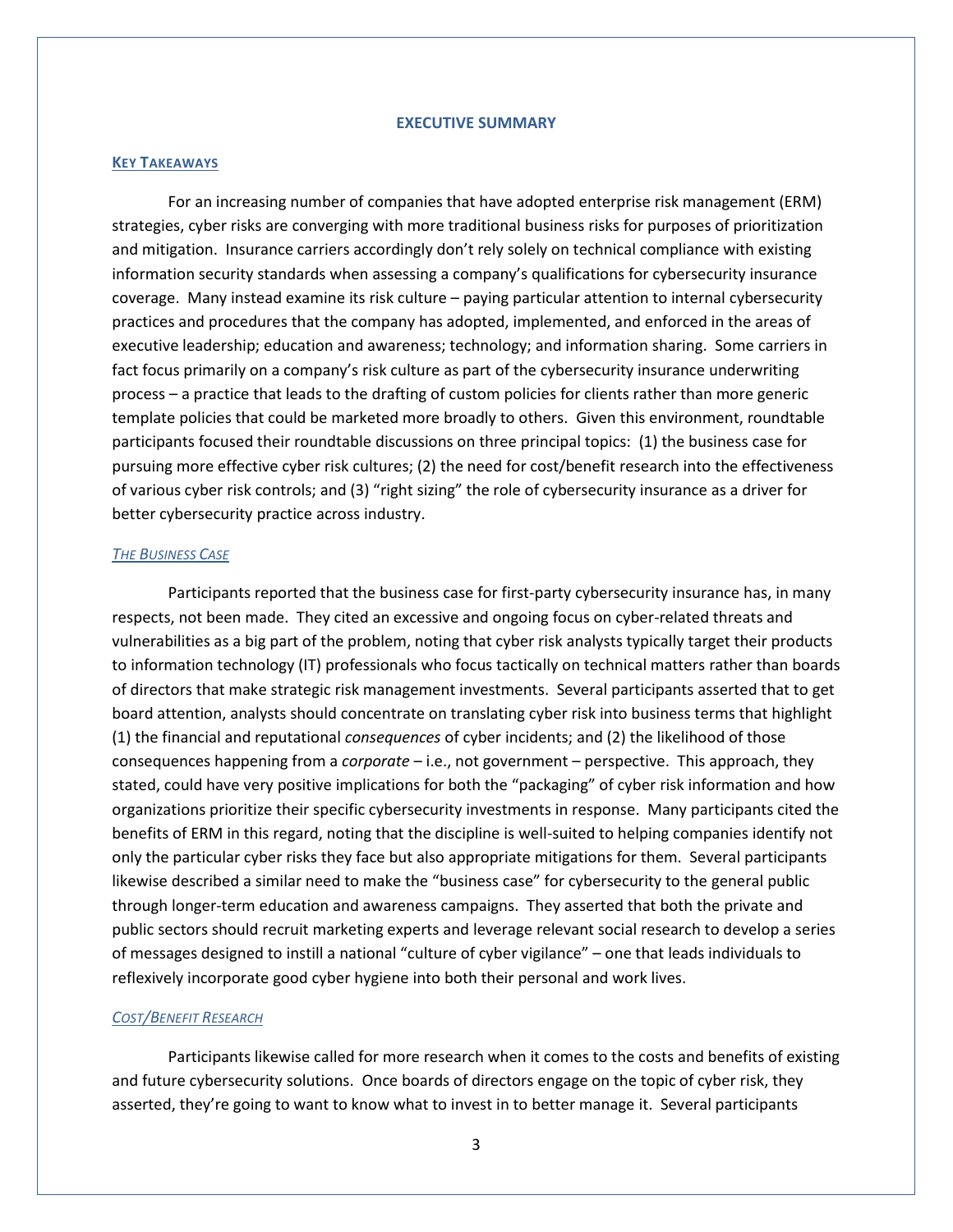observed that there's a general lack of objective proof that particular controls – policies, processes, technologies, and otherwise – have measurable and positive risk management impacts. A number of participants suggested that currently available cybersecurity solutions should be inventoried and tested in a way that tells companies what amount of cybersecurity they'd likely "get" from which combinations of controls so they can make more informed risk management decisions. The problem, several commented, is that there hasn't been a common call for this kind of research because most boards of directors don't yet know they need it.

## *THE INSURANCE INCENTIVE*

Finally, many participants commented that expecting the insurance industry to spearhead the development of best cybersecurity practices that companies should adopt in return for lower first-party policy premiums is probably unrealistic. They advised that carriers typically don't spend weeks with potential insureds reviewing every aspect of an organization to see what's happening with its implementation of information security policies. Several participants explained that what many carriers do look for, however, is how well a company understands where it sits uniquely in the cyber risk landscape and how it's addressing its vulnerabilities beyond basic cyber hygiene. Those carriers therefore may ask:

- Does the company know what cyber incidents it's actually experienced and is likely to experience in the future based on both its own data and reports from outside sources;
- As part of that inquiry, does the company know what cyber incidents are happening and are likely to happen to similarly situated companies; and
- What cyber risk management investments is the company making in response to address its own, unique circumstances?

In short, if companies exhibit *engaged* cyber risk cultures – where informed boards of directors support targeted risk mitigations to address their most relevant cyber risks – then most carriers will consider them to have *effective* cyber risk cultures worth insuring. Cyber risk therefore does not have a "one size fits all" risk management solution that companies can simply purchase off the shelf. Carriers instead will reward those companies that maintain a sustained focus on their unique cyber risk profiles and wisely arrange their executive leadership, education and awareness, technology, and information sharing strategies to address them. To support companies striving for this level of engagement, all stakeholders – including carriers – should continue the conversation about best cybersecurity practices in order to identify a full range of action options that organizations can tailor to their particular cyber risk management needs.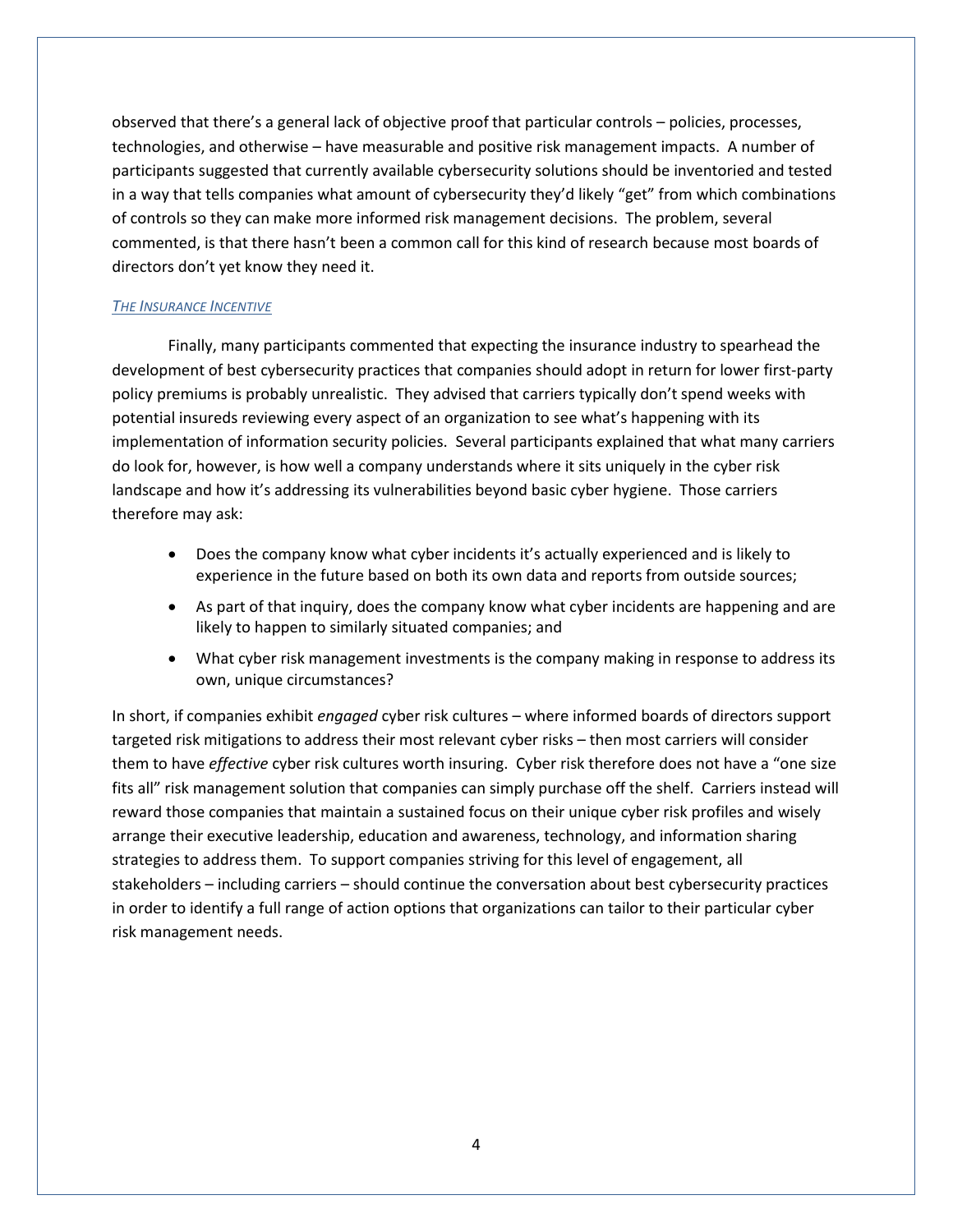#### **SECTION ONE: OPENING REMARKS**

#### **THEME I**: **WELCOME**

 **SPEAKER:** BRUCE MCCONNELL, ACTING DEPUTY UNDER SECRETARY FOR CYBERSECURITY NATIONAL PROTECTION AND PROGRAMS DIRECTORATE U.S. DEPARTMENT OF HOMELAND SECURITY

## **KEY POINTS:**

- Acting Deputy Under Secretary for Cybersecurity Bruce McConnell opened the roundtable by welcoming participants and observing that data breaches and other cyber-related losses continue to dominate the news. He specifically cited recent reporting about cyber-enabled bank thefts, intellectual property theft, and potentially destructive attacks against critical infrastructure. Mr. McConnell noted that, given this environment, it's not surprising that funding for the federal government's cybersecurity missions continues to be protected and increased in some cases. He referenced both Executive Order 13636 and Presidential Policy Directive 21 (PPD-21) as further evidence of the federal emphasis on cybersecurity, and discussed their general implications for cybersecurity policy and practice going forward.
- Acting Deputy Under Secretary McConnell then discussed Executive Order 13636's three core themes: (1) "building in" privacy as part of private and public sector cybersecurity efforts; (2) improving information sharing from the federal government to the private sector; and (3) protecting the nation's critical infrastructure. Regarding this third pillar, he noted that the Executive Order directs the National Institute of Standards and Technology (NIST) to develop, with extensive public input, a voluntary Cybersecurity Framework. That Framework, Mr. McConnell continued, will likely include not only technical controls but also other cybersecurity solutions such as alternate-provider agreements and personnel policies. The goal of both the Executive Order and the Framework, he explained, is to elevate the cyber risk management conversation in non-technical terms to senior executives in both the private and public sectors. He also mentioned that NIST would be hosting its next Framework workshop in Pittsburgh on May 29-30, 2013.
- Acting Deputy Under Secretary McConnell next noted that Executive Order 13636 directs the DHS and the Departments of Commerce and Treasury to prepare studies that examine market-based incentives that could encourage industry to adopt the Cybersecurity Framework. He stated that a wide range of potential incentives are under consideration – including good housekeeping seals of approval; changes to statutes to create safe harbors, and others. Mr. McConnell advised that the studies would be shared with the White House for review and publication.
- Acting Deputy Under Secretary McConnell also discussed PPD-21, commenting that it replaces Homeland Security Presidential Directive 7 (HSPD-7) that focused on counterterrorism. He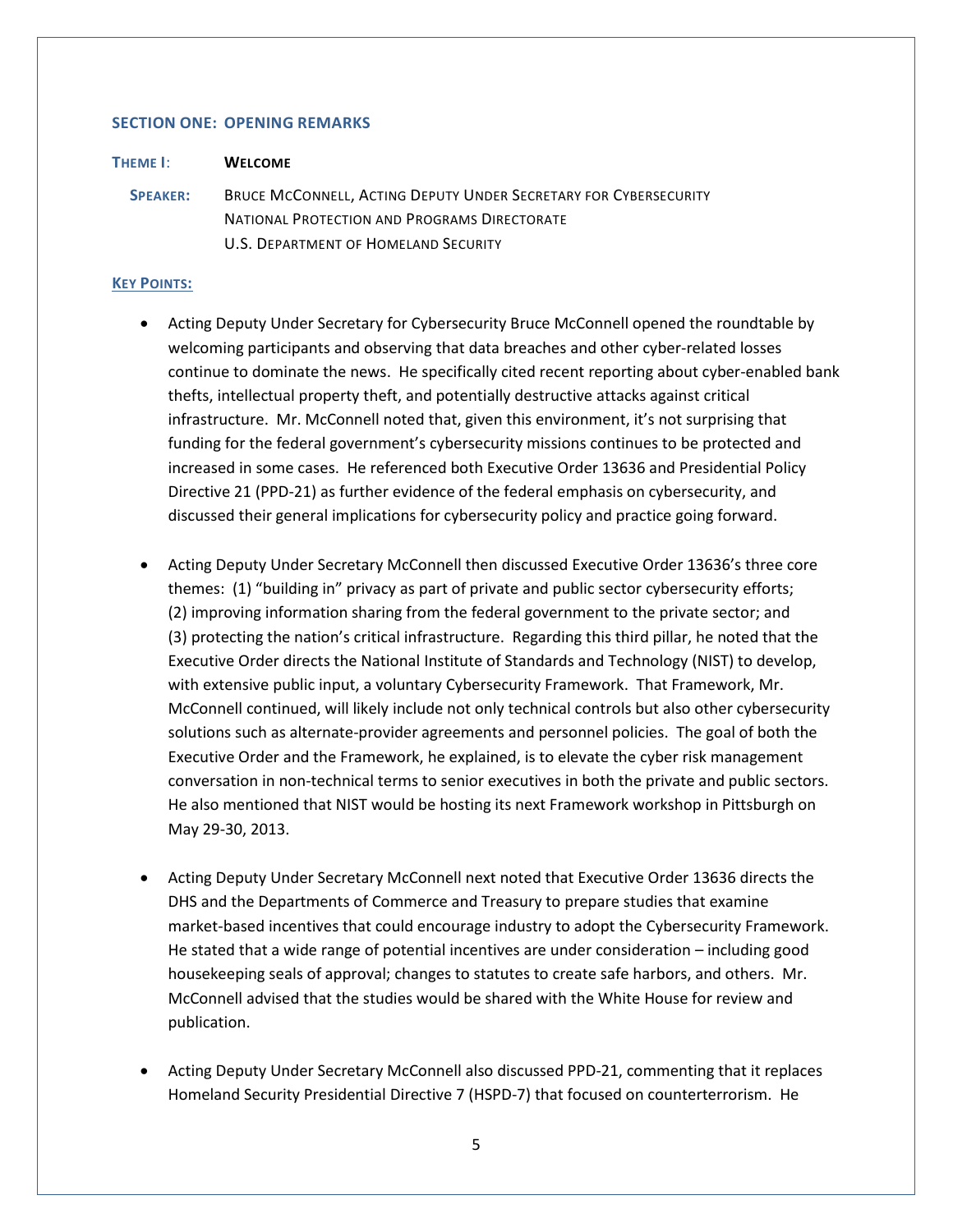explained that PPD-21 extends beyond standard protection activities to the promotion of a more holistic national resilience strategy, or "how we will operate under degraded conditions." He stated that PPD-21 takes an all-hazards approach to critical infrastructure security and resilience, including terrorism, extreme weather, and cybersecurity risks.

 Acting Deputy Under Secretary McConnell concluded his remarks by describing the roundtable as an opportunity to focus on an important and long-term matter: how to enhance the cybersecurity insurance market by developing a better understanding of the elements of an effective cyber risk culture. He stated that the roundtable would be a good opportunity to engage a cross-section of DHS partners and to share information that is often stovepiped within organizations. By so doing, participants can help identify common cyber risk management best practices that should be adopted by large, mid-size, and small companies alike.

## THEME II: IMPORTANCE OF EFFECTIVE CYBER RISK CULTURES TO CYBERSECURITY INSURANCE MARKET

 **SPEAKER 1:** LAURIE CHAMPION

MANAGING DIRECTOR, ENTERPRISE RISK MANAGEMENT AON RISK SOLUTIONS, GLOBAL RISK CONSULTING

#### **KEY POINTS:**

- Ms. Champion described the October 2012 DHS Cybersecurity Insurance Workshop as both "very engaged" and an important opportunity for people from different backgrounds to discuss current challenges to the cybersecurity insurance market. She added that many conversations that began at the session – during formal sessions and informal sidebars – have continued to this day. Ms. Champion then made three general observations about the conversations:
	- $\circ$  Responsibility for Cyber Risk. Participants did not agree about who "owns" cyber risk – not only within companies but also externally at the "macro" level. For example, Ms. Champion noted that participants debated whether cyber risk should be owned by the private sector, the public sector, or shared by both. The answer to this question, she noted, will have implications for other factors including proactive cyber risk management activities, including threat information sharing, cost sharing, and the development and implementation of solution sets.
	- $\circ$  Enterprise Approach to Cyber Risk Management. Participants mentioned but did not flesh out ideas regarding enterprise approaches to identifying cyber risks and prioritizing action and investments to address them. Going forward, Ms. Champion commented, representatives from corporate management, the IT community, and multiple enterprises should consider convening a "what are we dealing with" conversation that defines the problem in business terms. Once the problem is better understood, she continued, those same representatives should consider hosting a similar "what should the solution be" discussion.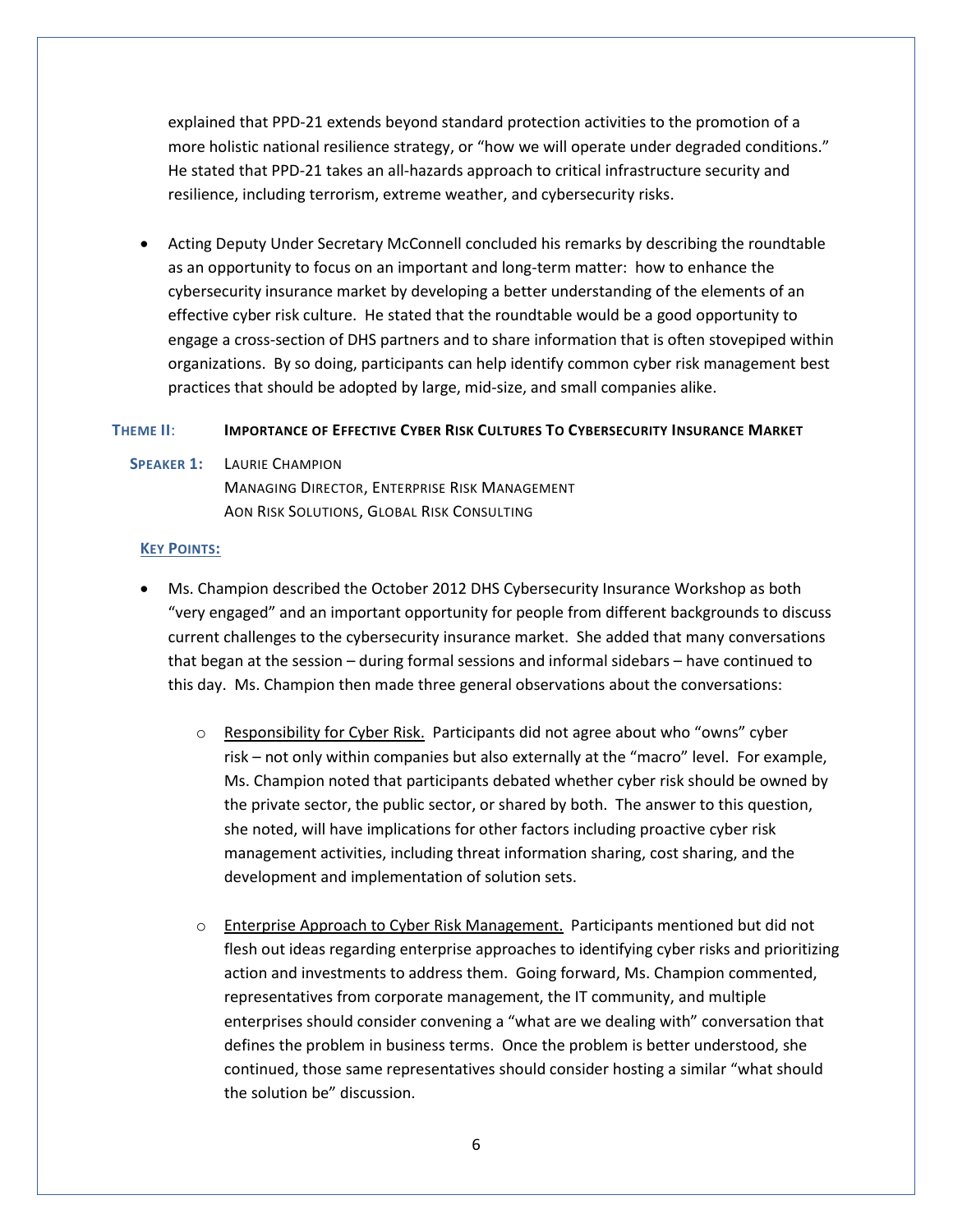- $\circ$  Nature of Cybersecurity Insurance. Participants agreed that cyber risk involves not only third-party data breach but also first-party financial, reputational and other harms. Ms. Champion commented that although the participants cited cybersecurity insurance as a potential "solution" to these potential losses, a core issue remained unresolved: should cybersecurity insurance be seen as a solution in its own right or only as a backstop when other risk management strategies have failed? Ms. Champion explained that the first approach might encourage business leaders to see cybersecurity insurance carriers as a source of identifying and understanding cybersecurity best practices that they would incentivize companies to adopt by offering them lower premiums in return for demonstrated compliance. The second approach, she added, would encourage management to first understand and mitigate their known cyber risks before seeking to transfer any residual risk through the purchase of an appropriate policy. In practical terms, she concluded, both insurers and insured (companies or other organizations) have a role to play in understanding and mitigating cyber risk.
- Ms. Champion then stated that participants had spent considerable time during the workshop discussing the role of leadership in promoting organizational resiliency. She noted that the remaining challenges in this area include identifying best practices for translating technical cyber risk information into business terms that senior executives can better understand, developing cyber risk solution sets, and driving industry toward implementation of practical solutions.

 **SPEAKER 2:** OLIVER BREW

VP, SPECIALTY CASUALTY DIVISION LIBERTY INTERNATIONAL UNDERWRITERS

## **KEY POINTS:**

- Mr. Brew commented that it's taken quite a while for the cybersecurity insurance market to reach critical mass despite the fact that many of the risks that arise in cyberspace are not new (e.g., intellectual property theft, lost profits, privacy, and reputational damages). Rather, he stated it is simply that there are new methodologies within the networked economy within which these traditional risks can arise. Mr. Brew then quoted Facebook COO Sheryl Sandberg who stated in reference to the high growth technology industry, "If you are offered a seat on a rocket ship, don't ask which seat; just get on." In contrast, Mr. Brew noted, the insurance industry hasn't been known for its dynamism when addressing cyber risk but is gradually finding its feet and becoming more innovative regarding the cybersecurity insurance market.
- Mr. Brew observed that there's no single answer to the question of why the first-party market has not developed more rapidly, a confounding phenomenon given growing awareness in most quarters about the cyber risk environment. He cited the ubiquity of network computing and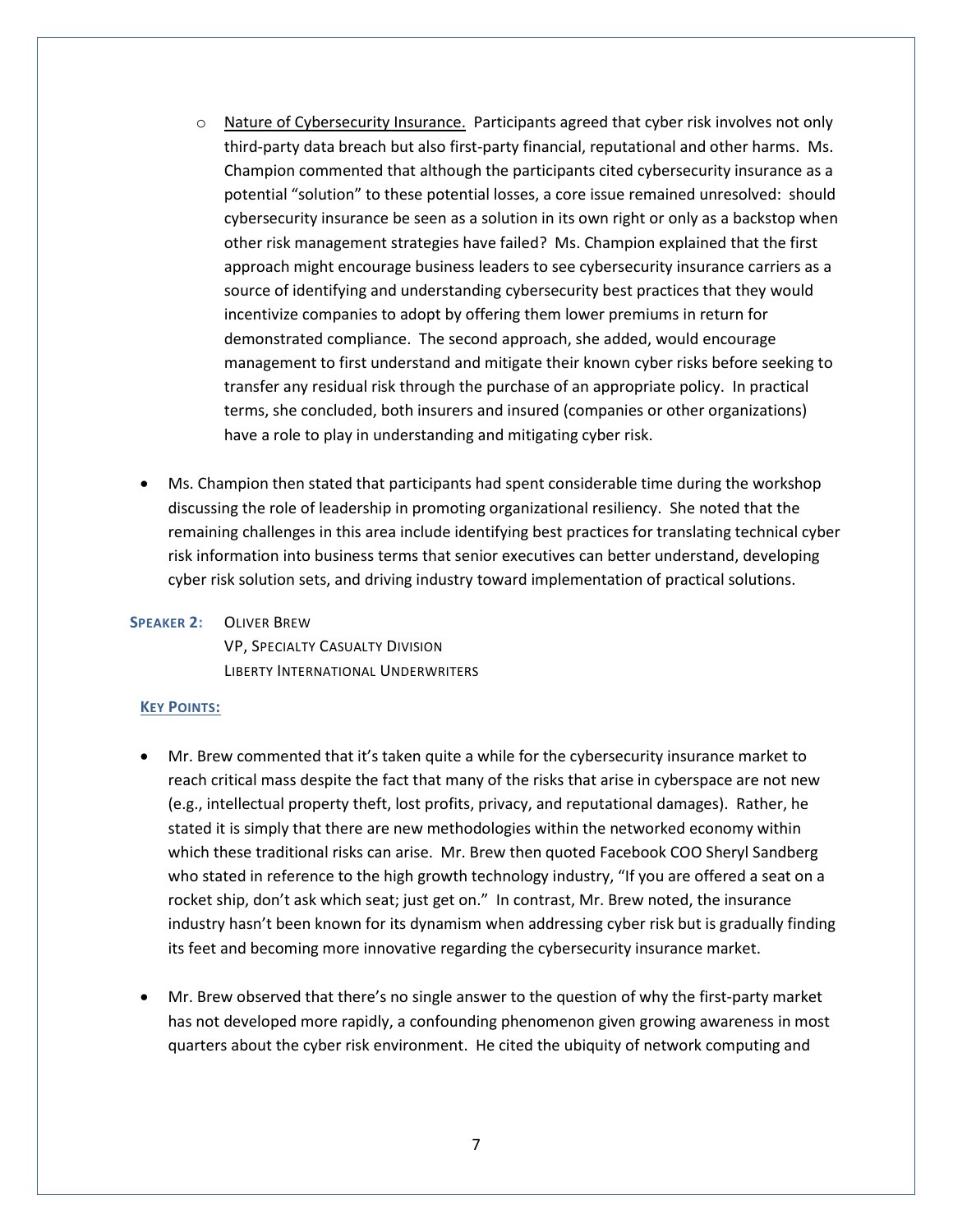Moore's Law<sup>2</sup> before observing that (1) cyber threats continue to grow; (2) media coverage about cyber incidents is increasing; (3) related legislative efforts have been and continue to be highly publicized; and (4) cyber-related litigation has become more common. Mr. Brew offered several reasons why more customers, despite these trends, may not be seeking coverage:

- $\circ$  Cost and Revenue Concerns. Companies always review new money spent. The insurance market is itself cyclical, and some potential customers see cybersecurity insurance as a luxury purchase rather than a core portfolio item.
- $\circ$  Uncertainty. Some potential customers question whether cybersecurity insurance carriers will actually "pay out" after a cyber event. As a result, they are reluctant to dive into what they consider to be an untested market.
- o High Risk Appetites. Entrepreneurs, especially in the technology field, are inherent risk takers. Some consequently forego cybersecurity insurance coverage because they don't see it as a necessary investment.
- $\circ$  Maturity. Awareness and incentives structures that address cyber risk exposure have not fully matured, and most companies remain unaware of the availability of cybersecurity insurance.
- Mr. Brew asserted that, over time, the insurance industry can help change cyber risk management behavior for the better. A more mature cyber risk culture, he explained, could benefit society in much the same way that automobile and fire insurance already benefit individual consumers. For example, Mr. Brew continued, careful drivers and homeowners who install smoke alarms qualify for premium discounts and other benefits under their policies. He advised that the unmet challenge to the cybersecurity insurance market – especially the first-party market – is that carriers and other stakeholders have yet to identify consistent cyber risk trends and the safeguards that organizations can implement in order to best manage them.
- Mr. Brew then cited Verizon's 2013 Data Breach Investigations Report and noted its finding that 90 percent of cyber attacks over the previous year were preventable with simple or intermediate systems in place.<sup>3</sup> Under the circumstances, he asserted, there's clearly room for improvement in most organizations when it comes to cyber risk management.

 $\overline{\phantom{a}}$ 

 $^2$  A simplified version of Moore's Law, a computing term which originated around 1970, states that processor speeds, or overall processing power for computers, will double every two years. *See Moore's Law*. ONLINE. N.D. Moore's Law. Available: <http://www.mooreslaw.org/> [11 June 2013]. More precisely, Moore's Law states that the number of transistors on an affordable central processing unit (CPU) will double every two years. *Id.*

<sup>3</sup> This statistic refers only to the number of cyber attacks in 2012 and not to any measure of consequences. *See* Verizon. *2013 Data Breach Investigations Report*. ONLINE. 2013. Verizon RISK Team. Available: [http://www.verizonenterprise.com/resources/reports/rp\\_data-breach-investigations-report-2013\\_en\\_xg.pdf](http://www.verizonenterprise.com/resources/reports/rp_data-breach-investigations-report-2013_en_xg.pdf) [18 June 2013].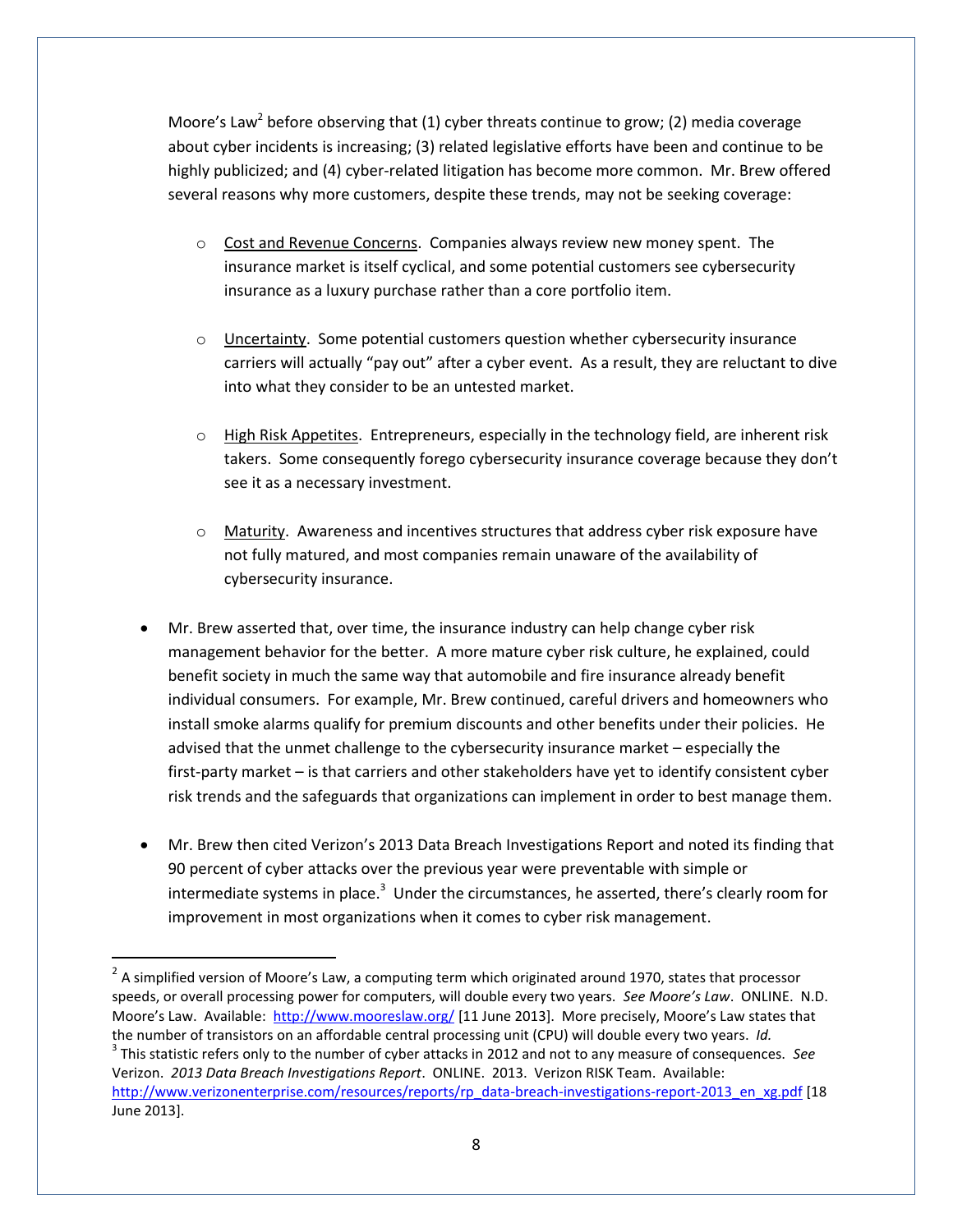Mr. Brew concluded that while private and public sector organizations likely can't stop all attacks, they could do more to prevent and/or mitigate them by addressing the four pillars of an effective cyber risk culture as outlined in the roundtable agenda: leadership (responsible for setting an example and enterprise-wide cyber risk management expectations); education and awareness (required to instill an understanding of basic cyber hygiene); technology (designed to promote security and to protect privacy); and information sharing (essential to inform cyber risk management activities within organizations, among them, and between the private sector and government). The critical factor, he added, is that all pillars are symbiotic and rely on each other to be effective.

 **SPEAKER 3:** JAKE KOUNS CEO OPEN SECURITY FOUNDATION

#### **KEY POINTS:**

l

- Mr. Kouns opened his remarks by citing both a Gartner report estimating that worldwide security spending would hit \$85 billion by 2016,<sup>4</sup> and Director of National Intelligence James Clapper's recent comments describing cyber attacks by non-state actors as a leading worldwide threat to U.S. security.<sup>5</sup> He stated that experts at Risk Based Security had assessed 2012 to be the worst year on record for data breaches and that they expected more such breaches, involving ever-increasing amounts of personally identifiable information (PII), in 2013.<sup>6</sup>
- Mr. Kouns commented that the IT vulnerabilities that have led to this state of affairs have shown almost no signs of improvement over time and cited both cross site scripting (CSS or XSS) and structured query language (SQL)injection as just two examples of well-known and as yet unresolved cyber attack methods.<sup>7</sup> He added that the Open Sourced Vulnerability Database, a

<sup>4</sup> *Global Security Spending to Hit \$86B in 2016*. ONLINE. Sept. 12, 2013. Associated Press. Available: <http://www.infosecurity-magazine.com/view/28219/global-security-spending-to-hit-86b-in-2016> [11 June 2013]. 5 Dozier, Kimberly. *U.S. Intel Chief: Cyberterror Leading Threat*. ONLINE. April 11, 2013. Associated Press. Available: <http://bigstory.ap.org/article/us-intelligence-chief-cyberterror-leading-threat> [11 June 2013].

<sup>&</sup>lt;sup>6</sup> See Risk Based Security/Cyber Risk Analytics at <u>https://cyberriskanalytics.com</u>.

 $^7$  Cross-site scripting is a vulnerability in web applications which attackers may exploit to steal a user's information. The National Institute of Standards and Technology (NIST) defines cross site scripting (CSS or XSS) as "[a] vulnerability that allows attackers to inject malicious code into an otherwise benign website. These scripts acquire the permissions of scripts generated by the target website and can therefore compromise the confidentiality and integrity of data transfers between the website and client. Websites are vulnerable if they display user supplied data from requests or forms without sanitizing the data so that it is not executable." *See* U.S. Department of Commerce. *NIST IR 7298 Revision 2, Glossary of Key Information Security Terms*. ONLINE. May 31, 2013 [sic]. National Institute of Standards and Technology. Available: [http://csrc.nist.gov/publications/drafts/ir-7298](http://csrc.nist.gov/publications/drafts/ir-7298-rev2/nistir7298_r2_draft.pdf) [rev2/nistir7298\\_r2\\_draft.pdf](http://csrc.nist.gov/publications/drafts/ir-7298-rev2/nistir7298_r2_draft.pdf) [18 June 2013]. By contrast, structured query language injection is a code injection technique that exploits a security vulnerability occurring in the database layer of an application. The Department of Homeland Security's United States Computer Emergency Readiness Team (US-CERT) defines structured query language (SQL) injection as "an attack technique that attempts to subvert the relationship between a webpage and its supporting database, typically in order to trick the database into executing malicious code. SQL injection usually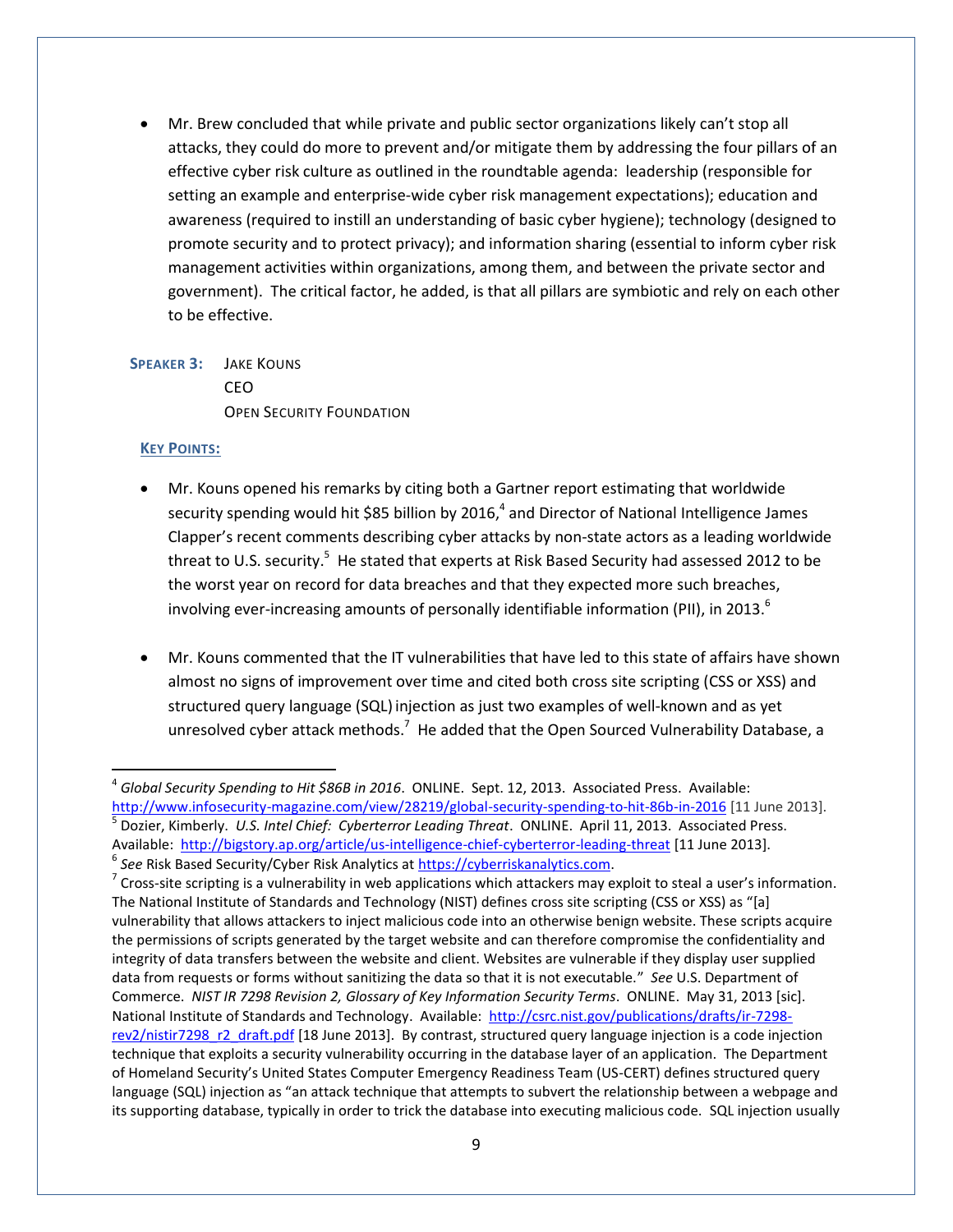project that provides unbiased technical information about security vulnerabilities, identifies anywhere from 7,600 to 9,000 new vulnerabilities each year that enable such attacks. ${}^{8}$ 

- Mr. Kouns next discussed Metasploit, which he described as a successful open source penetration testing platform created by HD Moore that has helped turn once complicated cyber attacks into more of a "point and click" exercise for even unsophisticated actors. He then referenced HD Moore's Law for the proposition that "casual attacker power grows at the rate of Metasploit."<sup>9</sup> In other words, better and better cybersecurity is needed in order to protect against even inexperienced attackers who are becoming increasingly capable of exploiting known IT vulnerabilities.
- Mr. Kouns also raised a philosophical question to help frame the roundtable agenda: should companies focus their cyber risk management efforts on patching vulnerable IT products, or should IT manufacturers and suppliers instead focus on poorly written code before bringing their products to market? He observed that shifting more attention to poorly written code might be appropriate given the fact that the number of IT vulnerabilities – and the corresponding security costs to address them – continue to rise.
- Mr. Kouns likewise noted that effectively leveraging technology to manage cyber risks remains an ongoing challenge. He cited Wendy Nather for the proposition that many organizations are "living below the security poverty line," explaining that the cybersecurity budgets for many midsize and small companies are practically nonexistent.<sup>10</sup> As a result, he continued, those companies often have little or no IT expertise, are unable to follow through on IT consultant recommendations, and accordingly focus only on "putting out fires" rather than managing long-term cyber risk issues. Mr. Kouns observed that companies that seek to adopt layered cybersecurity approaches typically find themselves in need of numerous cybersecurity products and stated that each such system costs \$2000 or more – making fully implemented, layered cybersecurity far more the industry exception than the industry rule.
- Mr. Kouns then described today's cybersecurity reality in stark terms. He asserted that limited technology solutions exist for addressing cyber risks. Most vendor options typically fall short of

 $\overline{\phantom{a}}$ 

involves a combination of over-elevated permissions, unsanitized/untyped user input, and/or true software (database) vulnerabilities. Since SQL injection is possible even when no traditional software vulnerabilities exist, mitigation is often much more complicated than simply applying a security patch." *See* U.S. Department of Homeland Security. Structured Query Language Injection. ONLINE. 2009. United States Computer Emergency Readiness Team. Available: <http://www.us-cert.gov/sites/default/files/publications/sql200901.pdf> [11 June 2013].

<sup>&</sup>lt;sup>8</sup> See Open Sourced Vulnerability Database at [http://www.osvdb.org.](http://www.osvdb.org/)

<sup>9</sup> Corman, Joshua. *Intro to HDMoore's Law*. ONLINE. Nov. 1, 2011. Cognitive Dissidents Blog. Available: <http://blog.cognitivedissidents.com/2011/11/01/intro-to-hdmoores-law/> [27 June 2013].

<sup>&</sup>lt;sup>10</sup> Nather, Wendy. *Living Below the Security Poverty Line*. ONLINE. May 26, 2011. 451 Research. Available: <https://451research.com/report-short?entityId=67682> [11 June 2013].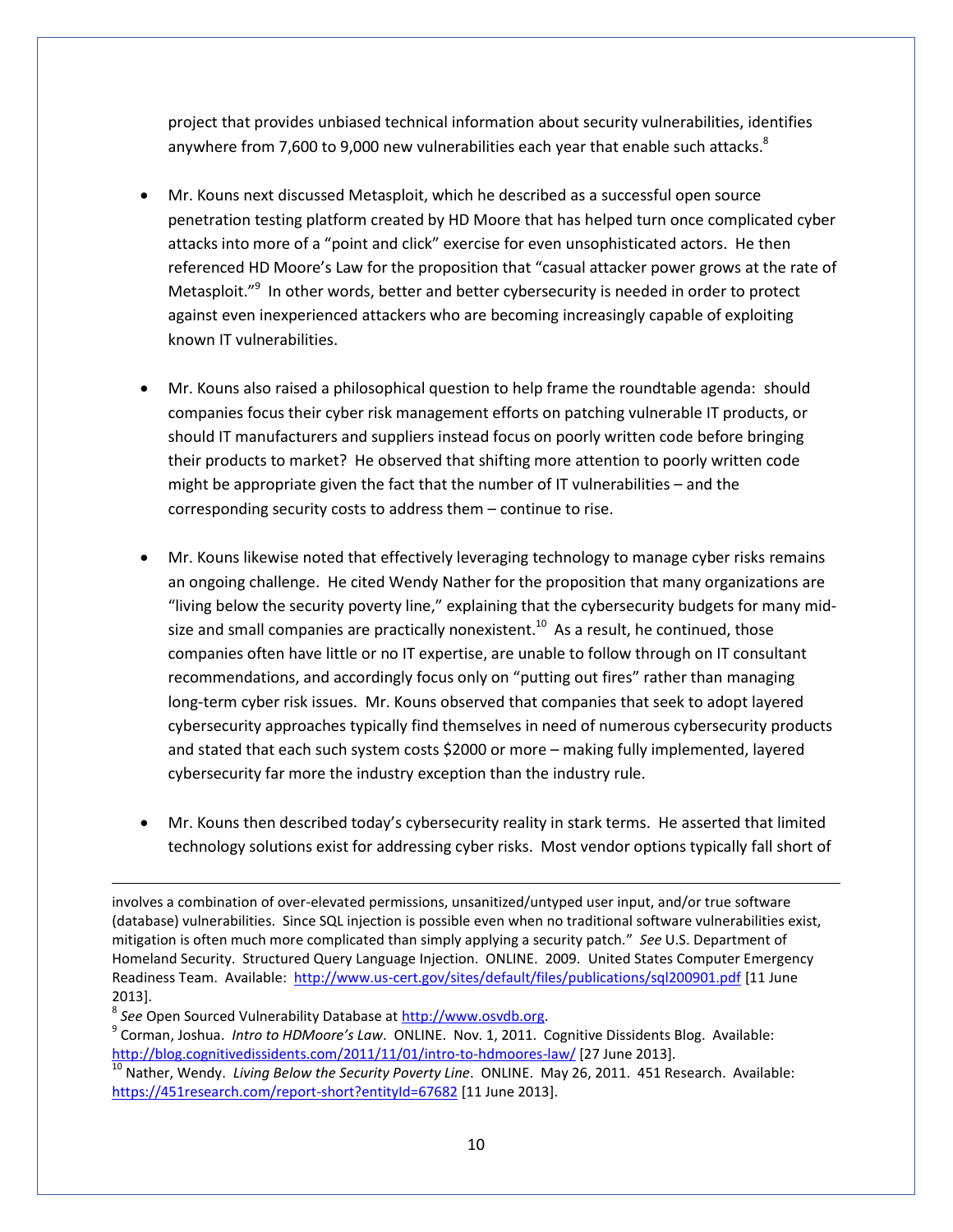needed protection, he continued, and they don't seem to be improving. Technical controls, he added, are often too complicated and/or costly for businesses to implement. He noted that the lack of available information about which cyber risks are most likely to materialize only compounds these problems. Without more security intelligence, he concluded, most organizations cannot make informed decisions about where to best spend their limited cybersecurity budgets.

 Mr. Kouns commented that given this landscape, some companies may be inclined to buy cybersecurity insurance rather than spend on technology solutions and other cybersecurity controls. In short, he stated, they may opt to transfer risk entirely rather than invest in expensive and largely unproven cyber risk mitigation efforts. He concluded that without minimum underwriting requirements by carriers, this phenomenon could give rise to a moral hazard situation that encourages companies to take further risks rather than improve their cyber risk cultures.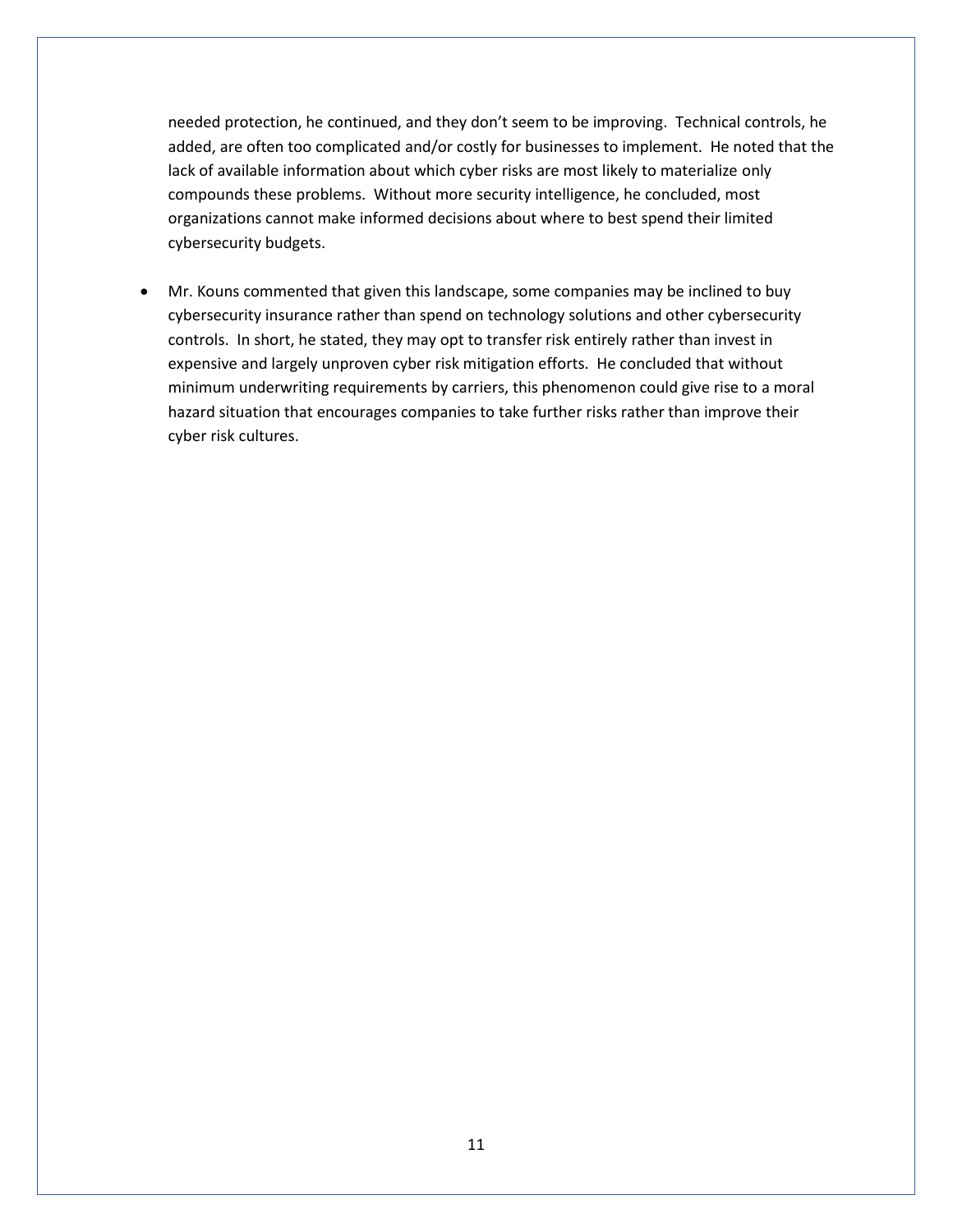## **SECTION TWO: EFFECTIVE CYBER RISK CULTURE PILLAR DISCUSSIONS**

## **PILLAR I: THE ROLE OF EXECUTIVE LEADERSHIP**

**DESCRIPTION:** Getting boards of directors and other corporate executives engaged on the subject of cyber risk management presents a major obstacle to promoting a more robust cybersecurity insurance market. In many companies, especially mid-size and small firms, cybersecurity is too often thought of as an operational IT problem rather than a longer-term, enterprise risk management issue. The purpose of this pillar discussion accordingly was to explore stakeholder viewpoints on how to break through barriers that prevent companies from addressing cyber risk more effectively through comprehensive risk management approaches.

#### **DISCUSSION POINTS:**

#### *RISK MANAGEMENT RESEARCH*

- A risk manager commented that most corporate leaders, especially at the board level, don't actively engage on cybersecurity issues – a situation that presents a major obstacle to better cyber risk management across the business world. She then discussed this point in relation to research she had conducted with the Wharton School that focused on how corporate leaders impact the development of effective risk cultures generally. Part of that research, she explained, involved comparing companies that exhibit both "above average" and "below average" risk management maturity/capability as determined by a five-point scale. That scale, she advised, included 120 questions that measured indicators such as governance; process/methodology; integration of risk information; and organizational culture/leadership. Certain behaviors, the risk manager explained, correlated with better risk management. For example:
	- $\circ$  92 percent of above average organizations reported that they communicate risk management information throughout their enterprises and act upon it. Among below average companies, by contrast, 63 percent reported that they don't communicate or act upon such information.
	- $\circ$  89 percent of above average organizations reported that they actively decide how much risk to take in any given business situation. Among below average companies, by contrast, 60 percent reported that they don't actively engage in such decision-making.
	- o 88 percent of above average organizations reported that they incorporate risk management plans into their resource allocation processes, budgets, performance plans, and execution plans. Among below average companies, by contrast, 66 percent reported that they don't incorporate risk management plans into these areas.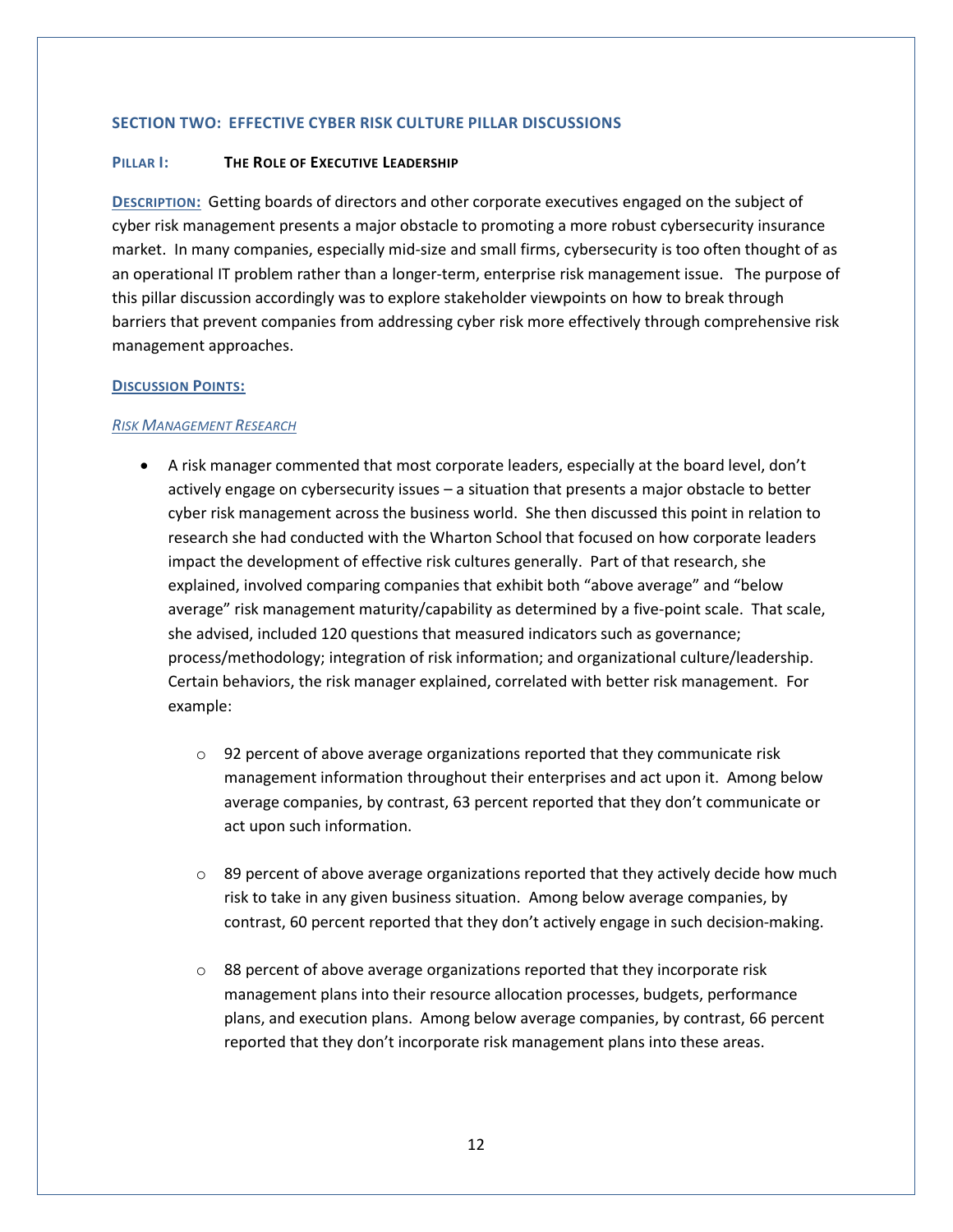The risk manager noted that while this research wasn't directly tied to cybersecurity, she expected that companies with more mature risk management processes would likely be the companies that managed cyber risk best.

## *ENGAGING EXECUTIVES*

- A critical infrastructure representative commented that money and fear of loss are the biggest factors that get board of director attention. To focus boards on cyber risk management, she continued, risk managers and IT professionals must make cyber risk understandable in terms of both financial and reputational impact. The representative explained that such impacts are often easily understood; for example, the costs associated with a PII breach in the health care industry – including fines and penalties, credit monitoring services for affected parties, and "active imaging" (public relations/reputation response) – are as significant as they are concrete. Experience is the greatest educator in this regard. Put simply, she stated, executives will be highly motivated to address cyber risk after their company incurs sizable cyber-related losses even just one time. The representative illustrated her point by observing that while health care companies today use both cybersecurity and personal information liability insurance, they began doing so only after senior executives came to understand the enormous costs that could arise if a cyber attacker accessed and changed patient medical records.
- A second critical infrastructure representative noted that if IT professionals, risk managers, and others can explain the financial and reputational impacts of cyber risks to corporate leaders, those leaders will be less likely to look at cyber risk as just a technical problem in need of a technological solution. Instead, he asserted, they will look more holistically at cyber risk and will seek a broader risk solution that includes an examination of the human element and other factors. An IT professional concurred and noted, "Being able to show a board of directors or senior leadership that a given potential threat impacts the risk state of a company in a particular way has much more meaning to those individuals than simply providing them a detailed technical analysis of the threat."
- A third critical infrastructure representative agreed that whether or not boards of directors accurately perceive and prioritize cyber risk depends upon their company's actual, real-life exposure. He stated that every company is its own best intelligence source in this regard, explaining that the best way to engage boards is to give them a "what do I look like" understanding of what's happening within their own companies. That picture, he continued, emerges from the volumes of breach and other incident data stored within a company's own audit logs. The representative concluded that most boards don't have a way to meaningfully access that information and, in some cases, don't want to know. A fourth critical infrastructure representative concurred, adding that only when leaders see themselves in the risk – e.g., in terms of personal financial or criminal liability – does it change their perception and motivation to engage the risk. A fifth critical infrastructure representative countered, however, that most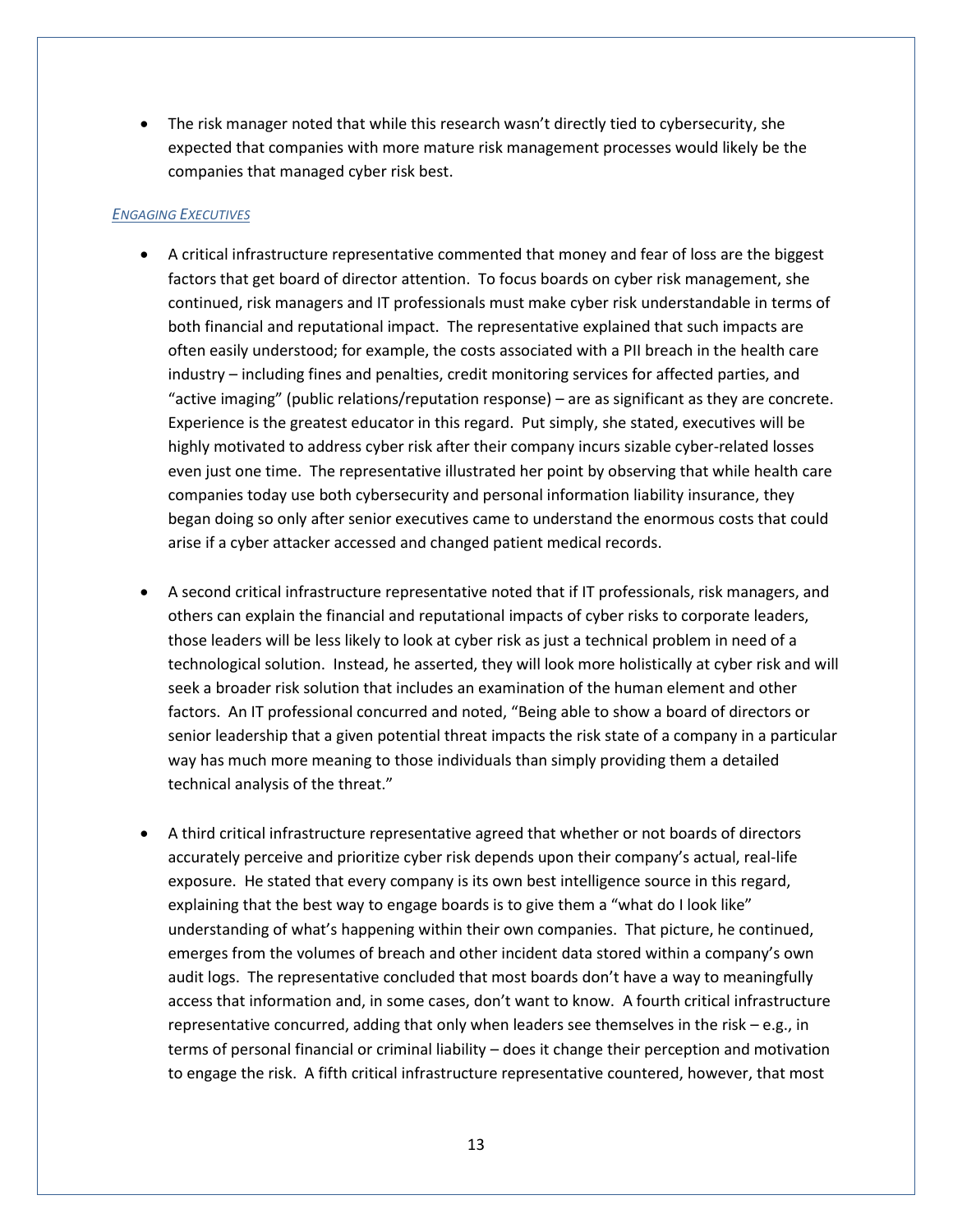board members do understand the stakes because they typically serve on the boards of multiple companies, at least some of which have experienced a major cyber incident.

# *CYBER RISK AS ENTERPRISE RISK*

 $\overline{\phantom{a}}$ 

- A critical infrastructure representative commented that an enterprise risk management (ERM) approach is essential for getting cyber risk discussions "out of the technology stovepipe and into an organization's broader risk management process."<sup>11</sup> The common vernacular, priorities, and solutions that come with ERM, he explained, make all the difference in the world. The representative added that incorporating cyber risk into a broader ERM strategy will help promote discussion beyond its technical/technological aspects to its impact on a company's other business concerns – including customer satisfaction, reputation, sales, and supply chain resilience. Those discussions, he continued, must engage both corporate leadership and legal counsel. The representative emphasized that a mature ERM program involves not only the identification and prioritization of cyber risks in relation to a company's other risks but also potential solution sets designed to address those cyber risks. An insurer concurred, noting that those solution sets might include communications, compliance, insurance, public relations, technology, and other options. Too often, he observed, companies fail to extend ERM prioritization to the solution set side of the equation.
- An insurer commented that ERM is critical for building a culture that actively searches for problems versus a culture that is fearful of discovering them. Actively searching for problems, he asserted, gets to the heart of what companies should be striving toward in order to build effective cyber risk cultures. A critical infrastructure representative agreed, noting that ERM approaches applied in this space will help senior executives both better relate to cyber risk and more fully understand their company's level of cyber risk management maturity.
- An insurer stated that a key factor for assessing this maturity includes the extent and quality of a company's internal information sharing about cyber risk – including, especially, the degree to which it's examined as a cross-cutting, inter-departmental matter. This one factor, he asserted,

 $11$  The Risk and Insurance Management Society (RIMS) defines enterprise risk management (ERM) as "a strategic business discipline that supports the achievement of an organization's objectives by addressing the full spectrum of its risk and managing the combined impact of those risks as an interrelated risk portfolio." Risk and Insurance Management Society. *What is ERM?* ONLINE. N.D. Available: <http://www.rims.org/ERM/Pages/WhatisERM.aspx> [10 June 2013]. RIMS further described ERM as a "significant evolution beyond previous approaches to risk management" because it "(1) encompasses all areas of organizational exposure to risk (financial, operational, reporting, compliance, governance, strategic, reputational, etc.); (2) prioritizes and manages those exposures as an interrelated risk portfolio rather than as individual 'silos'; (3) evaluates the risk portfolio in the context of all significant internal and external environments, systems, circumstances, and stakeholders; (4) recognizes that individual risks across the organization are interrelated and can create combined exposure that differs from the sum of the individual risks; (5) provides a structured process for the management of all risks, whether those risks are primarily quantitative or qualitative in nature; (6) views the effective management of risk as a competitive advantage; and (7) seeks to embed risk management as a component in all critical decisions throughout the organization." *Id*.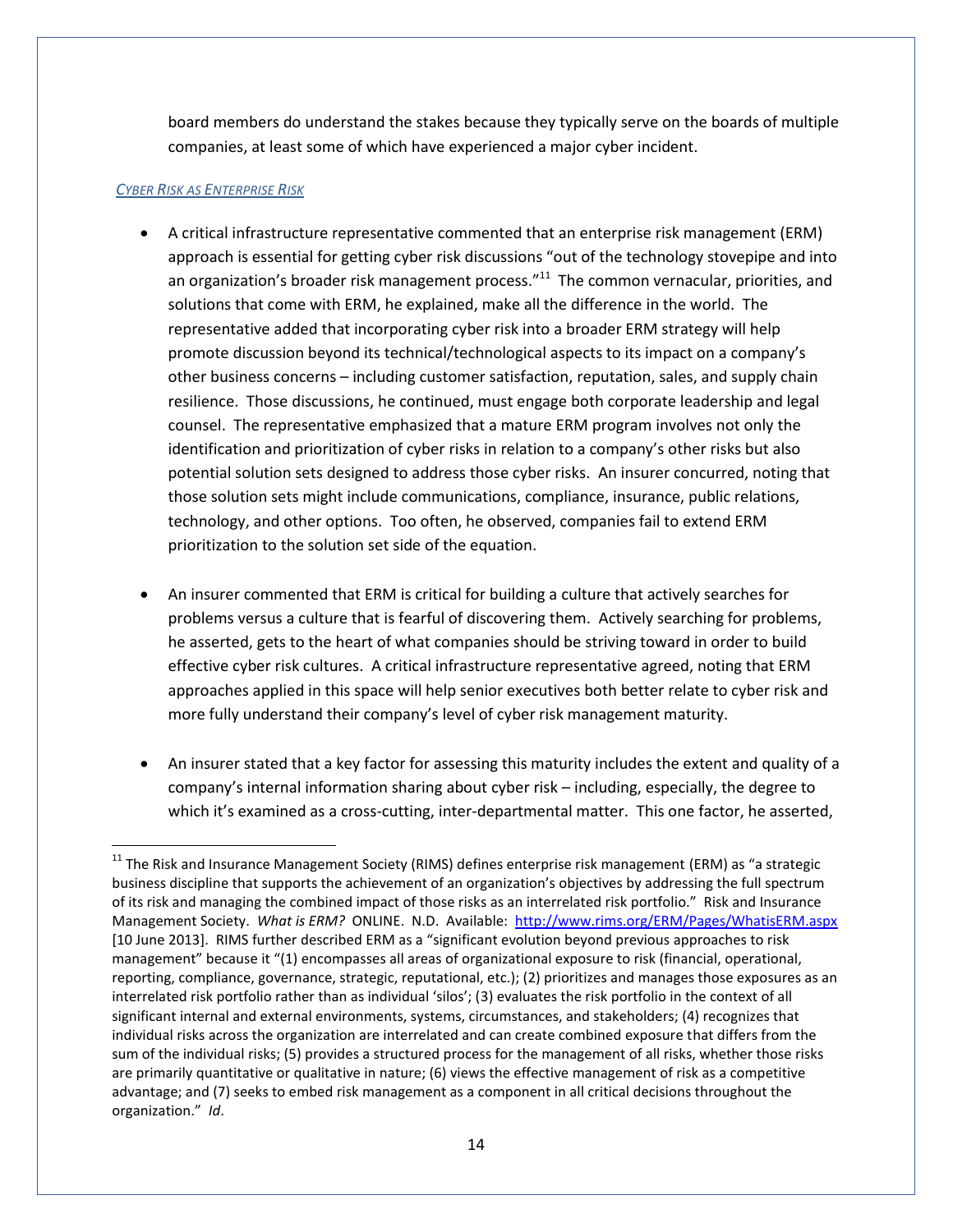represents the critical difference between organizations that "get it or don't get it." The insurer observed that in most companies, internal information sharing about cyber risk significantly lags information sharing about other risks – a major blind spot within otherwise comprehensive risk management strategies. He noted that companies that have overcome this deficiency tend to be regulated companies. As an example, he cited the uptick in the number of reported data breaches involving personal health information (PHI) following the passage of state data breach notification laws.

 An IT professional noted that the IT community needs to step up in this regard. One tactic used by security folks for years, he explained, was that of fear, uncertainty and doubt – or "FUD" for short. The IT professional commented that whether they used FUD to procure more funding, or simply to show corporate leadership how difficult IT problems actually were, they did themselves a disservice by not casting cyber risk in business terms. He added that he still sees IT professionals in some immature organizations using FUD to emphasize the importance of cyber incidents reported in the news. In a similar fashion, he reported, certain cybersecurity providers use FUD in their messaging to corporate leaders in order to market their products. Whatever the motivation, the IT professional concluded, FUD has little place in the cybersecurity decision-making process because it does little to address the full spectrum of cyber risk.

#### *APPLYING ERM TO CYBER RISK*

- An IT professional stated that in his company, which has an active ERM program, he has direct access to the board of directors and educates them about cyber risk. He noted that he had worked in other organizations where the Chief Information Officer (CIO) was buried several levels below the board, a situation where alternate routes to senior leadership became essential. Specifically, the IT professional explained, the best option under those circumstances involved establishing an effective chain of command populated with people who understood not only the risk but also his need to (eventually) engage senior leadership. Without the ability to communicate with the board, he concluded, CIOs often find themselves in a "red light running" situation where it becomes the norm to run red lights because the board takes notice only when a cyber "accident" happens.
- A risk manager stated that the board of directors in his company began prioritizing cyber risk management only after the General Counsel explained various liability issues associated with data breaches and other potential cyber events. With this input, he continued, the board directed senior management to develop policies and procedures for mitigating his company's cyber risk. The IT professional added that to generate and hold this kind of board attention going forward, the CIO and/or his or her deputy must have direct access to the board. To do so, he recommended that an executive risk committee be established to brief the board at least annually about the organization's cyber risk exposure. The IT professional asserted that the executive risk committee should be comprised of both senior risk managers and a diverse set of "risk owners" – a feature that will allow people with less corporate stature to be heard by the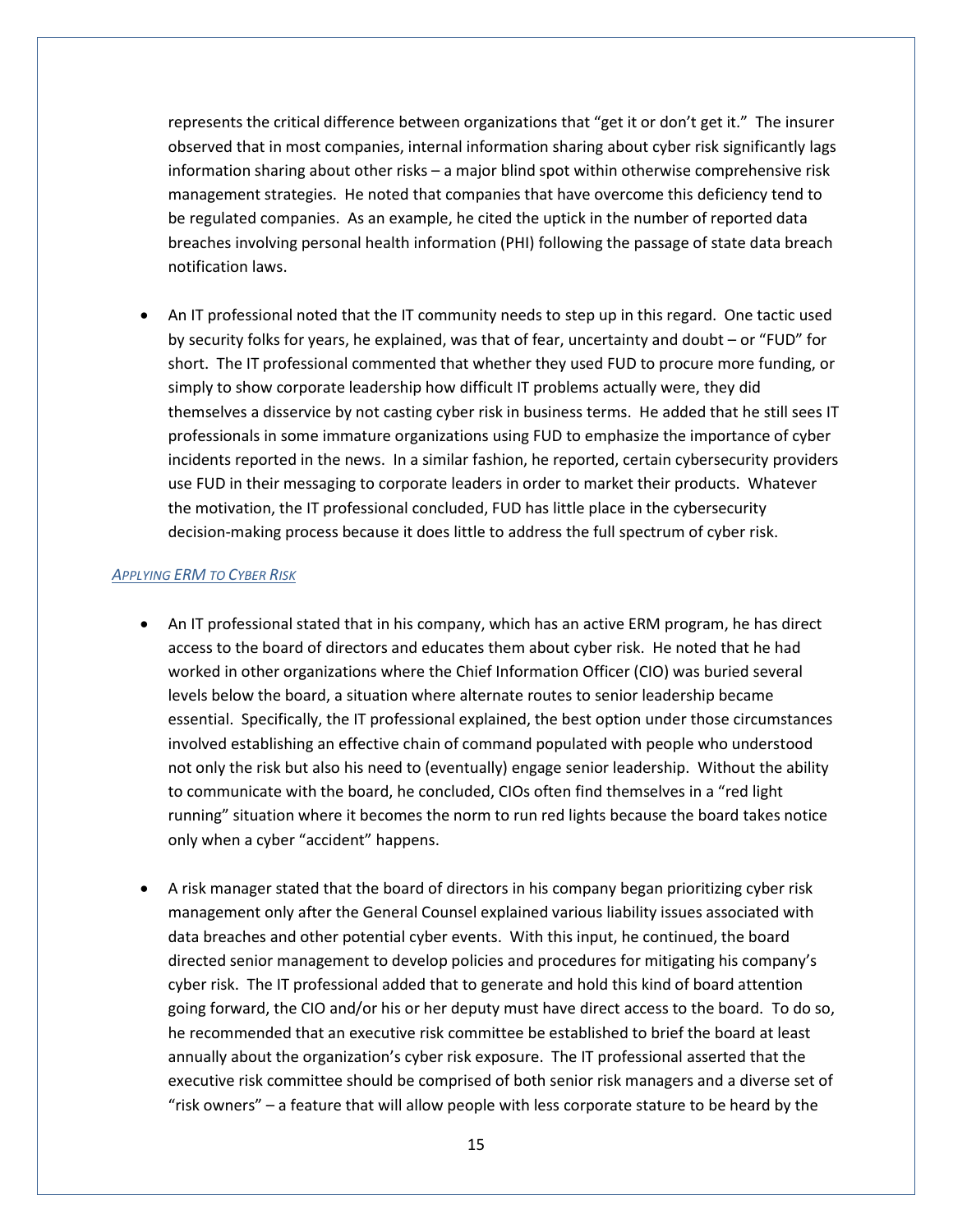board. He then commented that the executive risk committee must present cyber risks from an enterprise perspective, using business language, in order to cross-pollinate relevant risk information, raise awareness, and engage others to develop enterprise-wide solution sets. Finally, the IT professional stated that the composition of the board itself is critical for addressing cyber risk. He observed that board members must not only be sufficiently aware of how a company's cyber risk profile is evolving but also have the "backbone" to confidently direct that risk management action be taken.

- A risk manager agreed and commented that an ERM program that assesses all of a company's risks horizontally across the organization avoids situations where risk owners focus myopically on their own domains. ERM, he added, helps boards of directors and senior executives overcome the all too easy approach of turning to the CIO to address all cyber risks. Instead, ERM frames the risk in an "entire enterprise" context.
- A critical infrastructure representative commented that in order to firmly incorporate cyber risk as part of an effective ERM strategy, IT professionals, risk managers, and others must use appropriate buzzwords that boards of directors and senior executives will understand. He added that in his company, cyber risks are therefore cast in terms of potential harm to reputation, market cap, and investment.
- An insurer emphasized the importance of building an effective cyber risk culture on a firm ERM foundation. He commented that asking "who is the risk owner" is the wrong question. Instead, an ERM practitioner should properly ask: who are the multiple risk *owners*? The insurer then provided an example. When a corporate CIO and/or CSO submits a report to the board about the potential consequences of a cyber risk, he advised, he or she should also solicit General Counsel input on related legal liability issues. Given the tremendous weight that corporate executives give to their legal departments, he added, the CIO and/or CSO should then have counsel actually co-sign the document. The insurer asserted that a successful ERM-based approach should not stop there. On the contrary, he continued, the heads of all internal departments affected by a cyber risk should also contribute to the report in order to explain how it implicates their equities. Those department heads, he concluded, should likewise co-sign the report.
- Another insurer agreed with this ERM implementation approach and stated that companies should originate their questions about technology from *outside* their IT departments. "Let the non-techies ask the basic questions and let IT respond," he asserted. The insurer commented that companies should adopt this approach because no department should lead a risk inquiry into itself.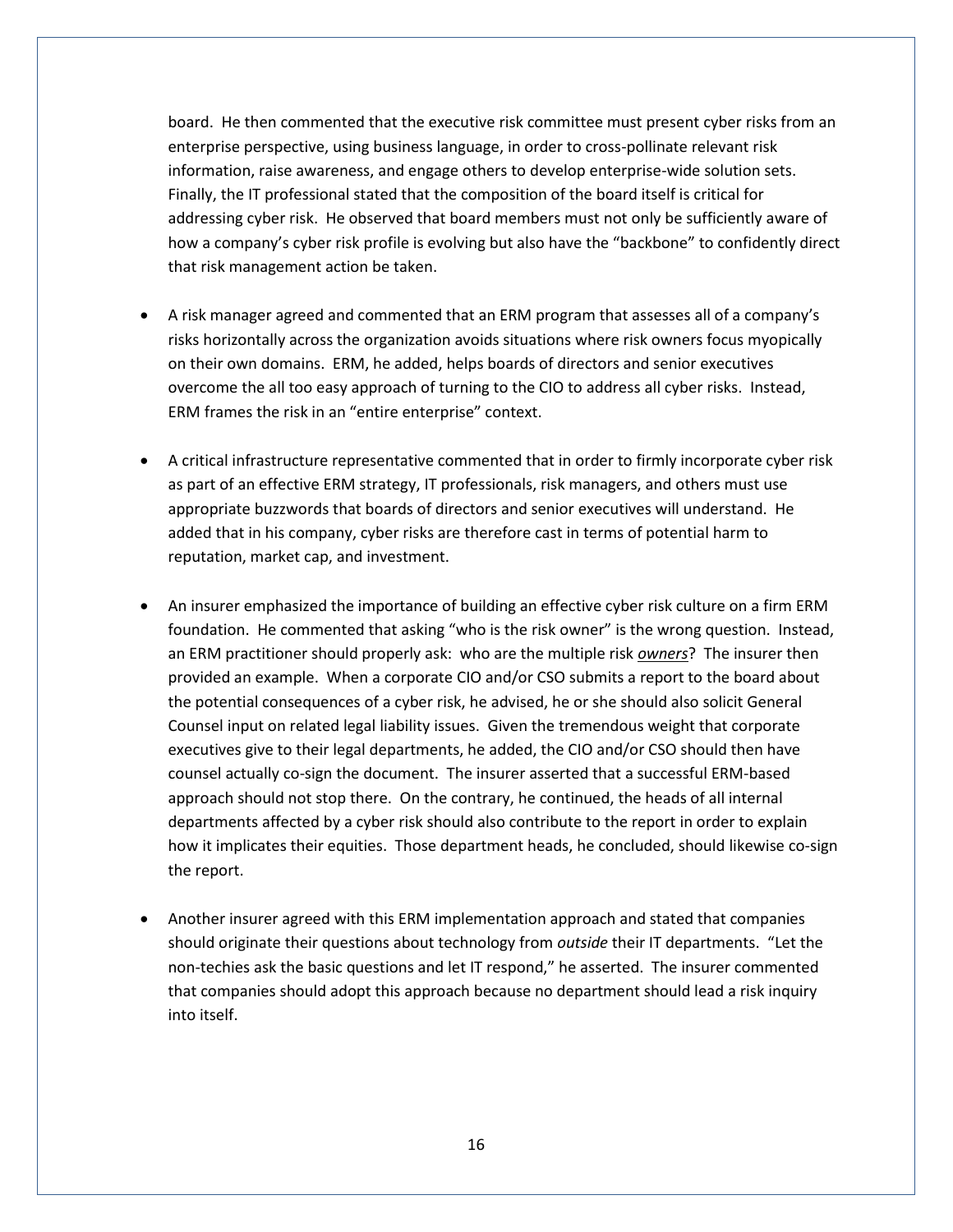A third insurer added that to increase the amount of information available about cyber risk, the Securities and Exchange Commission (SEC) should start investigating companies that have blatantly not disclosed material cyber risks.

## *ERM CHALLENGES*

- Several participants commented that ERM programs have not always delivered on their promise given a variety of implementation and interpretation issues.
- A critical infrastructure representative stated that the initial wave of ERM in her organization didn't feel very effective and that people found themselves following multiple documenting processes that never led to actual risk management activity. "It turned people off," she commented, "and didn't translate into their everyday jobs." The representative added that ERM done right should flesh out high-level cyber risk solution sets into actionable business decisions that everyone within an organization can understand and implement.
- In a similar vein, an IT professional warned that ERM for some companies results in nothing more than a "massive risk register" in which everything under the sun becomes a risk. He encouraged ERM experts to "right size" ERM in a way that not only identifies cyber and other risks but also prioritizes them against each other and otherwise makes the business case for action. A critical infrastructure representative agreed with this concern, stating that his company's ERM efforts initially resulted in the development of a lengthy risk register that initially went nowhere. He explained, however, that his company subsequently prioritized key risks on the register and has now developed prescribed actions for employees to take in order to address them. The representative described this change as a "cultural shift."
- An IT professional responded that there's still no good way of quantifying and prioritizing cyber risk. Until an effective methodology for determining the consequences of a cyber event and the likelihood of their happening exists, he commented, both the credibility of cyber risk warnings and the case for making related cyber risk management investments will remain in doubt. The IT professional explained that, at the end of the day, boards of directors want reliable data about cyber risk – not "Chicken Little" warnings. If cyber becomes a credible, existential threat to businesses, he concluded, they'll become much better at managing these risks.
- A risk manager asked the participants if they thought small companies could effectively manage cyber risk without a large ERM program in place. One critical infrastructure representative responded affirmatively – so long as they have effective cyber risk cultures. Another critical infrastructure representative disagreed, arguing that a company's size and resources have a big impact. He asserted that many mid-size and small companies struggle with implementing ERM because they don't enjoy economies of scale that would otherwise allow them to fund robust ERM programs; they typically don't understand ERM language; and they haven't received formal training to maintain ERM over the long term. A third critical infrastructure representative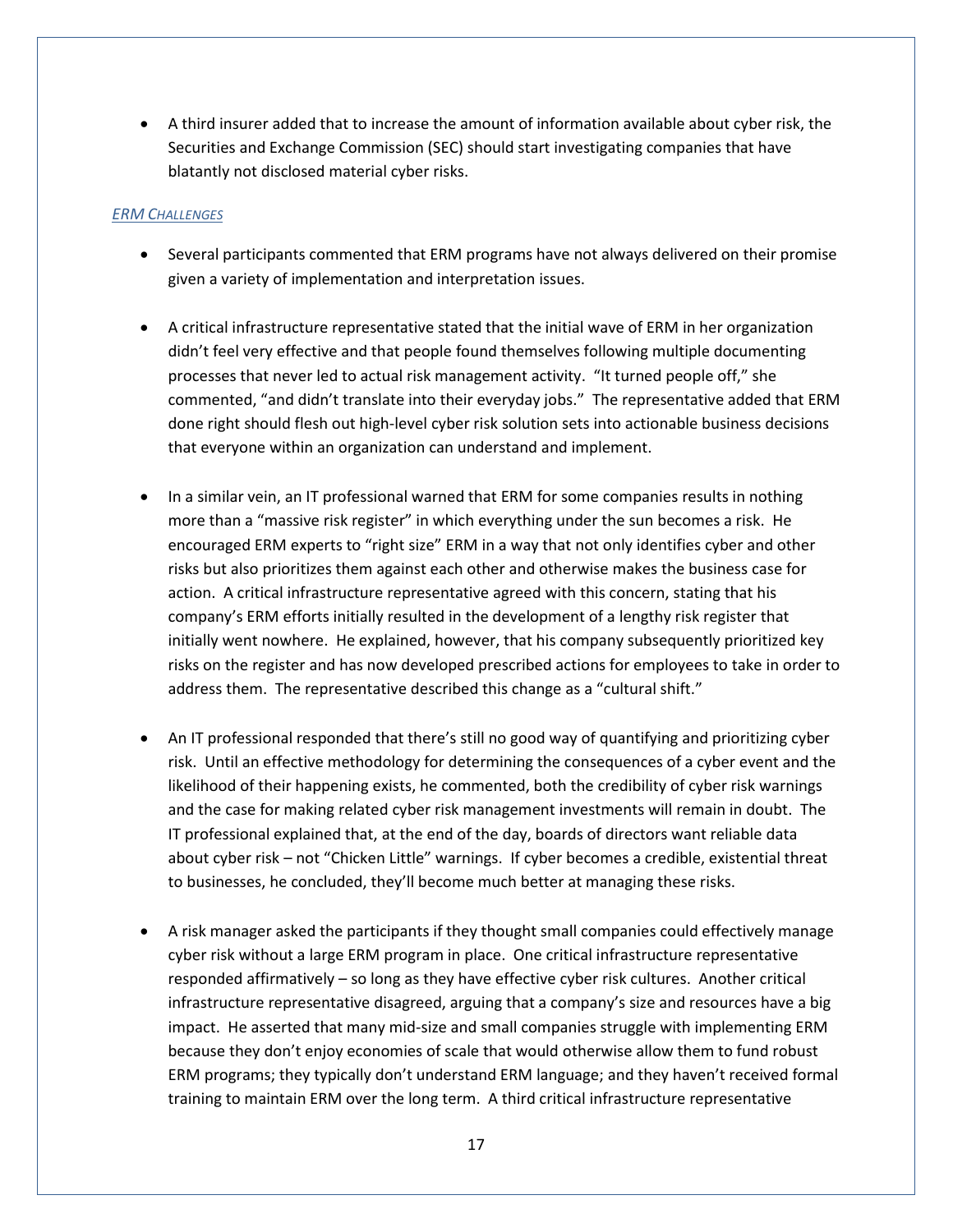agreed, commenting that a "strong dichotomy" is emerging between ERM and cybersecurity haves and have nots – those who have the capability and resources to address cyber risk as part of a larger risk management paradigm and those who are lost and at risk. He added that mid-size and small companies nevertheless can be secure – to a point – but would benefit from some kind of over-arching support structure that pools know-how, skills, and other resources about both ERM and IT security.

## *ERM VERSUS STRICT CRITERIA APPROACHES*

 $\overline{\phantom{a}}$ 

- One critical infrastructure representative whose organization advises and represents a number of companies in the same sector stated that his organization chose to develop baseline cybersecurity standards rather than rely exclusively on ERM approaches. He explained that early ERM implementation efforts among companies in his sector allowed them to remain "sovereign" and to accordingly assess very similar risks very differently. The representative stated that given the resulting disparities, the companies ultimately agreed that some fundamental risks within the sector – e.g., Supervisory Control and Data Acquisition (SCADA) system risks – should be addressed uniformly through "bright line" criteria that automatically characterize certain conditions as requiring mitigation.<sup>12</sup> He advised that the criteria, which have been in place for approximately five years, establish a security floor that companies are free to exceed using ERM and other risk management approaches. The representative added that companies undergo regular compliance audits on the criteria.
- A social scientist expressed reservations about this approach. He asked the critical infrastructure representative if compliance with the bright line criteria actually improves cybersecurity and, if so, how the sector measures those improvements. "If no one is measuring the outcomes," he asked, "what is the purpose?" The representative responded that, as a general matter, compliance with common criteria fosters a certain level of security within an industry if they're well written and are directed to commonly shared risks. He described the criteria in his specific sector as effective. A second critical infrastructure representative responded that measuring the success of any risk management approach – criteria-based or otherwise – ultimately depends on the desired outcome. It's difficult to find objective measures, he observed, because we can't agree on what outcomes we want. An IT professional agreed and cautioned that the sector under discussion might not be an exemplar for other sectors because of its unique attributes.

<sup>&</sup>lt;sup>12</sup> DHS defines a supervisory control and data acquisition (SCADA) system as "a generic name for a computerized system that is capable of gathering and processing data and applying operational controls to geographically dispersed assets over long distances." U.S. Department of Homeland Security. *Explore Terms: A Glossary of Common Cybersecurity Terminology*. ONLINE. N.D. United States Computer Emergency Readiness Team. Available: [http://niccs.us-cert.gov/glossary#letter\\_s](http://niccs.us-cert.gov/glossary#letter_s) [17 June 2013].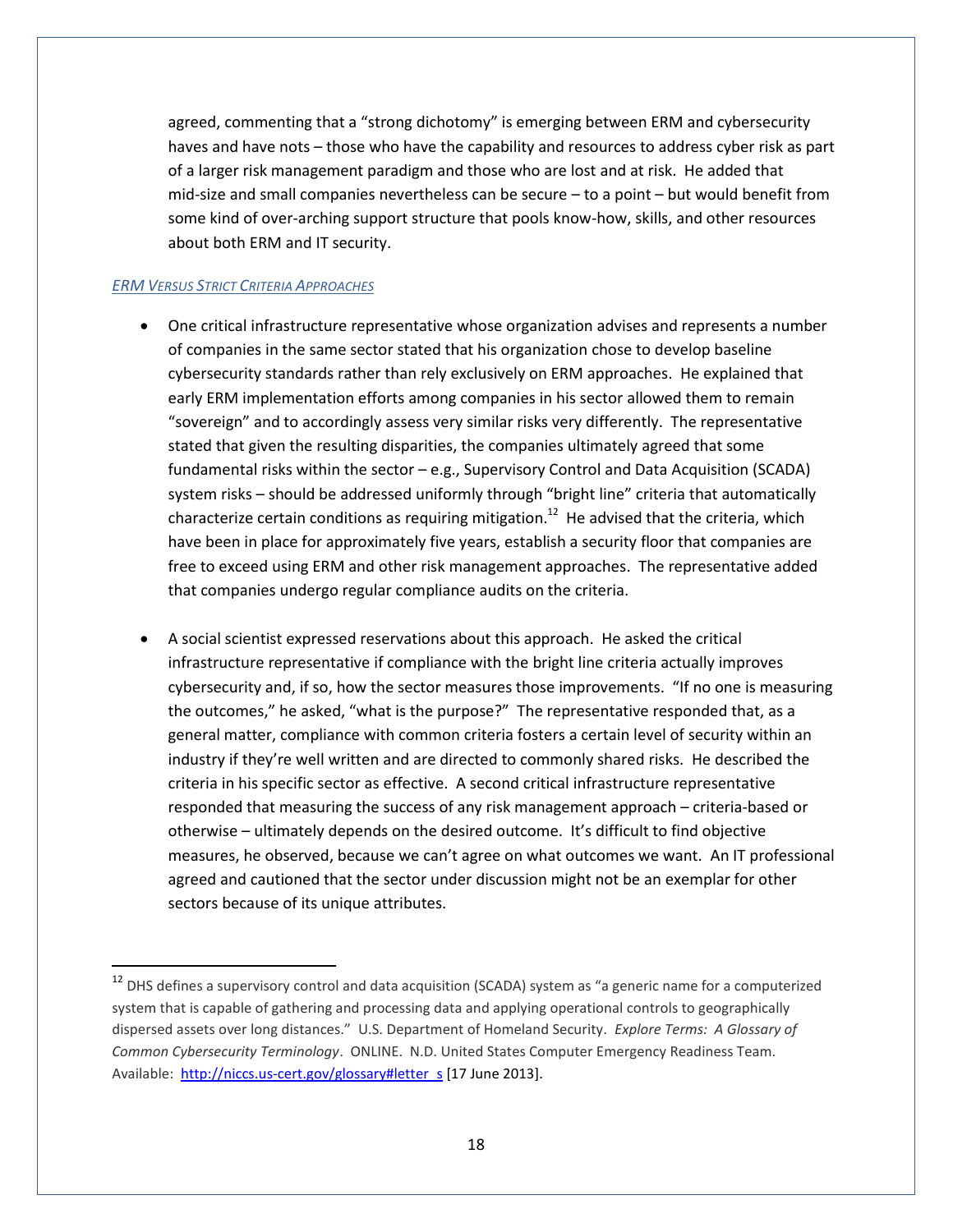A risk manger asked if it might make sense for all sectors to (1) establish minimum cybersecurity requirements that companies should meet based on their size and scope; and (2) create frameworks and roadmaps that companies should use to fulfill those requirements. An insurer responded that regulations and standards exist for a reason, and that some are better than others. He concurred that companies should focus on (1) getting their organizations into compliance with at least some minimum cybersecurity standard; and (2) figuring out how to improve on such a standard on their own. A critical infrastructure representative doubted the efficacy of this approach, however, citing both the general lack of available cybersecurity standards as well as the lack of maturity of most organizations to comply with even those that do exist. He recommended that companies instead focus on building knowledge bases within their organizations about cyber risk and incentivizing good and specific behavior by employees to address them.

#### *ERM, INFORMATION SHARING, AND INSURANCE*

- An insurer explained that a company's purchase of cybersecurity insurance doesn't always go hand in hand with risk management. On the contrary, he asserted, many companies – including well-funded organizations – initially believe that they won't be the victims of a cyber attack or that they can forego coverage until something actually happens. For example, the insurer continued, his company has many clients who first explore insurance, choose not to buy, experience a data breach, and only then return to purchase a policy. He noted that while the value of the lost data and the response costs are often the prime motivators for a purchase in these circumstances, the true costs go far beyond those narrow categories and include lost business/profits, damaged reputations, and other first-party damages as well. The insurer observed that the real differentiator between those who purchase before an incident and those who don't is whether a company maintains a centralized ERM structure for risk management and cyber risk information sharing. He concluded that more facts about cyber risk, coupled with greater awareness within companies and across society about their costs, are necessary to encourage greater adoption of ERM strategies and the incorporation of cyber risk within them.
- A critical infrastructure representative concurred, emphasizing that building an effective cyber risk culture is about more than education. He advised that in addition to giving employees information about cyber risk, companies must also create conditions that make them want to act on that information. The representative stated that a risk culture that clarifies why certain cyber risk management activities, practices, and protocols are required is an important first step toward incentivizing employees to do the right thing. A second critical infrastructure representative agreed with the cultural aspect of the cybersecurity challenge and commented that enhancing a company's risk management practices in this area goes directly to an organization's DNA: its identity and what it stands for as an enterprise.
- A third infrastructure representative agreed that information sharing about cyber risk is the key to building more effective cyber risk cultures that, in turn, will promote the development of a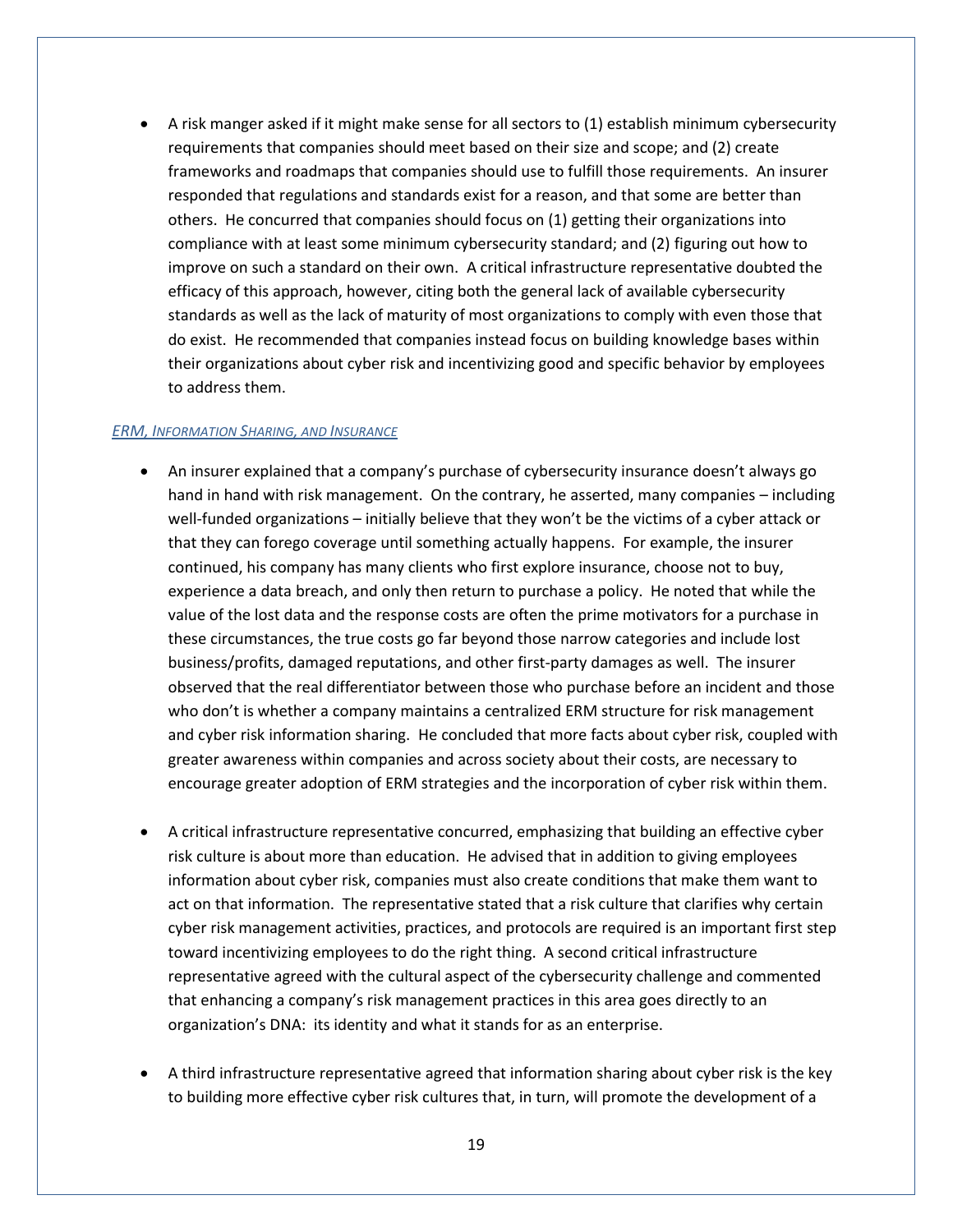more robust cybersecurity insurance industry. The more public cyber incidents become, he noted, the more cyber "norms" become apparent. The representative added that once that happens, companies can better assess how much cyber risk they're willing to tolerate. He then commented that that awareness will help carriers determine what kinds of cybersecurity insurance policies they should write. The representative concluded that large enterprises need to figure out how to protect other companies that don't have the resources to insure and protect themselves.

- Another critical infrastructure representative stated that cybersecurity insurance doesn't cover mid-size and small companies because they typically can't comply with even the basic standards that policies require. He asserted that this presents a "double whammy" for those companies when competing for business: they can't keep up with large companies that *can* afford to meet standards (and differentiate themselves from mid-size and small companies accordingly) and they consequently don't have the coverage they need when cyber attackers strike. An insurer challenged this assessment, asserting that carriers are eliminating "maintain reasonable practices" language from policies so they can provide coverage to mid-size and small companies. He added that carriers have gotten better with underwriting over the last several years, resulting today in an insurance market that not only better matches needs but also removes the most onerous barriers to market entry.
- An insurer concluded that boards of directors and corporate leaders need to approach cybersecurity as a carrot, stick and culture challenge. Carrot and stick incentives modify behavior in the short term, he noted, but only lay the groundwork for an enduring and effective cyber risk culture. The insurer commented that although ERM approaches often take a long time to bring such cultures about, they're well worth it. Once instilled, he observed, they'll never go away. The insurer noted, for example, that if a company believes it has a moral obligation to protect the PII it maintains, it will make cybersecurity a priority for everyone at all levels of the enterprise.

#### *UNIQUE CHALLENGES FOR UNIQUE CULTURES*

 An IT professional asserted that while ERM principles work for most companies within most sectors, how and to what extent large, mid-size, and small companies implement them will vary considerably. He added that corporate executives need to assess not only the consequences a particular cyber risk might have on their companies but also the likelihood that those consequences will actually occur. The goal of an effective ERM program, he continued, should be to minimize not only legal risk and associated liability costs but also – and more fundamentally – to drive better cybersecurity. The IT professional observed that compliance with just a strict set of standards doesn't mean security; on the contrary, he added, in some cases it can mean "anti-security." The IT professional concluded that ERM, done right, offers companies sufficient flexibility to avoid such negative outcomes.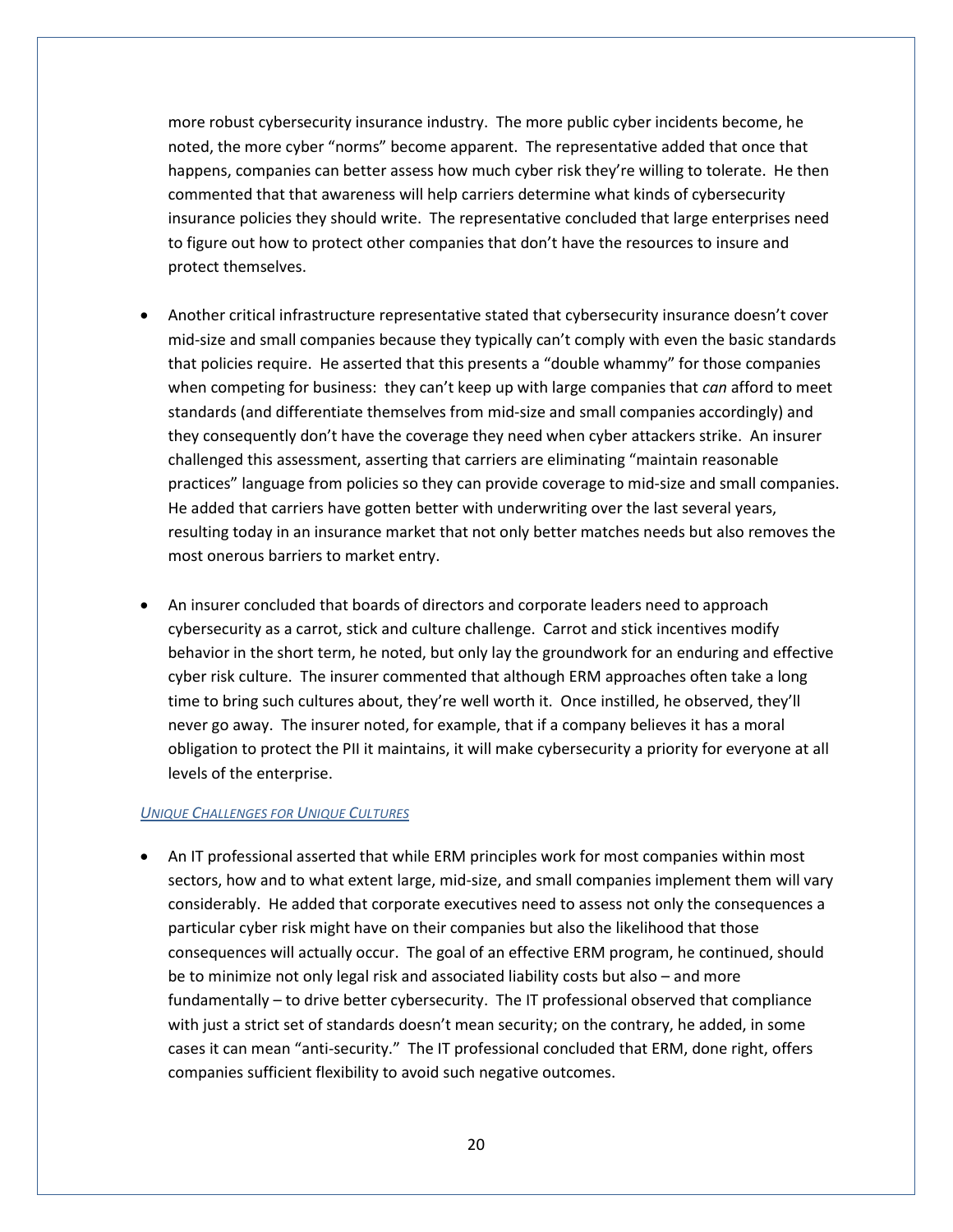A critical infrastructure representative agreed with this assessment, noting that the probability that a company will be breached often depends on who the company is – for example, how well-known and/or how popular or unpopular it is with the public. These factors, he continued, need to be considered individually by each company during its ERM risk and solution set identification and prioritization process.

# **PILLAR II: THE ROLE OF EDUCATION AND AWARENESS**

**DESCRIPTION:** In order to build more effective cyber risk cultures as a foundation for a more robust cybersecurity insurance market, education and awareness campaigns about cyber risk and the roles and responsibilities of individuals and organizations in addressing it should occur at multiple levels. To this end, many observers assert that companies should not only take action within their own organizations on this front but also encourage their business partners to do the same. More broadly, and longer-term, they note that education and awareness campaigns should also happen at a societal level in order to establish a national "ethos" of cybersecurity. The purpose of this pillar discussion accordingly was to obtain participant viewpoints on this topic and how such campaigns should proceed.

## **DISCUSSION POINTS:**

## *RAISING THE PROFILE*

 An insurer asked participants for their opinions about what approaches might be most effective for building better cyber risk education and awareness programs and suggested several potential themes for discussion. Citing the success of the Smokey the Bear forest fire awareness campaign, he first asked if some kind of "Sam the Safety Robot" equivalent could be used to message the importance of more effective cyber risk cultures. The insurer next mentioned that a secondary motive behind state data breach disclosure laws had been to raise the profile of risk management cultures surrounding data protection. He observed that those laws have encouraged companies to prioritize the development of best practices in this area, even in the absence of national data breach management legislation. Finally, the insurer brought up the issue of proportionality: the idea that mid-size and small companies, given budget and other constraints, don't have the same cybersecurity capabilities as their larger counterparts. On the other hand, he noted, the likelihood of those companies coming under cyber attack in the first place might be proportionally less given their relative anonymity.

# *CYBERSECURITY CAMPAIGNS*

 An IT professional responded that Smokey the Bear, "Duck and Cover" drills during the Cold War, and the "Buckle Up" car safety campaign all had something in common: a known enemy with known consequences. He observed that cyber risk is far more systemic, and that potential enemies and consequences are legion. The IT professional asserted that planners behind future cybersecurity education and awareness campaigns therefore must determine early in their work who they want to target with their messages and what bad results they want to prevent.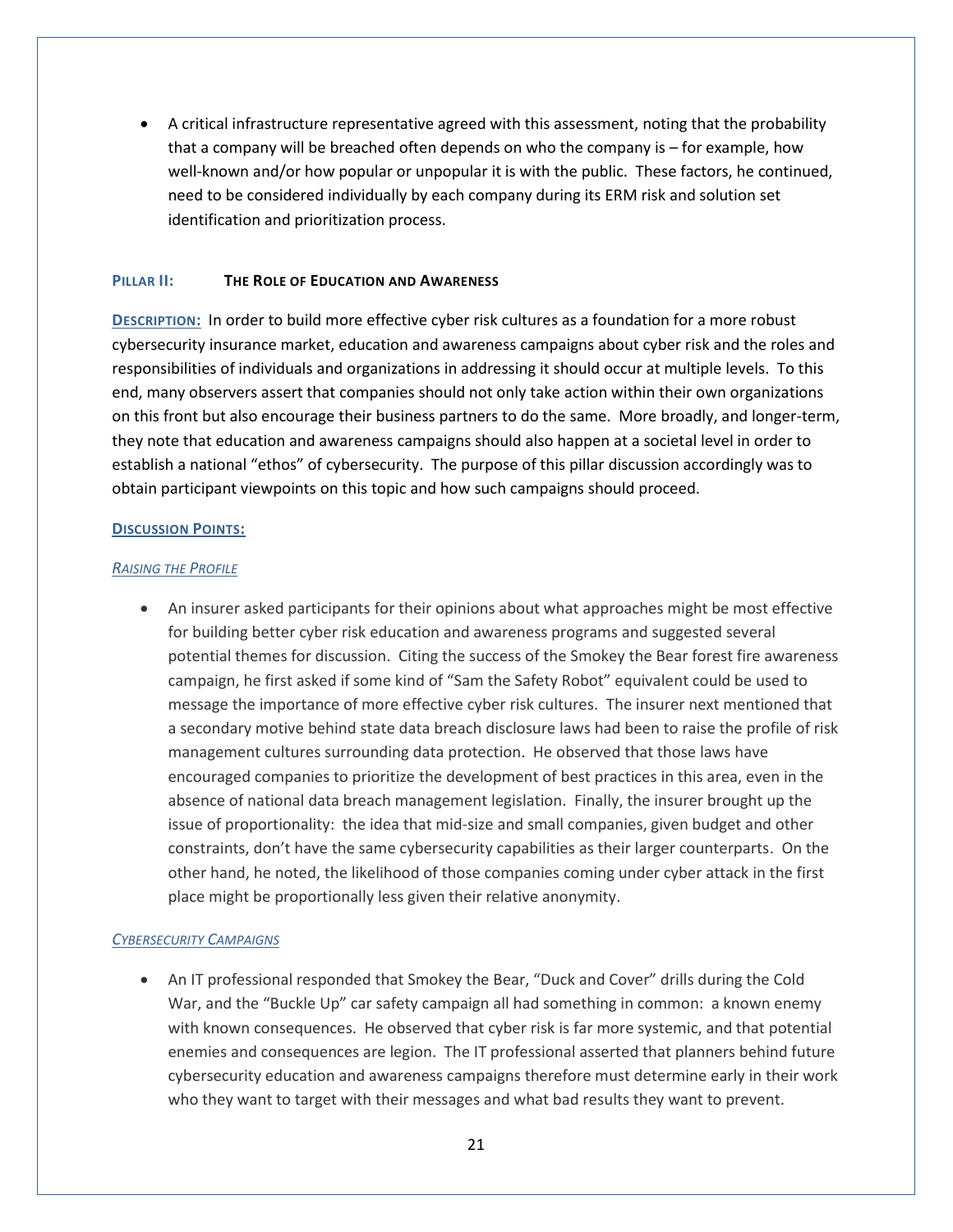- An insurer commented that, depending on its sponsor, a cybersecurity education and awareness campaign should target one of three potential audiences: employees internal to a company; the company's potentially insecure third party suppliers/vendors; and society generally.
- A second insurer added that in our society, campaigns work well for changing negative behavior like smoking and would likely work well for developing a strong cyber risk culture nationally. The message of such a campaign, he asserted, should be simple – addressing basic themes such as "privacy by design" and "security by design." He added that companies should consider including these messages within their mission statements. The insurer likewise recommended that such messages be shared as part of both school curriculums across all grade levels and regularly occurring workplace education and training programs.
- An IT professional took issue with the federal government's broad-based "let's train grandma about cyber" campaign approach. Such Smokey the Bear-type awareness campaigns, he asserted, are useless. A second IT professional disagreed, noting that Smokey the Bear is still out there and is well-loved by children. He argued that the country needs similar public service announcements to help create a broad baseline of understanding about cyber risk.
- A social scientist stated that the challenge of developing a successful cybersecurity education and awareness campaign involves figuring out how to best reach and appeal to sometimes very different audiences. Even better than Smokey the Bear, she observed, was a Center for Disease Control and Prevention (CDC) campaign to inform people about emergency preparedness kits. That campaign included a zombie apocalypse-themed public service announcement on YouTube that got 50 million hits from the public.
- In the absence of a clear cyber adversary, a critical infrastructure representative suggested that companies should focus their internal campaigns on good cyber hygiene in order to have at least an incremental impact on employee behavior.<sup>13</sup> He cautioned, however, that getting hundreds of thousands of employees across an enterprise on the same cyber hygiene page is not a cheap or easy task, especially when one considers the costs associated with repeating and updating the campaign over time. Setting up processes to promote accountability for compliance with cyber hygiene requirements, he added, is equally expensive. The representative noted that his own company budgets for education and awareness campaigns by prioritizing the particular

l

<sup>&</sup>lt;sup>13</sup> Good cyber hygiene includes: (1) setting strong passwords and keeping them confidential; (2) optimizing operating systems, browsers, and other critical software by installing updates; (3) maintaining an open dialogue with family, friends, and the community about Internet safety; (4) limiting the amount of personal information posted online and using privacy settings to avoid sharing information widely; and (5) exercising caution about receiving and reading online material. *See* U.S. Department of Homeland Security. *National Cybersecurity Awareness Month: Do Your Part*. ONLINE. N.D. Available: [http://www.dhs.gov/national-cyber-security](http://www.dhs.gov/national-cyber-security-awareness-month)[awareness-month](http://www.dhs.gov/national-cyber-security-awareness-month) [11 June 2013].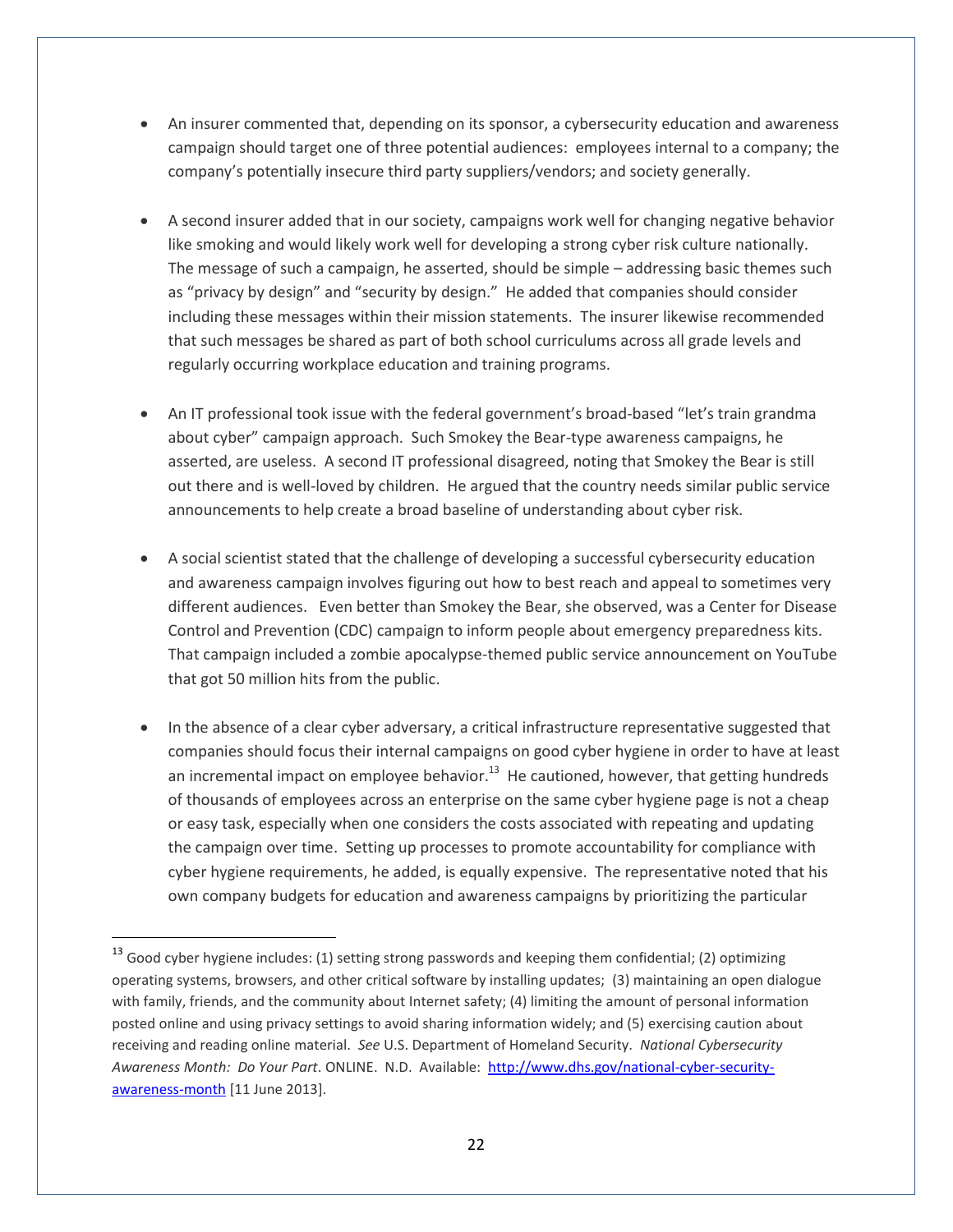cyber risks it wants to address and then measuring the impact of targeted risk management messages against those risks. For example, he stated, his company briefed employees about phishing attacks and then tested employee awareness and behavior in the days and weeks thereafter in order to track progress in preventing them.

- An insurer agreed that cybersecurity education and awareness campaigns should not be directed just to senior executives. Especially within companies, he stated, management should regularly solicit insights about existing and emerging cyber risks from the company's IT professionals in order to help inform both future iterations of internal campaigns and related employee training programs. The insurer concluded that if employees know that privacy and security are high-level priorities for senior leadership, and that their input into those priorities matters, that sense of inclusion can help drive organizational change.
- Finally, a social scientist commented that he sees an "obvious" opportunity for insurance carriers – as part of or in the wake of cybersecurity awareness and education campaigns – to supply cyber risk management strategies and technologies to their clients. Lower risk clients are more profitable, he explained, so carriers should have a natural incentive to improve the cybersecurity postures of the customers they serve.

## *EDUCATION AND TRAINING*

- An IT professional commented that he thinks about cyber risk education and training as falling into either a business bucket or a government bucket:
	- $\circ$  With regard to the business bucket, he commented that most people learn about cyber risk in their workplaces. He warned, however, that simply sharing information about cyber risk and steps to address it isn't enough because employees already are inundated with information. He asserted that a better approach instead is for companies to involve human resource departments from the start in the development of cyber risk education and training. Those departments, he explained, are uniquely positioned to incorporate economic incentives into the mix that could encourage employees to apply what they've learned – for example, structuring annual evaluations and conditioning promotions and salary increases upon demonstrated compliance with cyber hygiene requirements.
	- $\circ$  With regard to the government bucket, he recommended that the government focus its efforts on developing solid education and training programs for boards of directors and senior executives about the economics of cybersecurity. He observed that while most corporate leaders today understand that the Bring Your Own Device (BYOD) trend and cloud computing will save them money on a quarter by quarter basis, they don't understand the long-term financial risk of these developments – most especially when it comes intellectual property loss.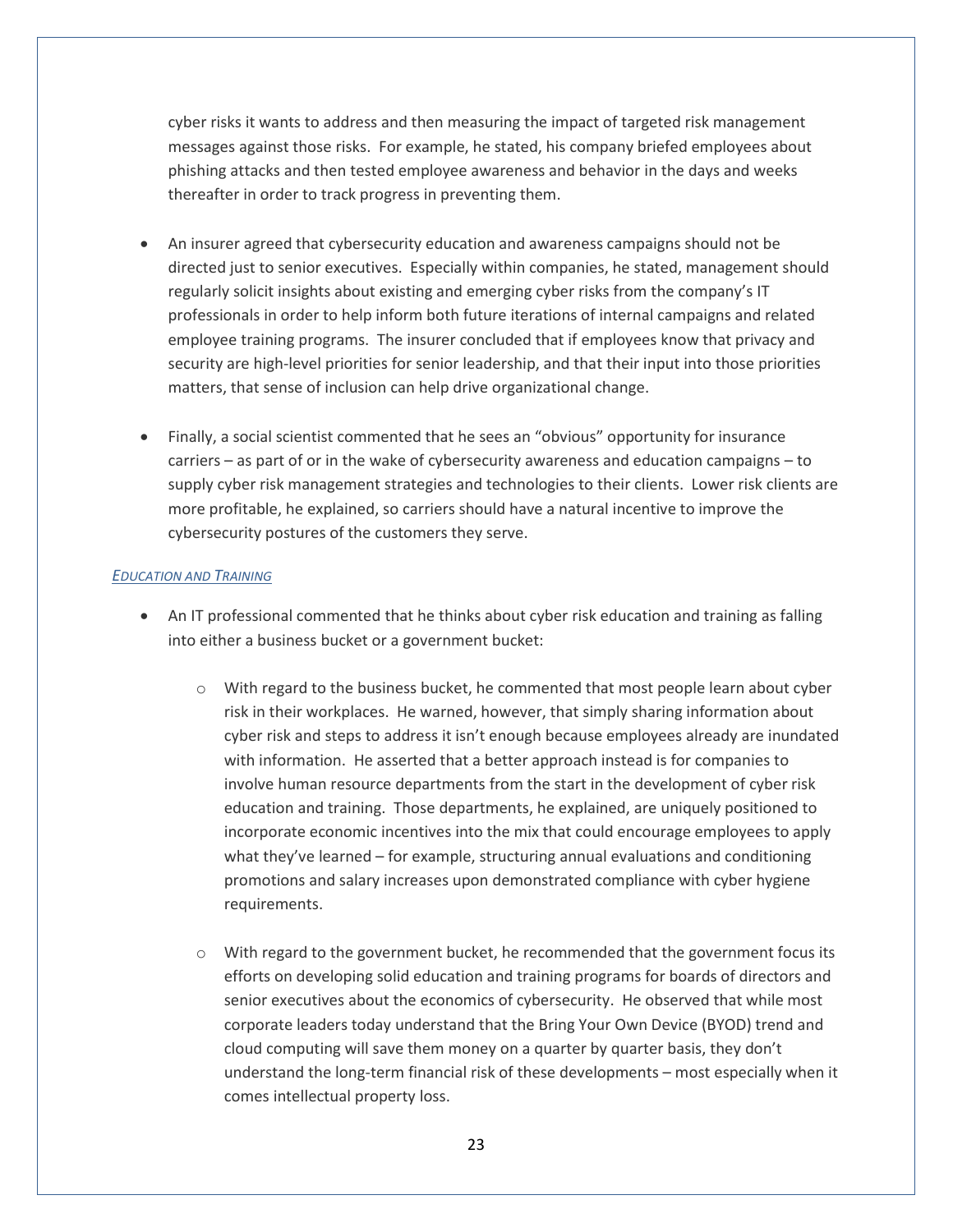- Another IT professional disagreed, asserting that if society focuses cyber risk education and training only on boards of directors, then the nation will be 15 to 20 years too late in the culture to effectively manage cyber risk. The nation also needs to start cybersecurity education with children when they're very young, he added, noting that this type of long-term investment will help ensure that cybersecurity becomes ingrained in children long before they enter the business world. The IT professional acknowledged that a serious information gap exists now with current corporate leaders and therefore urged the government to take action directed at that population. He did not, however, have high hopes. The challenge in getting boards of directors to take the time to learn about cyber risk, he explained, is that a commitment of this nature competes with the board's main concern: making money for the company. The IT professional concluded that until boards do so, it will be impossible to even begin discussing how to prioritize cyber risk against other business risks, make the investment case, and change the culture.
- A critical infrastructure representative emphasized the need for integrating cyber risk training into the daily work of employees. His company, he explained, starts every meeting with a short safety briefing – for example, about CPR, steps for operating Automated External Defibrillators (AEDs), how to evacuate a building, and the location of first aid kits. This repetition, he explained, reinforces the culture of safety that his senior leadership wants to foster at all levels of the enterprise. The representative commented that the nation is not there yet with cybersecurity and it won't get there without similar repeated briefings and other activities.
- A risk manager emphasized that all employees of a company should receive some kind of basic cybersecurity awareness instruction. When appropriate, he continued, certain employees should receive roles-based training tailored to their particular responsibilities. For example, employees who handle very sensitive Health Insurance Portability and Accountability (HIPAA) and PII should receive more focused training on those topics. Tying such training to their everyday duties, the risk manager observed, makes it more meaningful and effective.
- A social scientist commented that no matter what training a company pursues, the actual experience of a cyber incident is the best teacher. Companies that hack themselves with their own red teams, he asserted, are likely in a much better place when it comes to understanding and acting appropriately upon cyber risk. He likewise recounted a story about cyber-trained West Point cadets, 80% of whom clicked a phishing email related to their semester grades. He then cited his personal experience, noting that his 18-year-old daughter is much smarter today about cybersecurity after he hacked her computer five years ago. An insurer relayed a similar story, describing how one of his colleagues – to prove the point – moved and hid all the unsecured laptops in his office after business hours.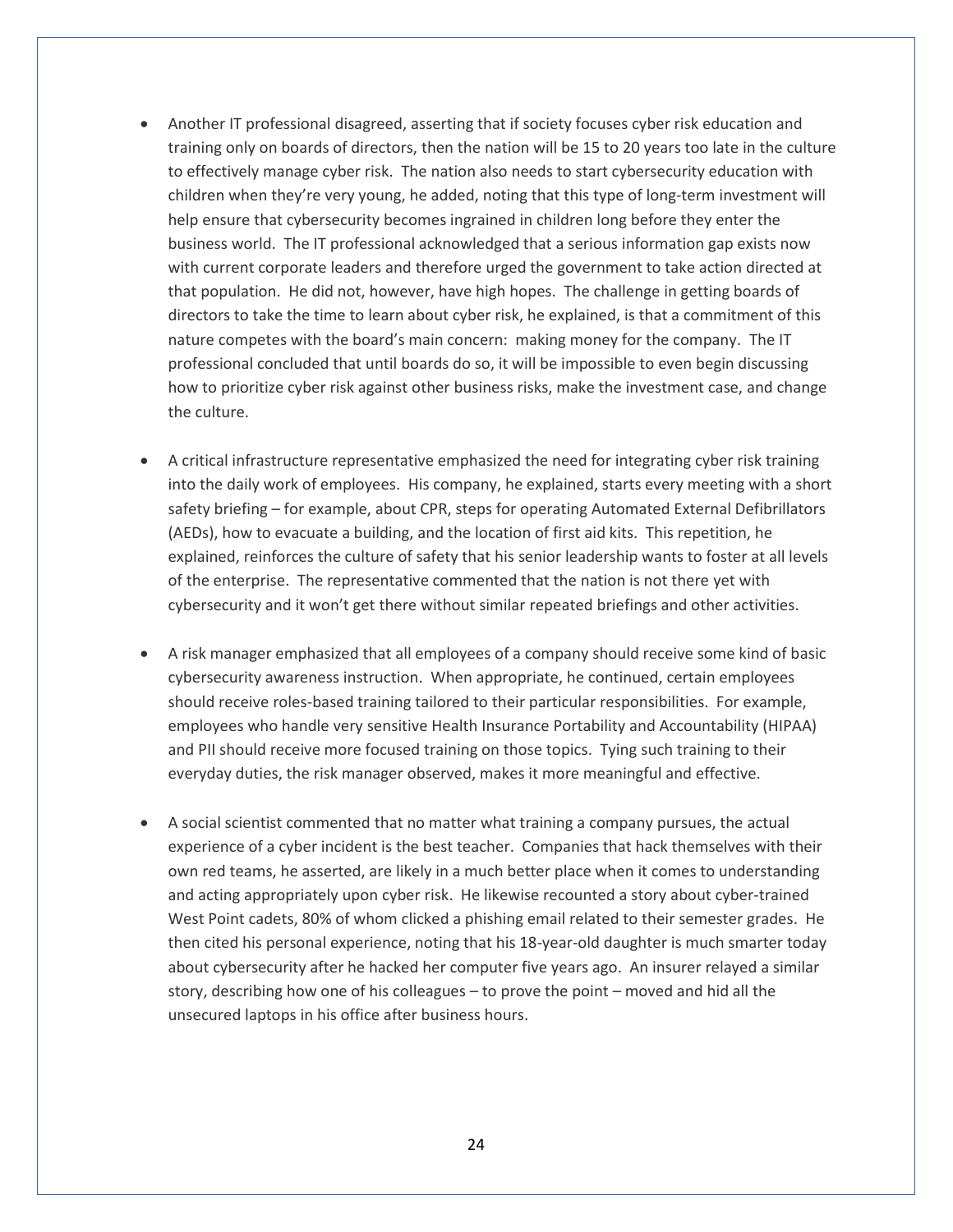#### *NEAR MISSES*

 A social scientist observed that an effective cyber risk culture must be a culture of vigilance – not only against known cyber risks with knowable consequences but also against "near misses." She described such near misses as hazards that realistically might have happened if conditions had been only slightly different. The social scientist recommended that organizations identify, study, and invest against those "almost" hazards as part of a truly proactive – i.e., vigilant – cyber risk management strategy, including related education and awareness programs. Such vigilance, she asserted, is especially necessary given the problem of cognitive bias. She explained that people often take chances and attribute successful outcomes to skill rather than luck. For example, with regard to hospital hand-washing, doctors still tend to believe that they wash their hands much more frequently than they actually do. Likewise, NASA scientists in the 1980s knew about the foam insulation problem with its space shuttle fleet but took no action to address it until the Columbia disaster. The social scientist concluded by describing an effective cyber risk culture as one that doesn't leave similar cyber near misses to chance.

#### *THE POWER OF DATA*

- A critical infrastructure representative noted that education and awareness investments to bolster effective risk cultures must be justified by the data. The improvement in hand-washing in hospitals, she stated, happened because of a critical event in the 1990s that changed awareness across the industry. In short, data gathered at that time about deaths resulting from unnecessary infections showed the value of hand-washing to saving lives. Public health advocates constantly publicized the study results through messaging and public awareness campaigns. Hospitals accordingly began enforcing hand-washing policies, she explained, by tracking their patient infection data. The representative concluded that this constant messaging, monitoring, and data flow facilitated a profound shift in health care culture.
- Another critical infrastructure representative argued that this same kind of change could happen with cyber, but only if boards of directors and senior executives are first provided with data about how cyber risks are actually manifesting themselves within their companies and the value of available risk management options to address them. Until companies know what cyber hazards are happening to them and what they cost, he added, leaders won't even get to the question of what kinds of cyber risk management actions they should take. The representative noted that tracking a company's own cyber incident data, comparing it to the experiences of similar companies, and packaging analysis for senior executive review is a relatively new phenomenon that only now is coming into its own.
- An IT professional agreed with this assessment, noting that IT professionals have known about SQL injection attacks for about 10 years but that companies are still vulnerable to them. He explained that little progress has been made because most corporate leaders don't know if SQL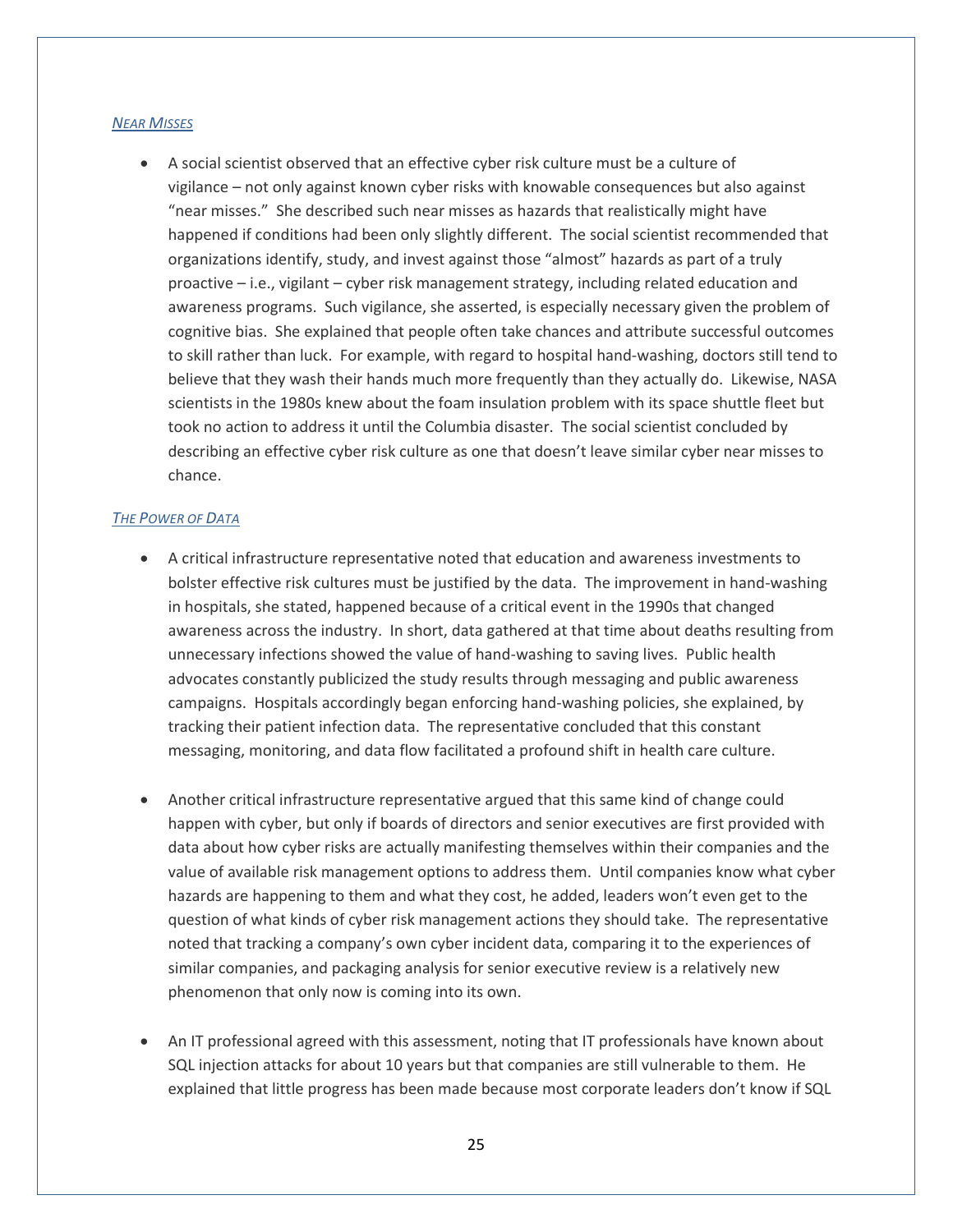injection attacks have actually harmed their companies. If the data answers this question in the affirmative, he commented, the culture may shift quickly – especially if harm has been significant in terms of financial and/or reputational loss. Such a shift, the IT professional concluded, might encourage companies to demand that colleges and universities teach their computer science graduates about how to code more securely.

## *INCENTIVES AND PERSONALIZATION*

- An insurer commented that "people will do what they're paid to do" when it comes to building an effective cyber risk culture. He described a company that had experienced a non-cyber event that resulted in a \$3 million loss of revenue. Thereafter, the insurer stated, senior executives engaged with middle-level managers to develop ways they could protect against similar kinds of events in the future. He explained that they developed together a performance metrics program through which the mid-level managers would be held accountable. The program likewise incentivized the managers to comply with the program's requirements through salary increases and bonuses. The insurer observed that involving the managers in both the development and execution of the solution sets for which they'd be responsible was key to the program's success. He added that a similar program could be developed to promote better understanding about and action against cyber risk. Among other things, it could clarify:
	- $\circ$  What business functions are supported by specific IT in the workplace and why those functions are important to the company;
	- $\circ$  What bad things could happen to or through the IT in the event of a cyber attack or other incident;
	- o Each employee's role in helping to prevent those bad things from happening; and
	- $\circ$  How each employee will be held accountable, through both positive and negative incentives, for doing so.
- A critical infrastructure representative approved of this approach, emphasizing that unless organizations give their people knowledge about *why* they're being asked to do something, they won't comply and will instead find a work around. He stated that providing this explanation, as part of a broader change management process, will help make employees true believers and gradually shift the culture in the process.
- Another insurer agreed that building an effective cyber risk culture first requires incentivizing employees through a variety of carrots and sticks. So-called "carrots," he continued, might include awards, seals, and other recognition for being the most cyber secure department within a company. So-called "sticks," he added, are the easiest to develop and might include denied bonuses and salary increases. The insurer noted that a top-down focus on building an effective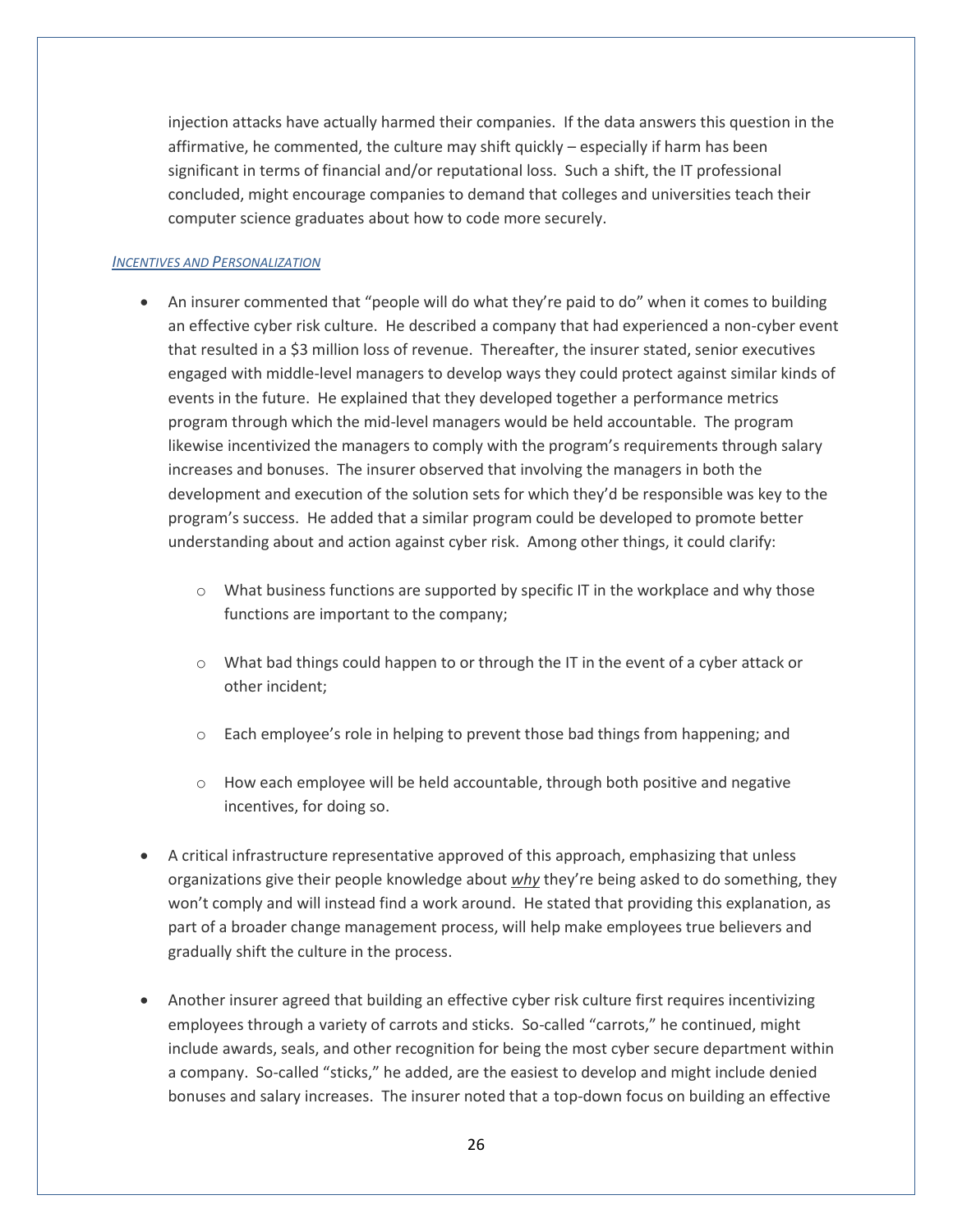cyber risk culture – using these incentives – will take a long time but will be the most sustaining. For example, he stated, when a janitor working at NASA in the 1960s was asked what he did for a living, he said, "My job is to put a man on the moon." Likewise, the insurer concluded, if everyone in a hospital environment felt the need to ensure the confidentiality and integrity of patient data, it would yield tremendous dividends in terms of cultural change and patient privacy.

- A risk manager asserted that one way to initiate this kind of top-down focus might include tracking cyber-related security breaches and other incidents over time as well as the hours, money, and other resources spent recovering from them. She stated that she initiated such a process within her own company, directing her team to use a special code to track expenses related to training, computer cleanup, and overall burden on the business. That information, the risk manager explained, established an analytical understanding of cyber-related costs and has helped her advocate more effectively for IT resources to target the most troublesome problems with the most responsive solutions. In the long run, she advised, this knowledgebased approach saves the company money.
- An IT professional suggested that companies wanting to build more effective cyber risk cultures should look to organizational risk management, a mature field that offers good insights into fostering better risk awareness through education, training, and reinforcement. For purposes of cyber risk, he asserted that senior IT managers don't have all the answers for how well a given technology works. Organizational risk management strategies, he continued, would encourage constant dialogue among all levels of an organization in order to assess its effectiveness.

## *BUDGET CONSIDERATIONS*

- In order to advocate effectively for cyber risk education and awareness budgets, a risk manager stated that boards of directors and corporate executives should hear a consistent message along these lines: "Cyber risk is not going away, there's a cost to not dealing with it well, and you need to participate in the solution." She added that repetition of this theme is essential. While many companies are certainly aware of cyber risk, she concluded, it's not an omnipresent concern for them.
- A critical infrastructure representative countered that some organizations large, mid-size, and small – will nevertheless resist such cyber risk messaging because of the potentially negative financial impacts that awareness could entail. For example, he noted, the discovery of various IT vulnerabilities resulting from a more proactive approach to cybersecurity could result in a company's having to disclose them publicly and accordingly subject them to a corresponding increase in insurance premiums. As a further example, the representative noted that only 20% of payment card industries patch their automation systems, both before and after a breach. If the message doesn't get through to them even after they've suffered a loss, he observed, nothing will.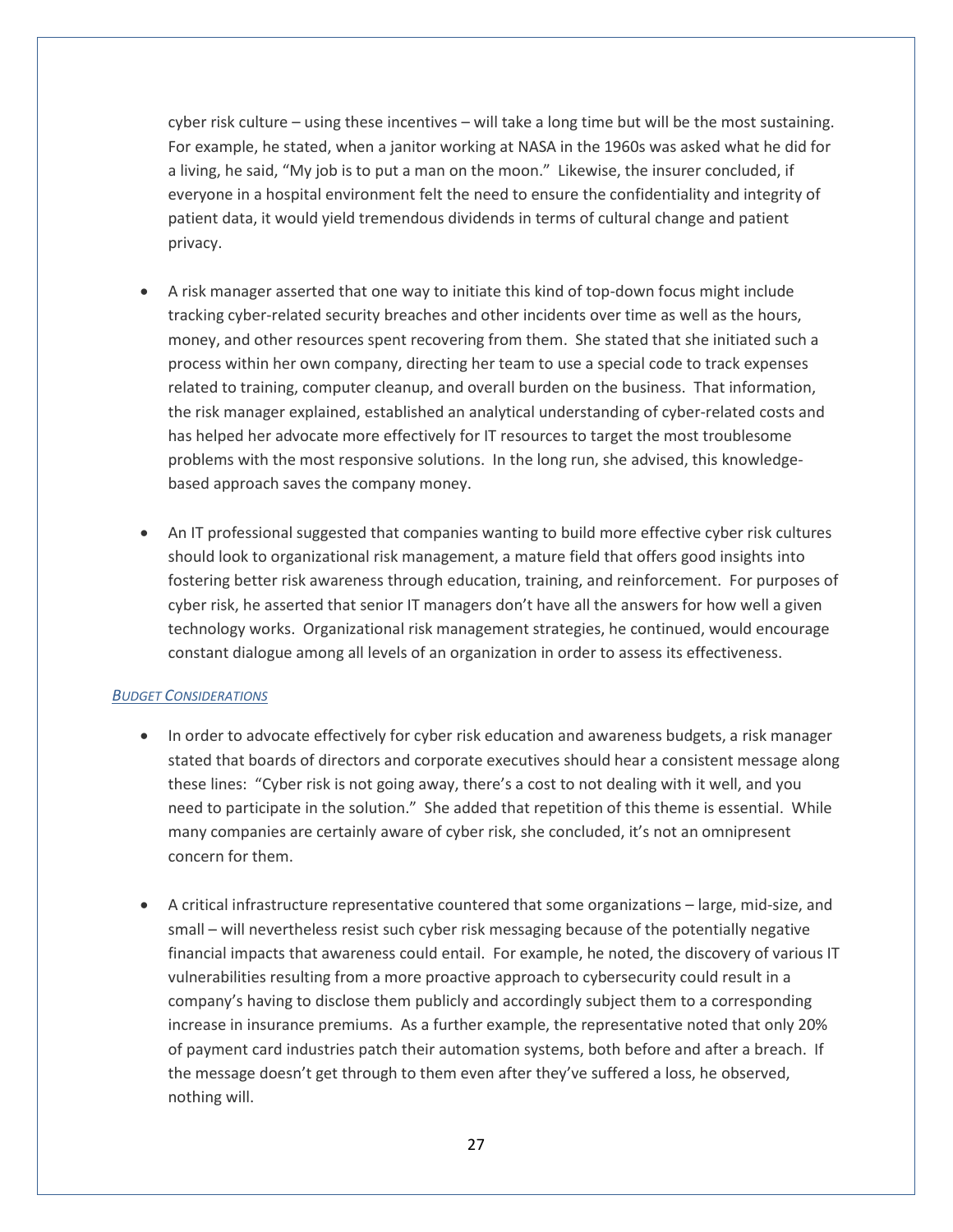#### *HIGHER EDUCATION*

- A critical infrastructure representative reported that only one university in the nation requires its computer science graduates to take a computer security course. He commented that IT companies and others are consequently forced to hire from a pipeline of talent that "doesn't have an iota of understanding about the impact of poorly written code and associated vulnerabilities." The representative added that schools erroneously think that cybersecurity will automatically be taught to graduates in the workplace, a mistaken notion that should be dispelled.
- A risk manager agreed and stated that to address this problem, he provides new employees with secondary training about how to write appropriate code prior to involving them in customer projects. He explained that he currently directs much of this training to Generation Y personnel because, "The stuff they are posting on places like Facebook shows the concept of protecting data is somewhat foreign to them."

## *REACHING MID-SIZE AND SMALL COMPANIES*

 $\overline{\phantom{a}}$ 

 An insurer asked participants for their thoughts about what responsibility large companies have for helping their mid-size and small vendors meet basic cybersecurity requirements. An IT professional stated that defense contractors often face this question. Such companies, he observed, will never join an information sharing and analysis center (ISAC),<sup>14</sup> so cybersecurity must be made easy for them. The IT professional commented that mid-size and small businesses instead want to purchase off-the-shelf antivirus or other products in order to market themselves as "cyber secure." He added that if those products are not passive and/or costeffective, they will simply pursue workarounds. The IT professional likewise doubted that large companies would change the behavior of their vendors by insisting that they comply with contractual cybersecurity requirements. "This is whistling past the graveyard," he noted, because large companies don't have the resources to police their many suppliers. He asserted

<sup>&</sup>lt;sup>14</sup> DHS defines Information Sharing and Analysis Centers (ISACs) as "private sector-specific entities that advance physical and cyber critical infrastructure and key resource (CIKR) protection by establishing and maintaining collaborative frameworks for operational interaction between and among members and external partners. ISACs, as identified by [a critical infrastructure] sector's Sector Coordinating Council (SCC), typically serve as the tactical and operational arms for sector information-sharing efforts. ISAC functions include, but are not limited to: supporting sector-specific information/intelligence requirements for incidents, threats, and vulnerabilities; providing secure capability for members to exchange and share information on cyber, physical, or other threats; establishing and maintaining operational-level dialogue with the appropriate governmental agencies; identifying and disseminating knowledge and best practices; and promoting education and awareness. ISACs vary greatly in composition (i.e., membership), scope (e.g., focus and coverage within a sector), and capabilities (e.g., 24/7 staffing and analytical capacity), as do the sectors they serve." U.S. Department of Homeland Security. National Infrastructure Protection Plan. ONLINE. 2009. Available: [http://www.dhs.gov/xlibrary/assets/NIPP\\_Plan.pdf](http://www.dhs.gov/xlibrary/assets/NIPP_Plan.pdf) [10 June 2013].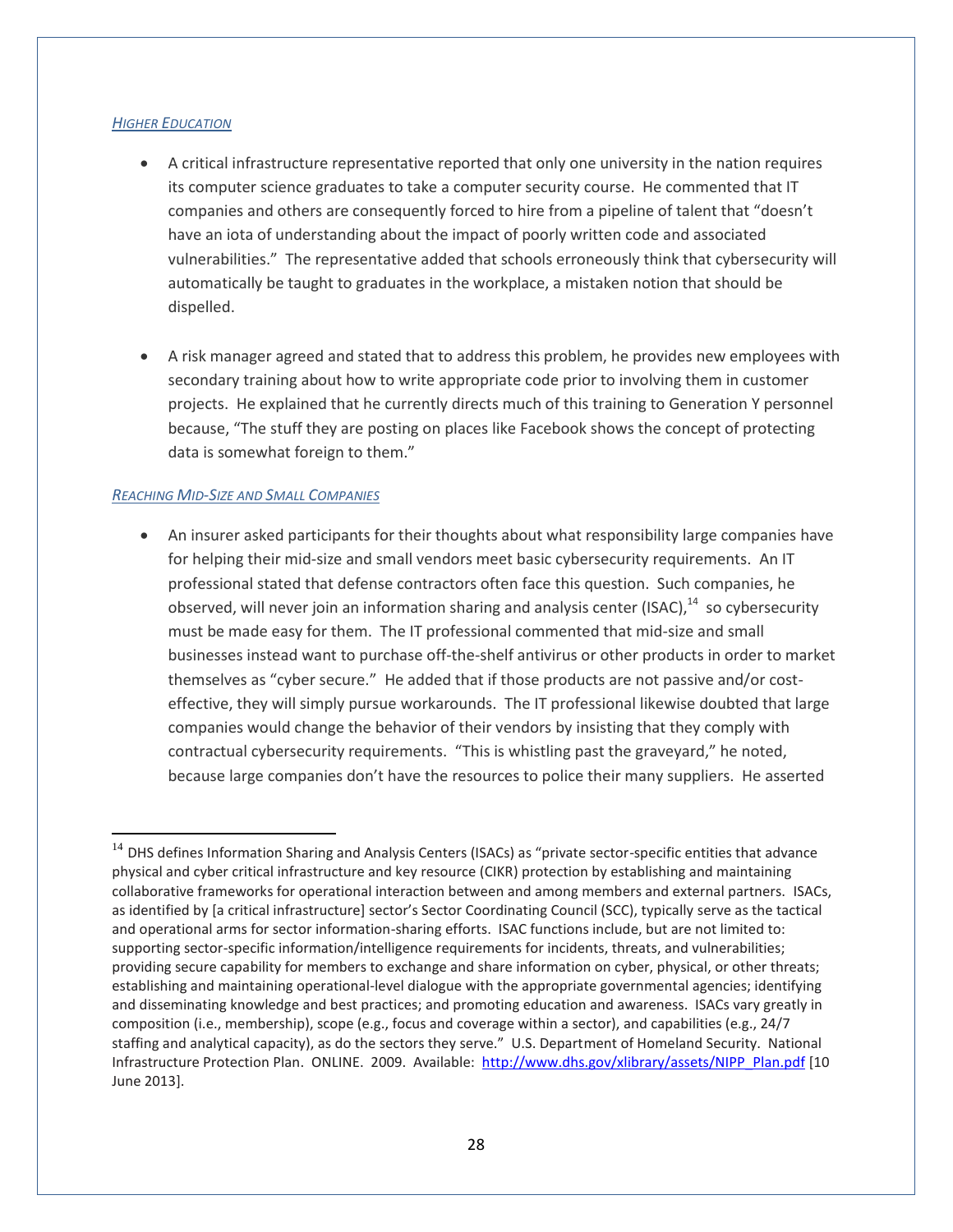that even if they did, mid-size and small vendors would simply walk away from contracts rather than come into compliance.

- A social scientist responded that no product or service exists that mid-size and small businesses can buy to comprehensively address their cybersecurity needs. The answer, he continued, really is more about making the necessary investments to build an effective cyber risk culture nationally – within which cybersecurity products and services are features, not the centerpiece. An IT professional agreed that mid-size and small businesses that don't "get" cybersecurity today aren't going to get it tomorrow unless the culture changes.
- A critical infrastructure representative likewise remarked that to help mid-size and small businesses, security should be built "into the infrastructure" from the outset – e.g., the IT manufacturing process upon which everyone relies. He cited the example of adding fluoride to public drinking water in order to protect everyone's teeth. The representative acknowledged that it's difficult to monetize this kind of investment and asserted that, as an alternative, mid-size and small companies should consider pursuing cybersecurity awareness training, basic content filters, application security, and other measures that are widely available.
- A risk manager commented that unless a company has a good cyber risk culture, supported by senior leadership, all the technology in the world will not protect it from attack. At a minimum, he stated, mid-size and small businesses should have access to a set of cybersecurity guidelines to help them navigate the basics, such as how to properly handle PII, proprietary data, and other sensitive information. The risk manager suggested that such guidelines should be developed and taught to business owners in the very same way that the federal government teaches the private sector about the handling and protection of classified information, including the potential criminal sanctions for failing to do so. Adding technology into the mix to enable employees to more easily comply with the guidelines, he concluded, would be helpful.
- Some participants questioned why mid-size and small businesses Joe's Pizza, for example – should be of particular "risk culture" concern. A critical infrastructure representative responded that if Joe's Pizza goes under because of a Distributed Denial of Service (DDoS) attack, then customers have one less pizza option. An IT professional agreed, noting that Joe's Pizza becomes very important at the macro level because every small business like Joe's Pizza represents an individual, a family, and a company of employees that have lost their income because of an IT failure. An insurer commented that a multi-layered and tailored approach to cyber risk education and training therefore appears necessary in order to avoid leaving anyone, including Joe's Pizza, behind.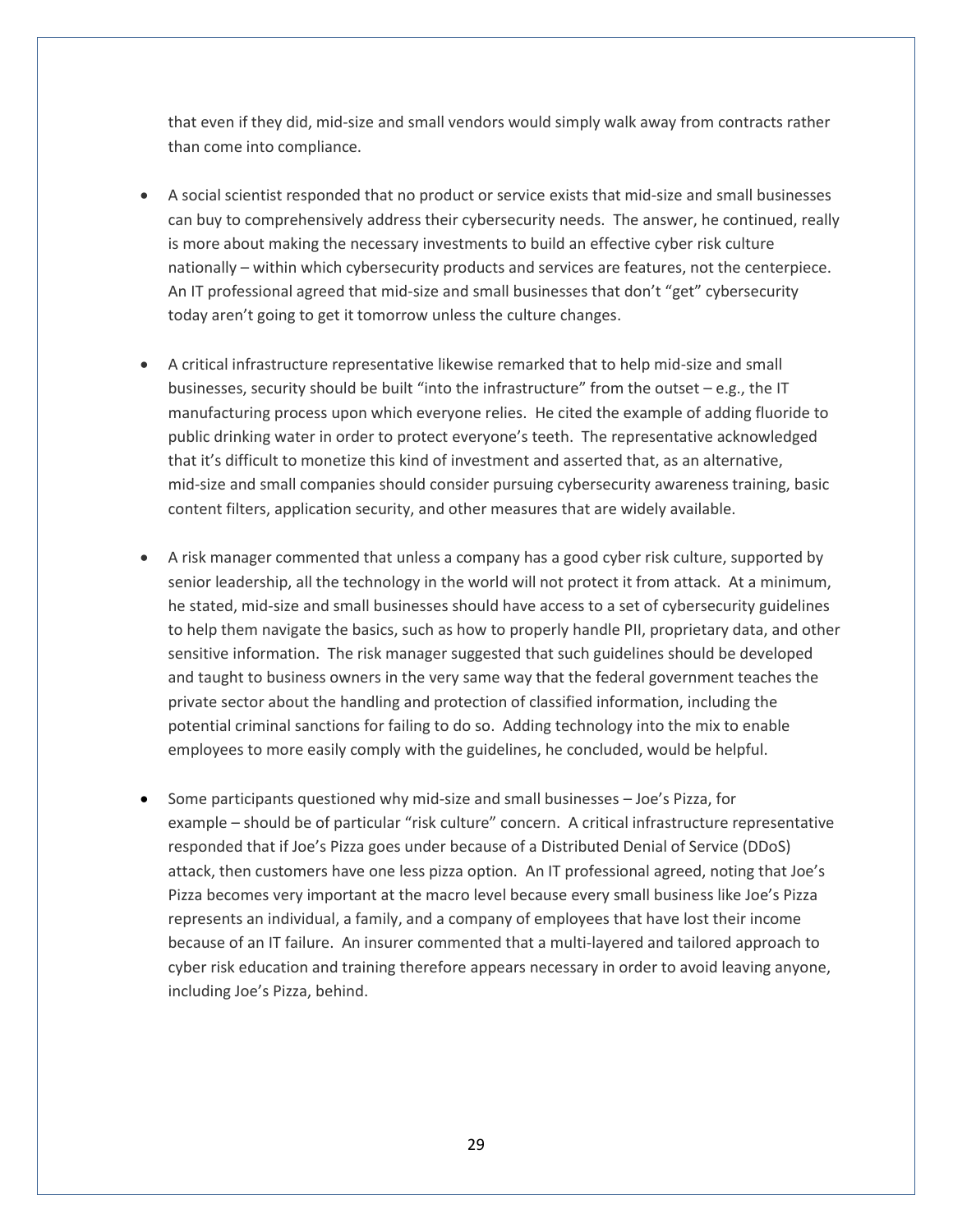## **PILLAR III: THE ROLE OF TECHNOLOGY**

**DESCRIPTION:** Technology can help build, enforce, and sustain effective cyber risk cultures – through up-to-the minute notifications of security breaches that inform the work of both IT professionals and risk managers; automated oversight of information security policies to track compliance and to identify areas for improvement; opportunities to engage the "human element" appropriately to minimize malicious activity and innocent errors; and best practices when it comes to layered defenses. The purpose of this pillar discussion accordingly was to explore these and other options for leveraging technology in support of enhanced cyber risk management efforts that could help encourage the development of a more robust cybersecurity insurance market.

#### **DISCUSSION POINTS:**

#### *EVIDENCE-BASED RISK MANAGEMENT*

 An IT professional stated that he supports leveraging education and awareness to help promote more effective cyber risk cultures but emphasized that technology plays a critical role as well. He added that he's a firm believer in "evidence-based" risk management, and that companies need data in order to make actionable risk management decisions. To that end, the IT professional cited the Data Loss Database which he said shows that 90.8 percent of all breaches in 2012 were cyber-related. Given that alarming statistic, he asked, how can security technology actively promote better cyber risk management?

## *COST/BENEFIT CONSIDERATIONS*

- An insurer observed that translating the benefits of a particular security technology into quantifiable cost/benefit terms – an approach that would go a long way toward getting business managers on the same page as IT professionals – is very difficult. Given the fact that cyber risk evolves constantly, he observed, companies need help in determining their return on investment in this area.
- A social scientist responded that the question of what kinds of security controls are best at reducing risk should not be left to speculation. On the contrary, he continued, data collected through cybersecurity self-assessment forms should make the question "very answerable." The social scientist then described how such forms could help populate a security control spreadsheet, which in turn would include rows listing various security controls with corresponding columns representing capability characteristics, costs, policies, related claims data, and other appropriate information. If one could correlate self-assessed security controls with claims data, he asserted, it would be possible to show the effectiveness of a particular control. He added that researchers need more claims data in order to conduct this work.
- A risk manager stated that she has partnered with a company that is a leader in assessing the impact of security technology investments. Among other things, she explained, the company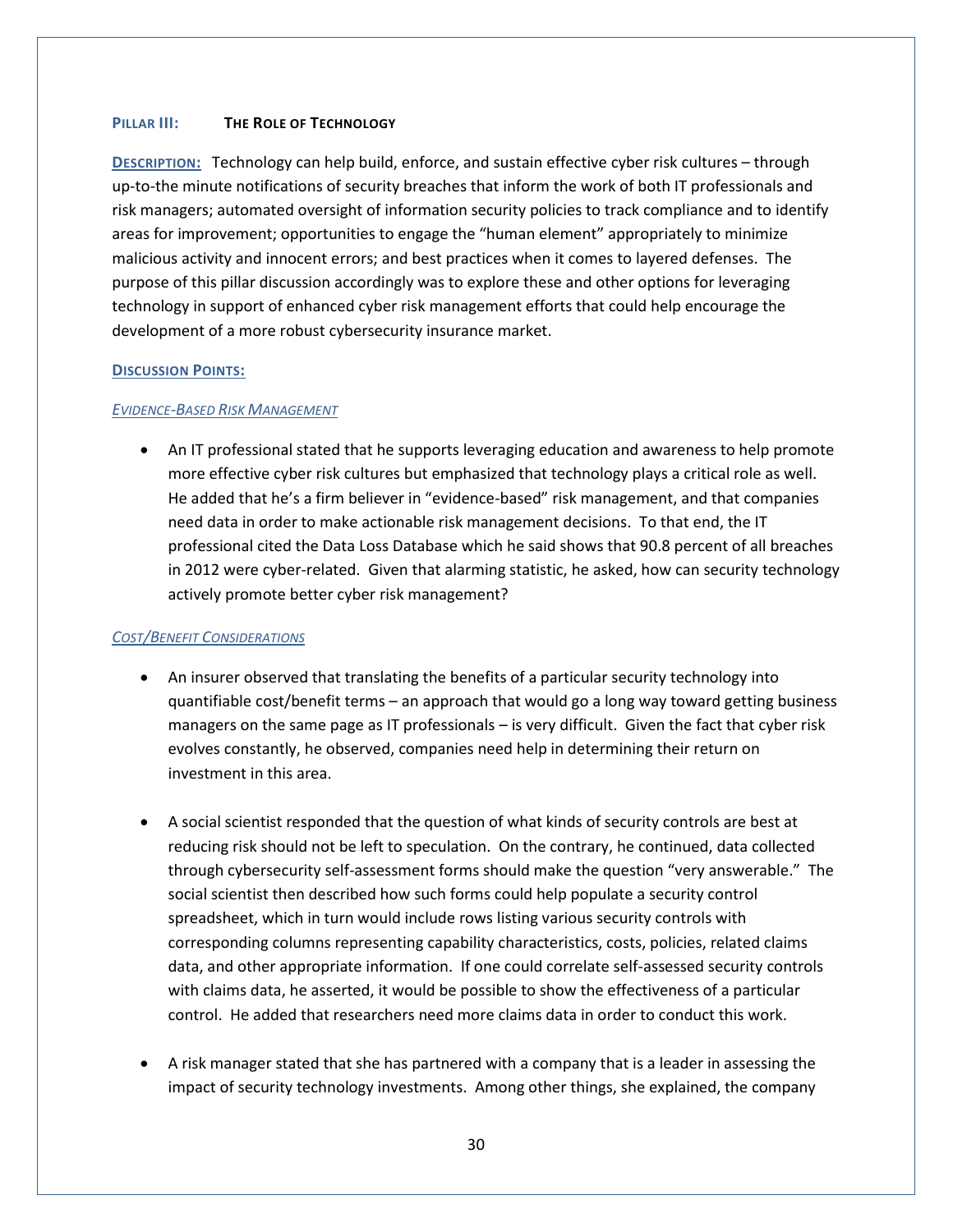analyzes and explains IT vulnerabilities in a way that is understandable to non-technical corporate leaders and identifies who within a company needs to be alerted in the event of a breach.

- A critical infrastructure representative asked how insurers go about assessing a company's network for its level of cybersecurity and for which related risk management investments they typically check. An insurer replied that it's impossible to identify every exposure of an organization's network by "looking under every hood and turning over every stone." Instead, he explained, insurance is a trust-based industry and that the best that carriers can do is look for certain indicators as litmus tests. The insurer provided the following examples:
	- o Encryption. A company's use of encryption demonstrates a certain level of maturity – e.g., the company is also likely to have standard anti-virus firewall configurations in place.
	- $\circ$  Chief Performance Officer (CPO). A company that employs a CPO or a functional equivalent – someone with individual accountability for measuring, managing, and improving a company's performance – suggests that it's more likely to implement an information security program and put resources behind it.
	- $\circ$  Industry Standards. A company's demonstrated compliance with applicable industry standards – such as Payment Card Industry (PCI) and HIPAA standards – indicates that it has a certain level of sophistication when it comes to compliance/security functions.
	- $\circ$  Standard Standards. A "distributed" company that has a presence in multiple locations exhibits a high degree of maturity when it applies the same cybersecurity standards (i.e., reporting triggers for cyber incidents) in every office.
- The insurer emphasized that the questionnaires that carriers use to identify these and other indicators are surveys, not technical audits. Even so, he concluded, the questionnaires often ask more questions than companies can answer.
- A critical infrastructure representative replied that a company can pretty much figure out how insurers underwrite against cyber risk by looking at their application questions – each of which gets to key risk factors. She asserted that if a company's IT professionals don't see these applications, and if they aren't involved in completing them, then the company opens itself up to real cyber risk exposure. In short, she concluded, IT professionals should be involved in the process in order to bridge the all-too-common business/IT divide.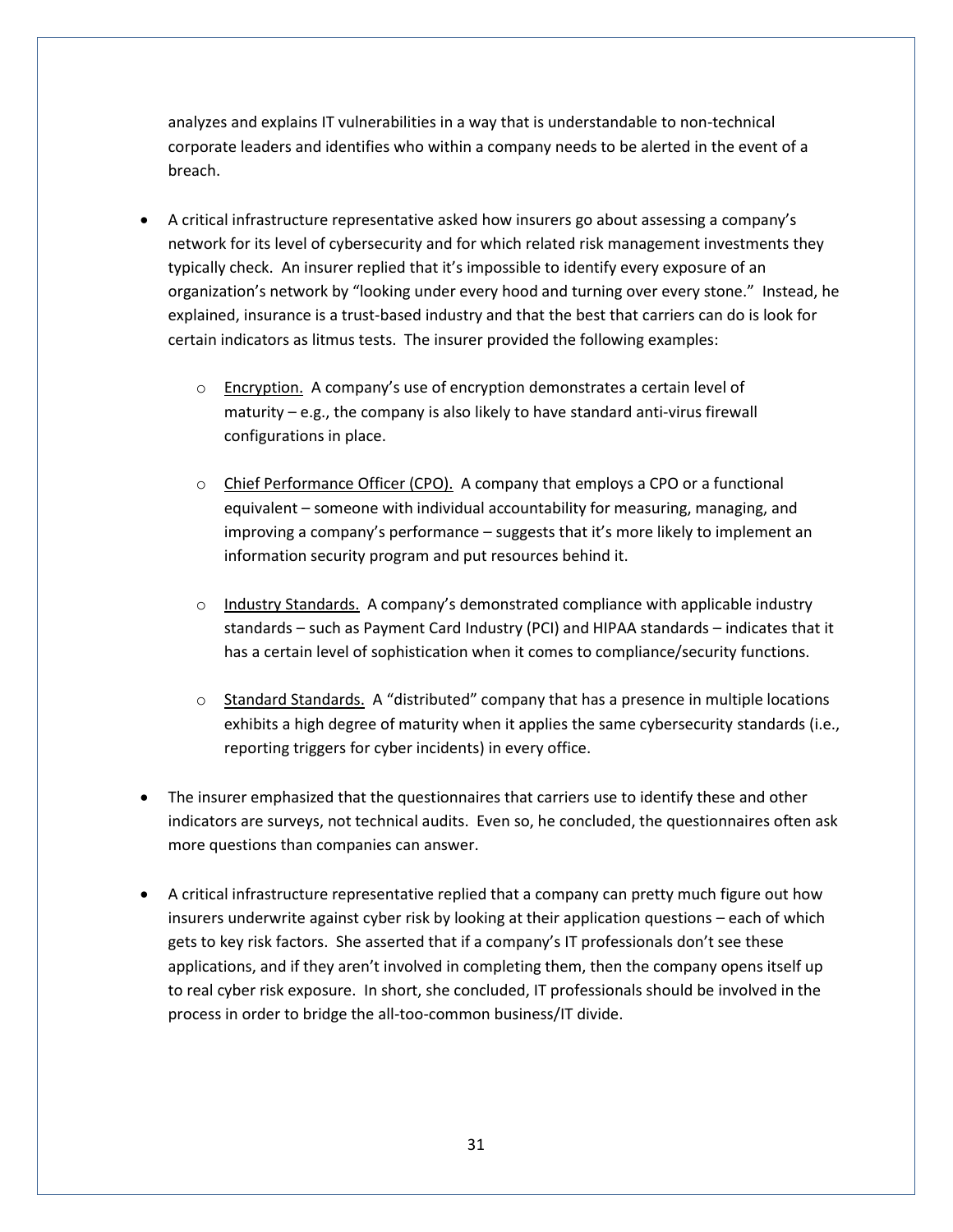- A social scientist questioned the value of lengthy insurer questionnaires, asserting that no carrier can tell a company what marginal reduction of risk a particular security technology investment will provide. For example, he asked, what's the value of encryption?
- An insurer responded that lengthy questionnaires getting at a company's technology were now the exception rather than the rule because cybersecurity underwriting has changed. "The majority of cyber incidents that we see today indicate human error," he explained, "so our application has changed based on the reality that most losses don't result from technology per se." He added that most insurers therefore no longer conduct lengthy technology assessments as part of the cybersecurity insurance underwriting process.
- A second insurer stated that technologists assume that technology is the holy grail of underwriting, but it isn't. We don't look at technology as a stand-alone factor very much, he explained, noting that no single technology exists that will prevent a cyber attack. The insurer added that carriers instead view technology through the prism of a company's risk culture. When carriers do ask about it, he continued, they do so with very basic questions aimed at how technology supports a company's business processes and people. "If companies can't answer those questions," he explained, "we don't underwrite them." The insurer then stated that cybersecurity insurance underwriting essentially tries to weed out the 20 percent of companies "who have no clue about cybersecurity from the pool of potential insureds." He noted that carriers also look at a company's mission, size, and industry to inform their underwriting decisions.
- A third insurer added that while his company examines a potential insured's loss prevention technologies as part of its underwriting process, it also focuses on a company's cybersecurity training for employees. He noted, however, that there's little data available about how many employees within companies have received such training – making comparisons across companies difficult. The insurer likewise observed that the competitiveness of the market prevents carriers from developing a comprehensive repository of this and other kinds of data about actual and potential insureds.
- A fourth insurer commented that the move away from detailed surveys about security technology and other controls resulted from the increasingly competitive nature of the cybersecurity insurance market. "My form might ask 50 questions, but another insurer might ask only ten questions," he explained. "Companies won't want to fill out our 50-question application form."
- An IT professional asserted that technology is nevertheless important with regard to insider threats. If someone downloads four gigabytes of a company's data every day, he noted, tools exist to detect this behavior to protect a company's assets in jeopardy. More broadly, he concluded, more actuarial data about what security technology works in the hands of a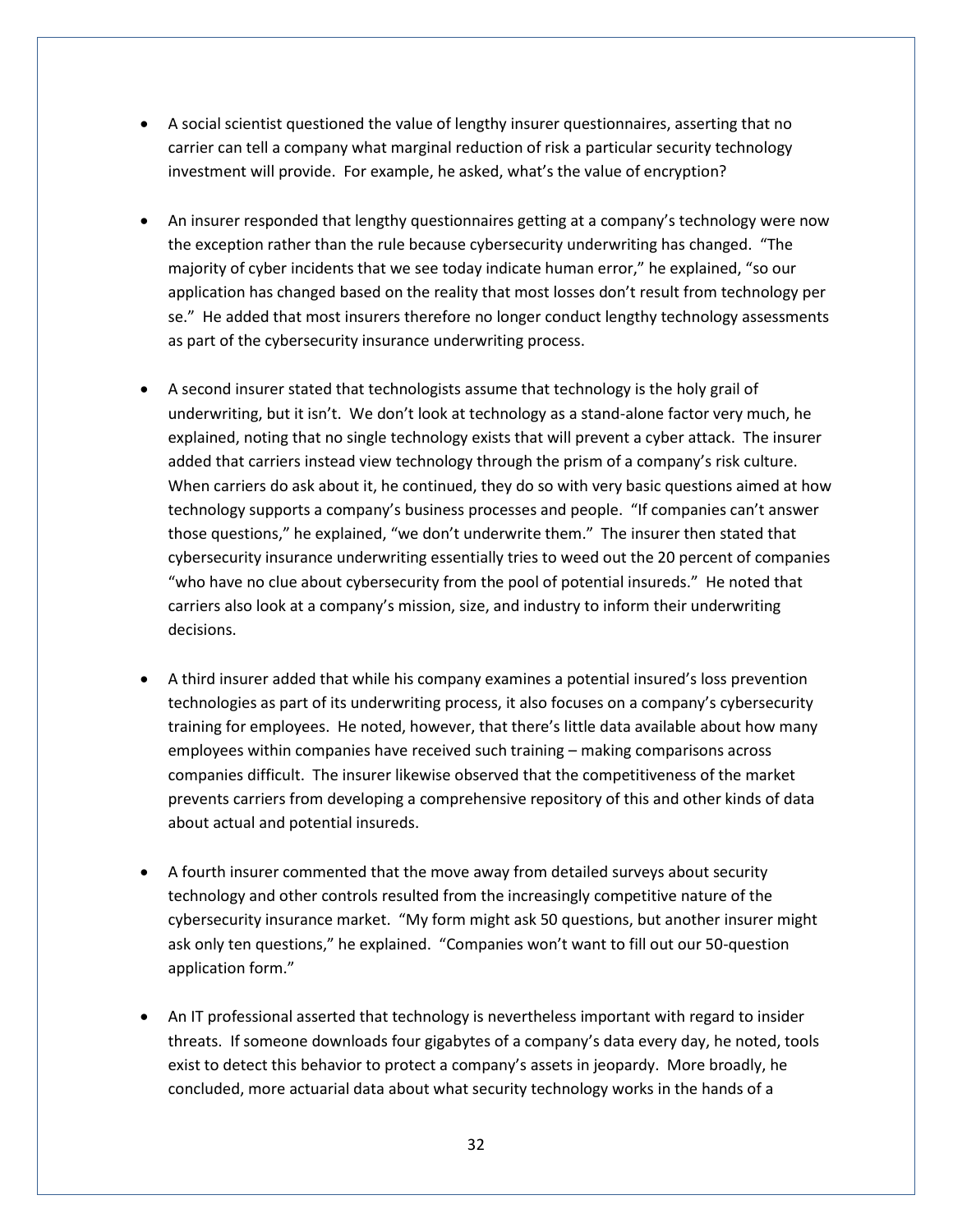company's IT workforce would help them better leverage existing technology investments. An insurer responded that having the right technology is just part of the solution. Actually using it – and using it effectively – is much more important. For example, he continued, while technology exists to keep logs of all of a company's network activity, a person must actually analyze logs to detect problems and report them up the chain for action. "Nobody is doing this," the insurer commented. The IT professional agreed that companies spend a lot of time, money, and effort to monitor their networks but that nobody is looking at how to get the "big picture" from all the discrete data points available to them.

#### *LAG TIME CONCERNS*

 An IT professional observed that security technology is obviously important to building an effective cyber risk culture, but that there's an unavoidable lag between the onset of new threats and the development of new technology. He asserted that security technology therefore is "always" reactive, even if it's essential, and cited anti-virus software that protects against known malware as just one example. The IT professional recommended efforts to promote awareness of new security technologies as they become available and to accelerate their implementation by organizations before a cyber incident happens. In so doing, he concluded, the lag between new threats and applied solutions can be reduced.

#### *THE HUMAN ELEMENT*

- Another IT professional responded that companies typically host several different layers of technology, some for the back office and some for the end user. For purposes of building an effective cyber risk culture, he asserted, companies should focus on the technology that impacts the end user. The IT professional advised that the end user represents not only the greatest technology risk but also the greatest technology challenge.
- An insurer commented that a big part of that challenge results from a perception by companies that when it comes to technology, they must choose between security and performance. He noted that encryption, for example, is a valuable security technology that nevertheless has a significant performance cost in terms of expense and operational impact (e.g., slowing down employee work flows). The insurer stated that to make security technology a more meaningful part of effective cyber risk cultures, companies should invite IT professionals and end users to a common table to discuss why particular security technologies are necessary; how those technologies work; how employees actually use them; and how they should be improved to support business operations.
- A second insurer commented that many corporate leaders don't want to talk about their technology investments with their IT departments because they're non-technical professionals, feel out of their depth, and therefore don't know what to say. He stated that companies nevertheless purchase technology to try to quickly fill security gaps but that it's ultimately people who must make the technology work. The insurer added that some companies don't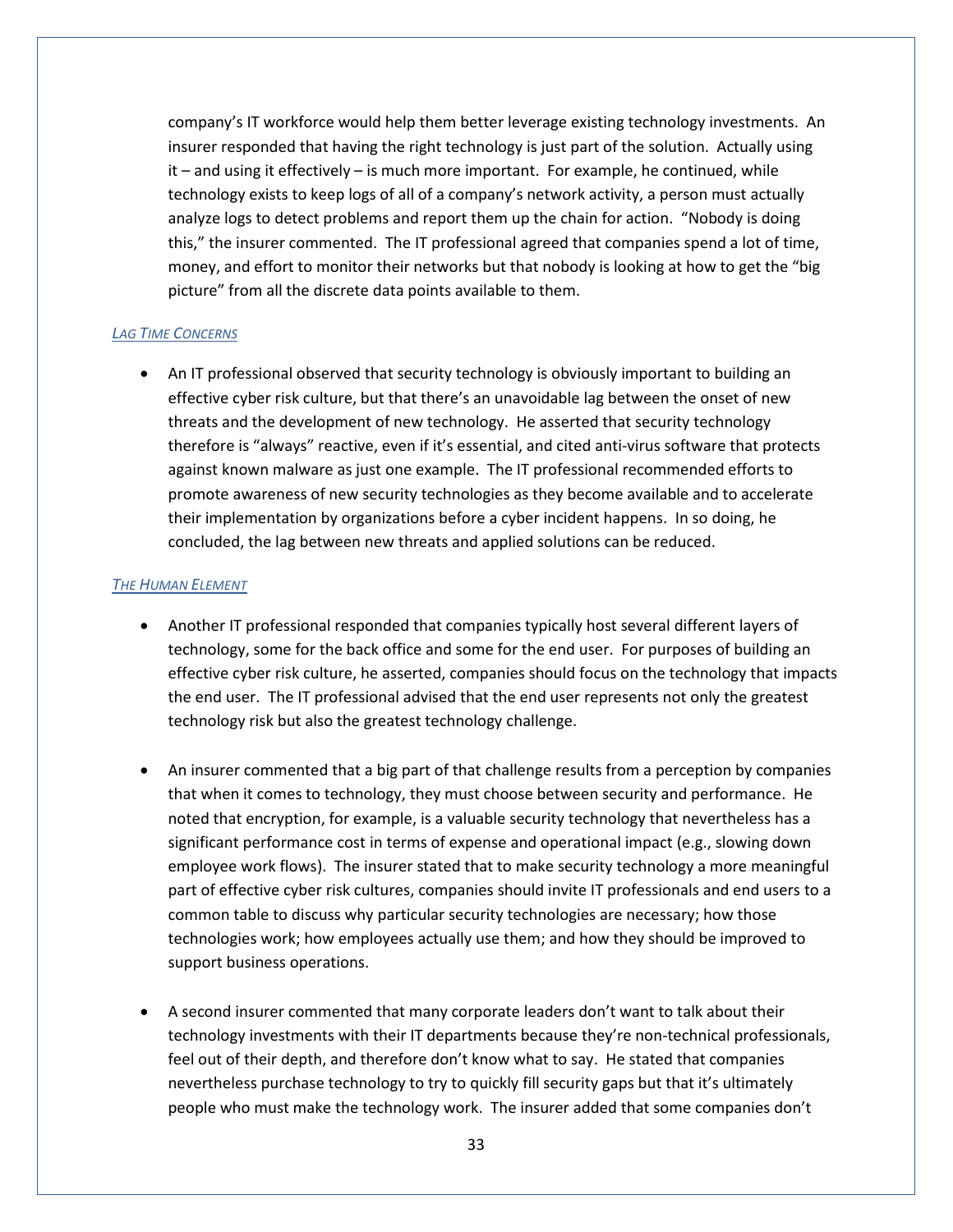understand the centrality of the human element to all this and instead persist in trying to fix bad technology with more technology. He then noted that the root of the problem goes back to education and awareness – in this case, for corporate leaders who don't understand the security technologies that they're purchasing, how they should be implemented, or how their workforce actually uses them. Without that understanding, the insurer concluded, companies can't accurately assess the costs and benefits of investing in one technology over another.

 An IT professional agreed and asserted that the effectiveness of security technology depends in large part on a company's particular mission. Too often, he observed, corporate leaders see a particular technology as "the solution" to cyber risk without taking the end users into account. For example, the IT professional continued, encryption might be easy to implement in a healthcare organization at first, but it can become very expensive to manage and maintain over time as it becomes more pervasive throughout the enterprise. Depending upon their business model and size, he added, other companies might have a completely different experience. The IT professional concluded that, regardless of the environment, even the most well-integrated security technology will never protect a company against the "weakest link" in the security chain: the human element.

#### *WHAT KIND OF TECHNOLOGY?*

- A social scientist observed that technology's role in promoting a more effective cyber risk culture is not so much about the adoption of technology as it is about the adoption of good technology. The goal, he added, should be to prevent security technology from getting in the way of the "good guy" doing his or her work. The problem, he continued, is that most security technology today cannot differentiate between "good guys" and "bad guys." The social scientist concluded that the challenge involves more of a design/usability question than a "use the technology yes/no" question.
- A critical infrastructure representative commented that when his organization engages companies to assess why people violate cybersecurity risk management policies and processes, it typically sees a significant decrease in violations after employees become more aware of them. He noted, however, that violations will continue to trend upward – even despite better education and awareness – in situations where employees lack a fundamental understanding of the technologies they're using (e.g., SCADA systems). Accordingly, the representative concluded, companies should be careful not to oversell cybersecurity risk management policies and processes as complete cyber risk solutions. People instead need basic knowledge about the technologies they're operating as well.
- A risk manager observed that IT departments often deploy security technology into corporate network architectures in a helter-skelter way that doesn't work with existing business processes. Much of the problem, she asserted, results from a lack of interaction between IT and non-IT professionals. "IT people just want to solve problems," the risk manager observed, "while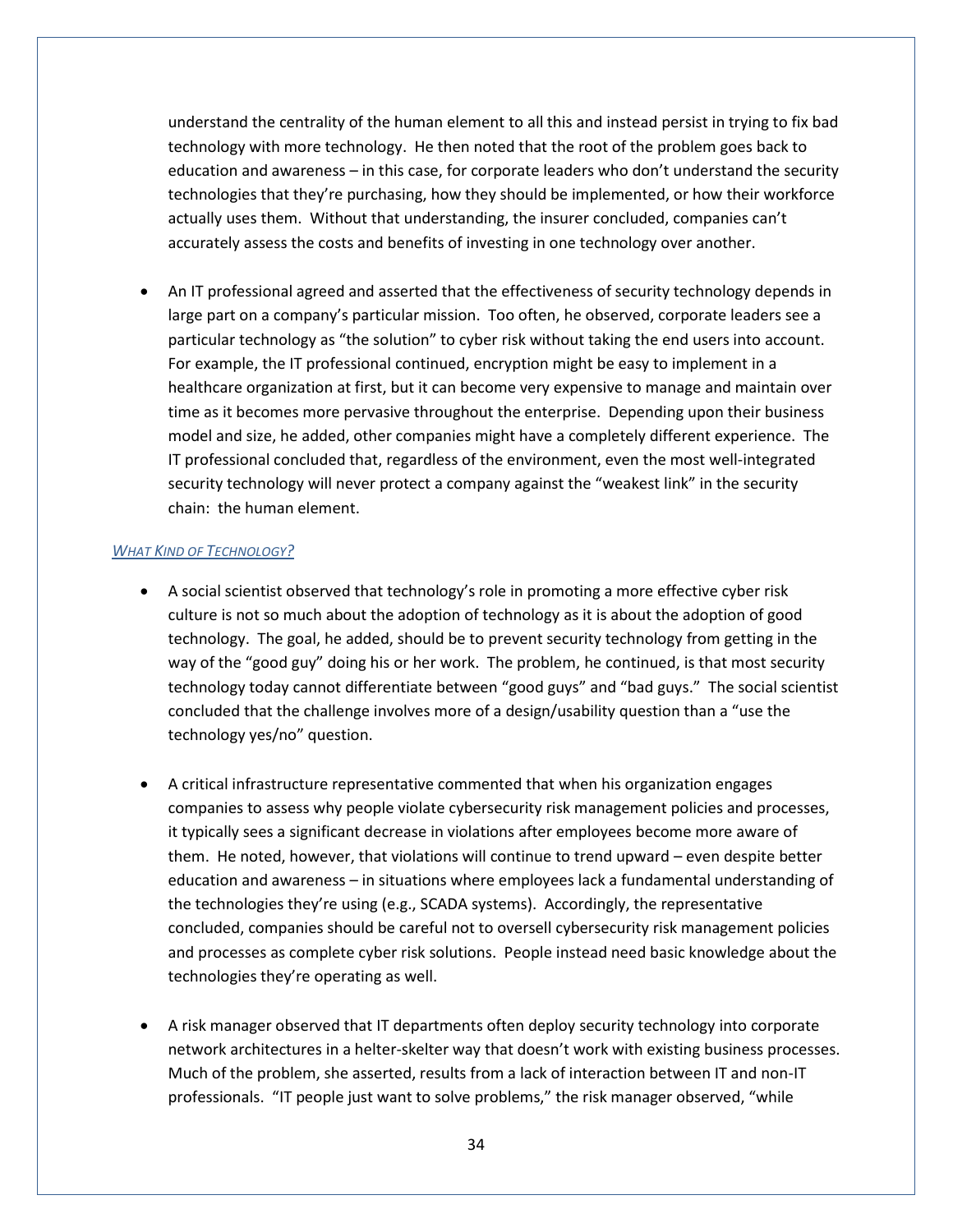business people don't want to be bothered." She concluded that there needs to be much better communication between both groups in order to ensure that security technologies support rather than hinder business operations.

- An IT professional commented that security technology has most value "where humans are inherently bad at doing something." He explained that he started his career in the intelligence field, and that the email tool that his organization had deployed forced him to tag classification labels on every email before he sent it. Private and public sector organizations, the IT professional continued, should consider purchasing technology that requires similar "forced tagging" in order to "have the immune systems of business networks protect information."
- An insurer stated that from a reinsurer point of view, better technology reduces cyber risk. If everyone is better protected through technology, he added, then society receives a net benefit. The insurer cautioned, however, that if all companies are protected by the same technology, risk aggregation concerns arise. "Whereas good tech helps secure systems," he explained, "a monoculture of a single good technology aggregates risk such that if a vulnerability does emerge, it has large, cascading losses." The insurer added that if one "bad guy" can exploit a single vulnerability in the technology to attack one company, he or she can do the same to attack all other companies using the same technology.
- A critical infrastructure representative noted that certain security technologies already are available that can help companies maintain their business work flows in the face of cyber risk. An IT professional responded, however, that there's no magic bullet or one-size-fits-all solution that all companies should adopt. On the contrary, he noted, many companies often don't have the same security technology deployed internally from office to office given varying business needs at different business locations. The IT professional concluded that companies instead should look at current modes of attack – specifically, the cyber incidents that they're actually experiencing – and then invest in security technology and other controls that address related vulnerabilities. He emphasized that each company needs to do its own cost/benefit analysis of those investments that's tailored to its unique cyber incident history.
- A second IT professional likewise commented that there are architectural aspects of security and that it's difficult to separate security as a practice from overall business process. He noted that prescriptive security controls that focus on generic best practices, absent the broader context of how the business operates and how that is reflected in the IT landscape, can easily become inefficient or even counterproductive. The IT professional stated that depending on the situation, it may make more sense to invest in architecture simplification versus more security. For example, he explained, a company that has weak information architecture governance might have databases that are designed and deployed without consideration of master data management concepts. Therefore, data may be replicated to address specific business functions absent an enterprise information model, leading to a proliferation of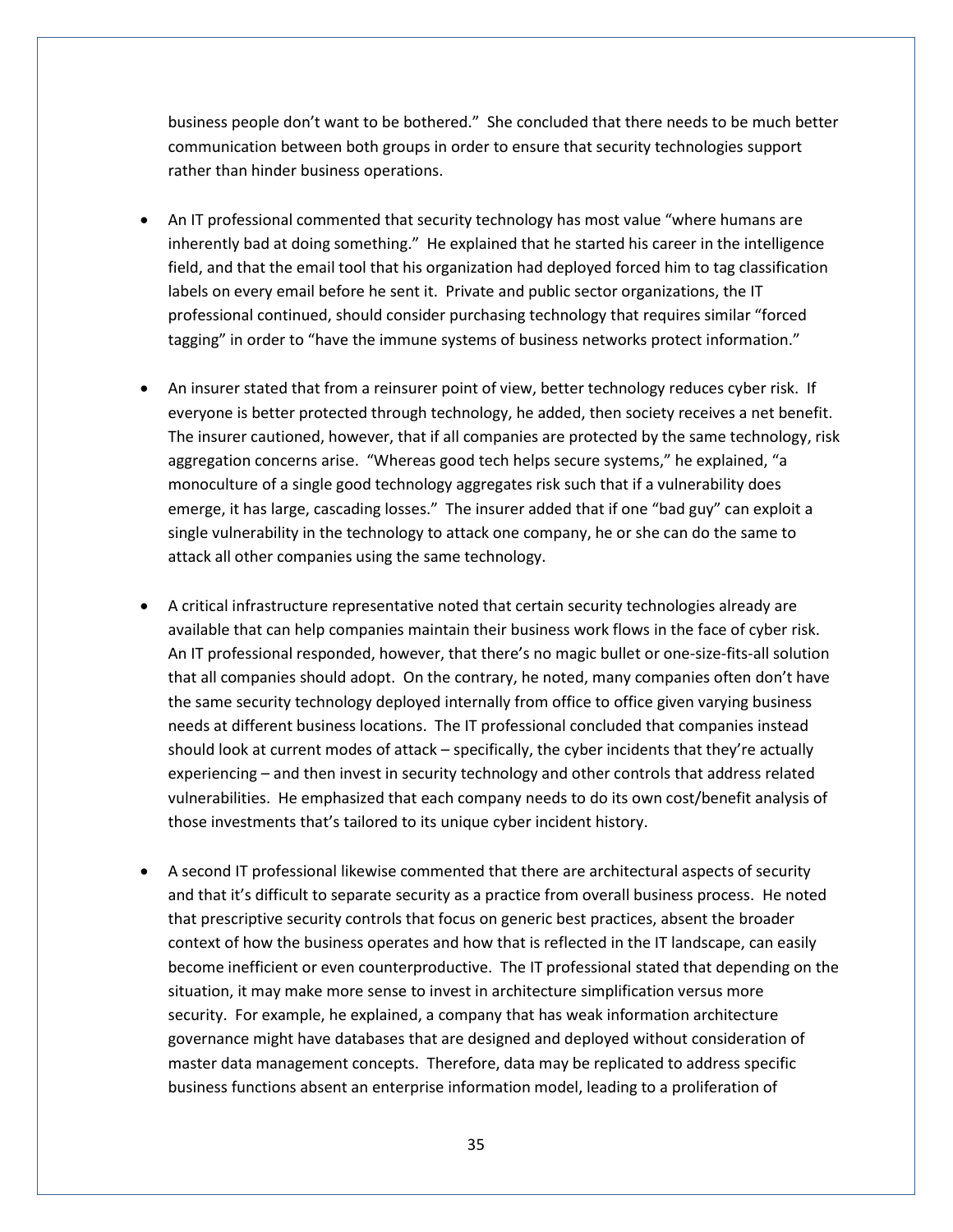databases. Security in this situation, the IT professional noted, might best be improved by strengthening information architecture controls in the form of improved architecture governance. He concluded that with a better architecture, database proliferation can be reduced – allowing for better control of information versus focusing on traditional security controls across numerous (unnecessary) databases.

## *TECHNOLOGY TOOLS*

- An insurer asked what burden the government has to help industry develop advanced technologies to improve security. An IT professional responded that DHS has developed the Cyber Security Evaluation Tool (CSET) for this purpose and added that while it's not perfect, it may be a good tool for companies to explore.<sup>15</sup> He added that the commercial world has not leveraged military resources particularly well despite their similar availability. The IT professional cited Security Technical Implementation Guides (STIGs) in this regard.<sup>16</sup> Finally, he mentioned Sandia National Laboratories as a potential solutions source.
- A critical infrastructure representative commented that the private sector has generated similar tools, including Verizon Incident Sharing (VERIS), a publicly available, open-source framework. The representative explained that VERIS provides a common taxonomy and allows companies to assess the effectiveness of their cyber risk mitigations over time while simultaneously comparing themselves to other companies within their sector. A social scientist asked how companies using VERIS could compare their performance with other companies. The critical infrastructure representative advised that companies could use a VERIS portal for this purpose.

# *SELF-AWARENESS THROUGH BIG DATA*

l

- A critical infrastructure representative stated that companies should not focus so much on the "best" technology as they should on data analytics. Specifically, he asserted, the more critical inquiry for corporate leaders is what cyber incidents are actually happening to their companies; how their experience compares to similar companies within the same industry; and whether their existing risk mitigation controls adequately address their exploited vulnerabilities. In short, the representative commented, companies should prepare their cybersecurity budget spend on real data about how they're being attacked.
- An IT professional noted that there aren't enough people being trained to do this kind of analysis and asked if government and/or the private sector would be stepping into the breach. A second critical infrastructure representative responded affirmatively, stating that "something

<sup>15</sup> *See* U.S. Department of Homeland Security. *Assessments. Cyber Security Evaluation Tool (CSET)*. ONLINE. N.D. Industrial Control Systems Computer Emergency Response Team (ICS-CERT). Available: [http://ics-cert.us](http://ics-cert.us-cert.gov/Assessments)[cert.gov/Assessments](http://ics-cert.us-cert.gov/Assessments) [18 June 2013].

<sup>16</sup> *See* U.S. Department of Defense. *Security Technical Implementation Guides*. ONLINE. June 21, 2013. Defense Information Systems Agency (DISA). Available: <http://iase.disa.mil/stigs/index.html> [24 June 2013].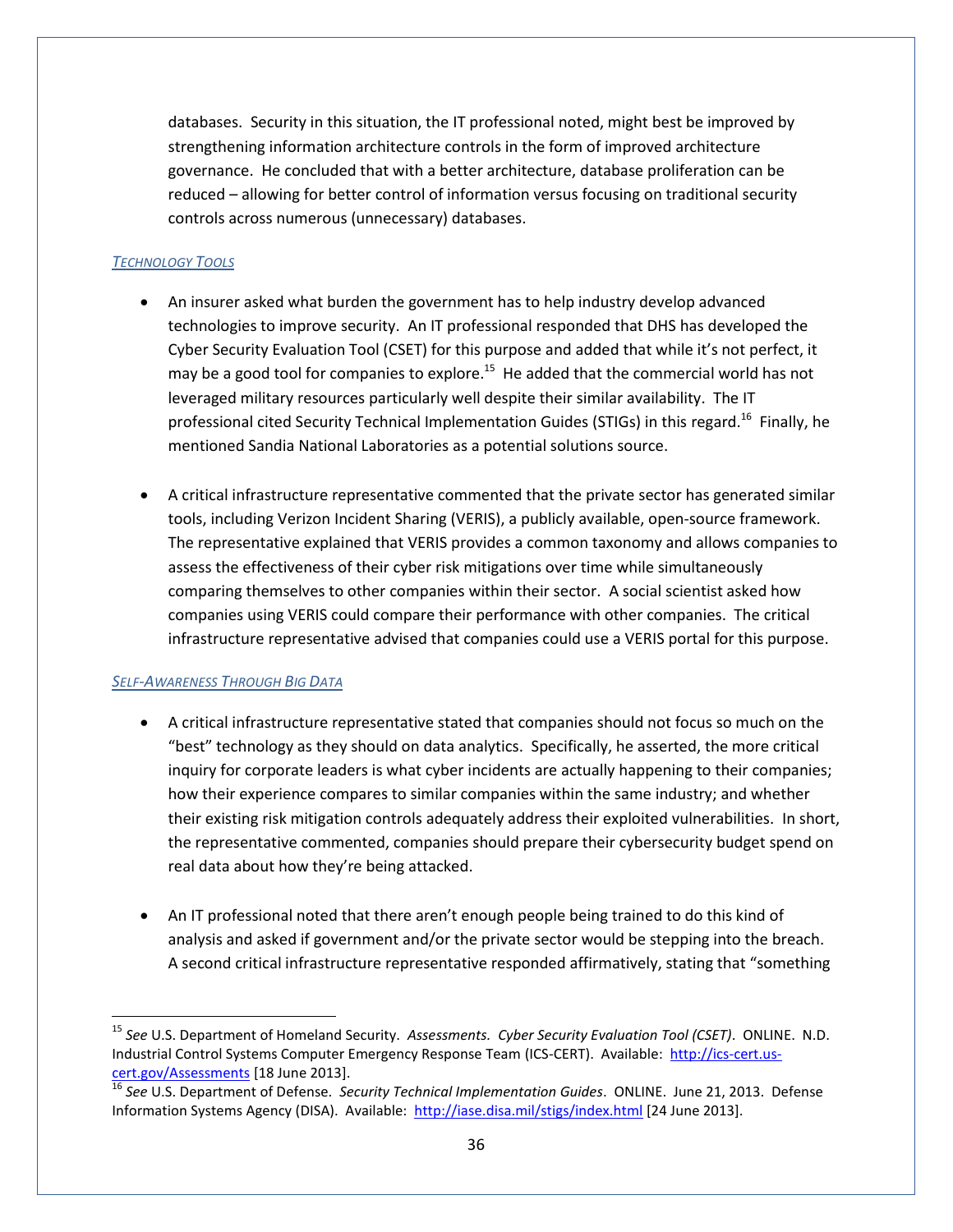will scale eventually" and that there will likely be intense competition for data analysts in this area going forward.

 An insurer cautioned that carriers are very wary of big data analytics. He asserted that big data may have a lot of value when it comes to building models that help to assess a particular company's unique place on the cyber risk landscape for underwriting purposes. Carrier experience with big data, however, is limited. The insurer observed that significant and as yet unexperienced cyber events – on the scale of a financial crisis or hurricane – could "trash" even the best of models.

## **PILLAR IV: THE ROLE OF INFORMATION SHARING**

**DESCRIPTION:** Boards of directors and other corporate executives can't manage cyber risk effectively if they don't understand what cyber risks their companies face. In order to bridge the divide between these leaders and their IT departments, companies should consider focusing their attention on the kinds of cyber risk information that senior decision-makers need and want, from what sources, in what formats, and for what risk management purposes. The goal of this pillar discussion accordingly was to identify key ideas about how to approach and address these questions in support of more effective cyber risk cultures and, in the process, a more responsive cybersecurity insurance market.

#### **DISCUSSION POINTS:**

## *DEFINING THE CHALLENGE*

 A risk manager asked the participants to describe communications obstacles that they've experienced between corporate leaders who need to make cyber and other risk management decisions and IT professionals most knowledgeable about the cyber incidents impacting their companies. He specifically asked the participants to describe how those obstacles have been overcome and what steps, if any, might be applicable beyond their own environments.

#### *INFORMATION SHARING FOUNDATIONS*

- An IT professional commented that his company adopted an intelligence-driven cyber risk management model several years ago. He noted that his company generates an overwhelming amount of information as part of its daily business operations, all of which his team funnels through filters to determine what data is most relevant and actionable. He explained that his team then converts that subset of data into readable formats that non-technical professionals can understand. The IT professional noted that the move to an intelligence-driven risk management model, although the right thing to do, has required considerable investments of time and other resources.
- A risk manager responded that intelligence-driven risk management models nevertheless help overcome stove-piping problems that too often lead to ignorance and competing goals within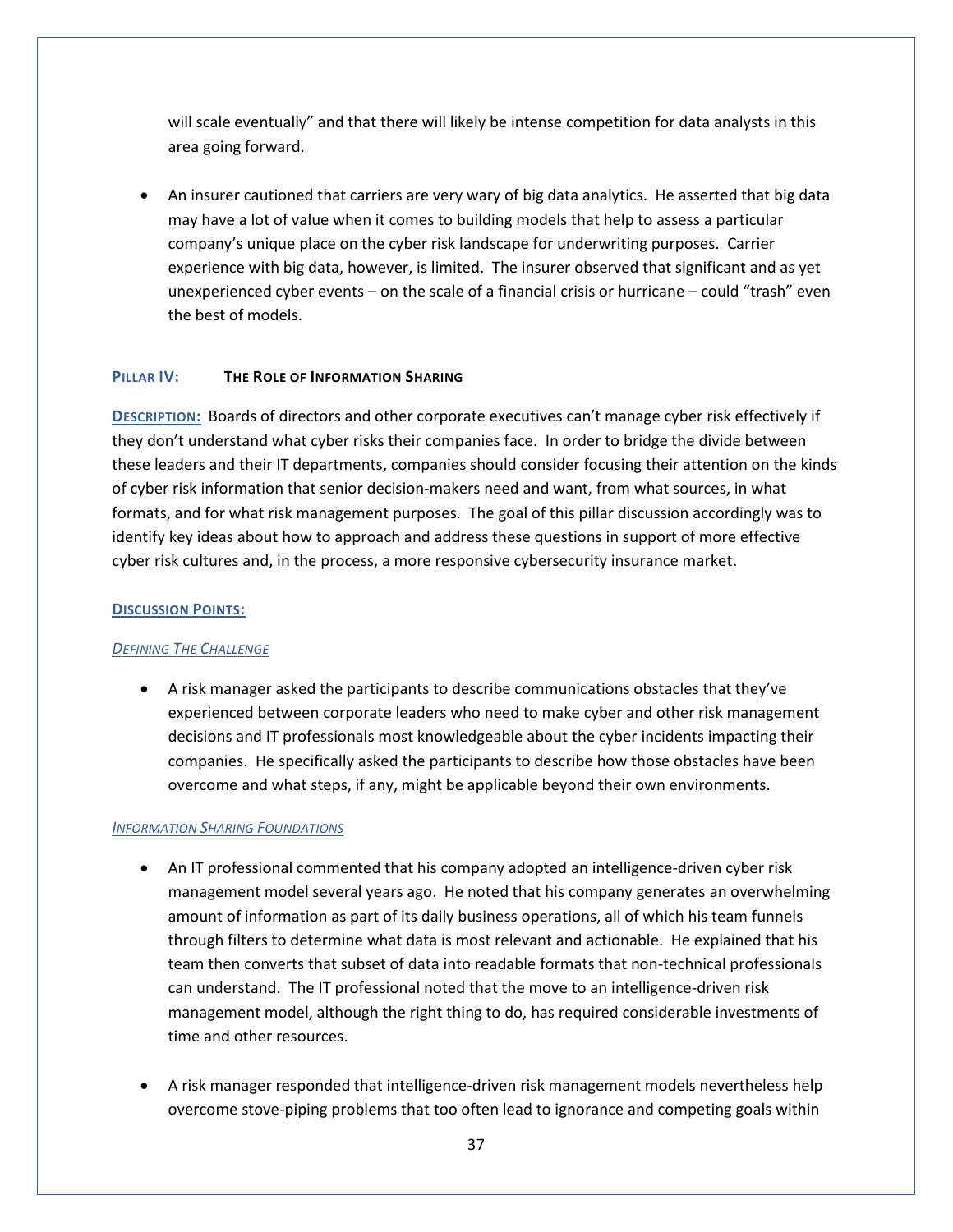both commercial and government enterprises. For example, he cited ignorance among people within the federal Intelligence Community (IC) regarding the authorities, missions and capabilities of agencies outside their own and the kinds of information that those agencies need to conduct their work. When someone in U.S. Customs and Border Protection (CBP) doesn't think to share information with the FBI, he commented, there's a real problem. The risk manager also cited similar challenges between law enforcement and the IC. "Law enforcement wants credit for an arrest," he observed, "while the IC wants to avoid arrests that would shut down potential sources of information." The risk manager then stated that the same phenomenon extends to individual companies, where internal business units and IT units often find themselves at odds. The tremendous distrust that results, he concluded, can only be overcome with procedures that define roles and responsibilities for cyber risk information sharing and hold relevant parties accountable.

- A risk manager commented that in the cyber context, industry is trying to work with government to share information but doesn't know what information to share or with whom. He observed that no procedures for sharing exist and that industry lacks understanding about what can be done with information it might have to help cybersecurity efforts more broadly. Another risk manager asserted that if companies adopt enterprise security programs – for which internationally-accepted standards and practices exist – then they will inevitably do the right security activities, including the right kinds of cyber risk information sharing.
- An IT professional and risk manager from the same company described how they've worked together to overcome some of these challenges:
	- o The IT professional explained that he brings cyber risks and related technical information to the risk manager so they can translate it into financial and reputational terms that the board of directors can understand. The IT professional advised that, in so doing, they not only help inform high-level risk management decisions but also develop business relevant metrics that they use to gauge progress in implementing approved solutions.
	- $\circ$  The risk manager commented that before he brings these "translated" cyber risk issues to the board, usually on a quarterly basis, he shares them with human resources, finance, and security personnel so they travel not only up but also across the company for input and feedback. He stated that to support this approach, he's found it effective to have security personnel sit down with business units so business units can better understand the risks and security personnel can better understand business needs.
	- $\circ$  The IT professional added that, in addition to this more formal quarterly sharing, he regularly discusses cyber risks with board members on an ad hoc basis "without getting so granular that they can't see [business] value." To support those discussions, he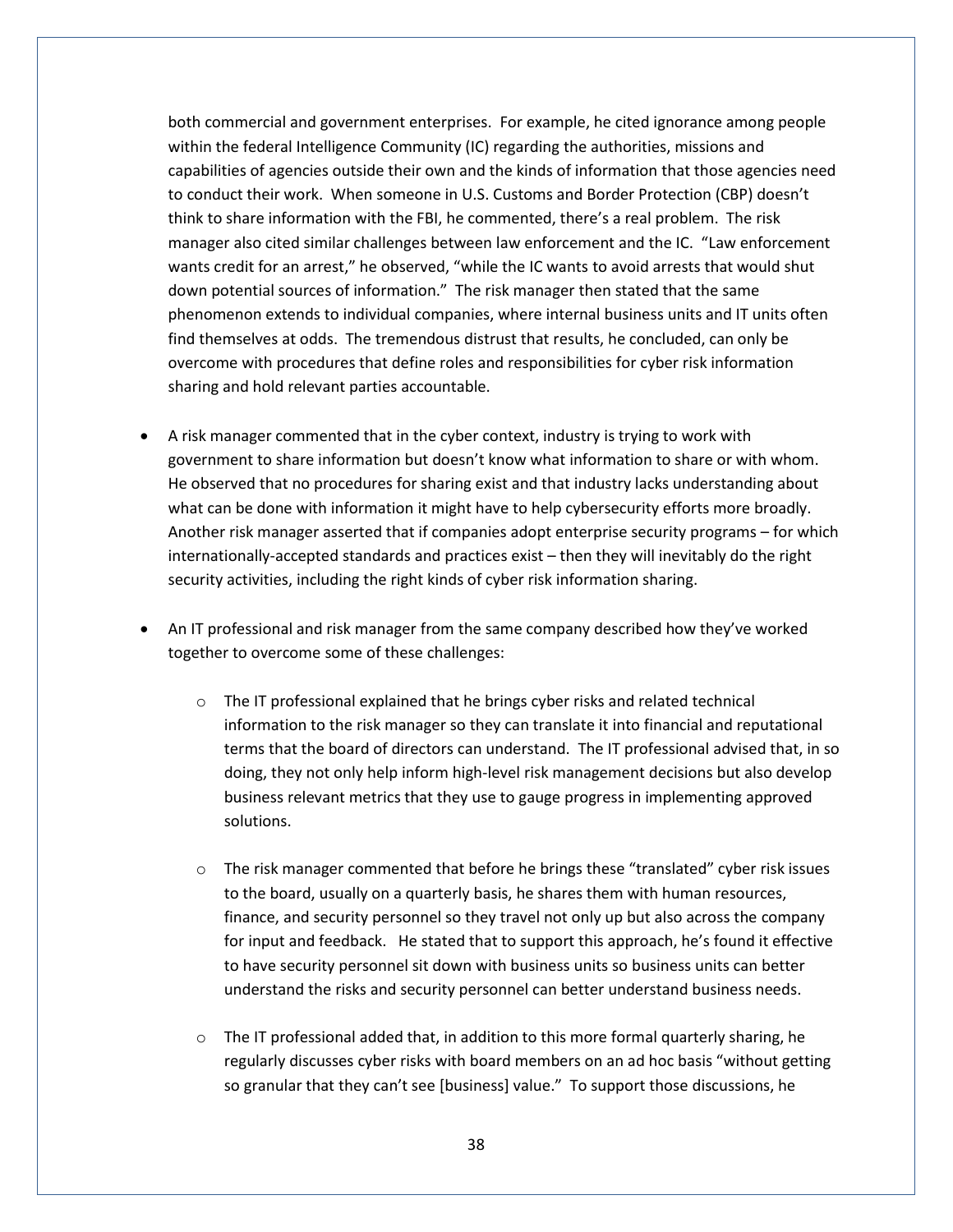explained, he prepares a technical briefing as a backup in case board members want more details.

o The IT professional further noted that he's observed an increasing number of IT professionals getting business degrees so they can "talk the business talk" about security with business units and then translate business talk back into technical terms for IT department action.

## *EXTERNAL SOURCE INFORMATION SHARING*

- A critical infrastructure representative expressed his hope that both EO 13636 and PPD-21 – released in February of 2013 – would help address many of the aforementioned information sharing challenges. He noted that under the EO, the Central Intelligence Agency (CIA), DHS, FBI, and National Security Agency (NSA) have been directed by the President to provide enhanced cyber threat data to the private sector. The representative stated that several federal agencies had recently released a cyber threat-related joint intelligence bulletin (JIB) and that his company expects to see more of them in the future. He noted, however, that the JIB was not a "machine readable" product that would have made it easier to access and use. The representative said that he hoped intelligence sharing about cyber threats will improve over the next several months.
- An IT professional commented that the lack of machine readable products presents a particular problem for mid-size and small companies. He commented that while he sees more and more technologists trying to talk with each other about cyber risk and how to best address incidents, no combined effort to pull everything together exists. Until that occurs, the IT professional concluded, there won't be a full picture of what's happening. Another IT professional stated, however, that a variety of publications exist that streamline cyber risk/cyber incident information to make it accessible to smaller firms.

## *INTERNAL SOURCE INFORMATION SHARING*

- Participants next turned to the topic of information products that companies generate internally to inform board of directors risk management and investment decisions. A critical infrastructure representative stated that his company hosts a 16-member corporate risk council that convenes regularly to share information about cyber and other risks with implications across the enterprise. He explained that individual member input, which the council presents to the board every six months through the company's business intelligence function, provides a good picture of the company's risk profile.
- A second critical infrastructure representative responded that his company has a similar council that presents its findings to the board of directors in summary fashion. He attributed the success of his company's council to the board holding it accountable for not only identifying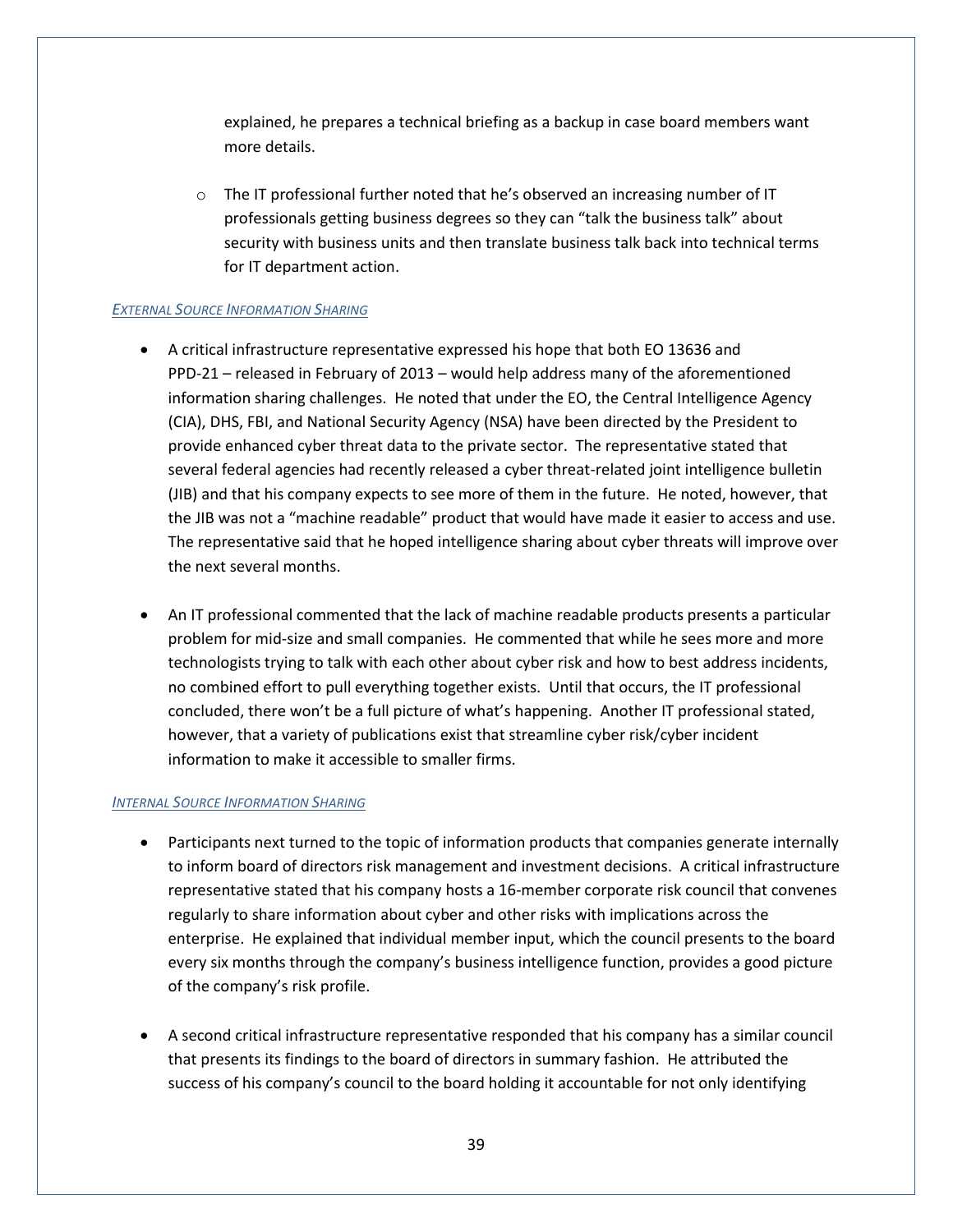cyber and other risks but also reducing them, and measuring their progress in doing so, over time.

- A third critical infrastructure representative observed that this approach doesn't work everywhere. Cyber-related "near miss" events in the health care industry, she explained, don't typically rise to the level of mandatory reporting and consequently don't make it into board presentations within her organization. The representative added that a reporting gap similarly exists regarding IT professionals who see suspicious activity, are concerned that something bad may be happening on a network, but aren't compelled to report their concerns via mandatory reporting. This gap, she asserted, needs bridging.
- An insurer cautioned that enhancing cyber risk information sharing should not focus exclusively on corporate IT departments and how IT professionals communicate cyber risk to boards of directors and other corporate executives, rank and file employees, and others. Information sharing instead is about *sharing*, he emphasized, and not about one-way communication. The insurer asserted that not all facets of cyber risk information sharing are technical and that senior executives like the General Counsel accordingly should be expected to contribute to company-wide conversations on the topic as well. He added that companies should identify and engage not only internal partners and audiences for cyber risk information sharing but also outside companies.

# *NEAR MISSES II*

- An IT professional revisited the issue of near misses and risk management, commenting that if a company looking for near misses observes that bad people are scanning its systems all day long, it may "freak people out." What, he asked, is a near miss in cybersecurity and how should companies incorporate them as part of their broader risk management strategies?
- A social scientist responded that companies should be looking for slight deviations that could turn a benign event like a scan into something catastrophic. She explained that this requires close reviews of after action reports (AARs) of non-events to determine how things could have gone off the rails. The social scientist added that the focus in the described scenario, for example, should be on identifying what could be different tomorrow – about the adversary, the company's security configuration, or otherwise – that could let an adversary into a company's network and wreak havoc. This kind of heads up, she continued, would help companies figure out what they need to do today to mitigate the risk tomorrow. The social scientist then emphasized that the point is for companies to instill a culture of awareness rather than a culture that assumes security skill rather than luck. She explained that it's like counting the number of times a doctor washes his hands: we want to have a culture that keeps searching for problems (i.e., a lack of hand washing) and not a culture that that's afraid to search for and admit them.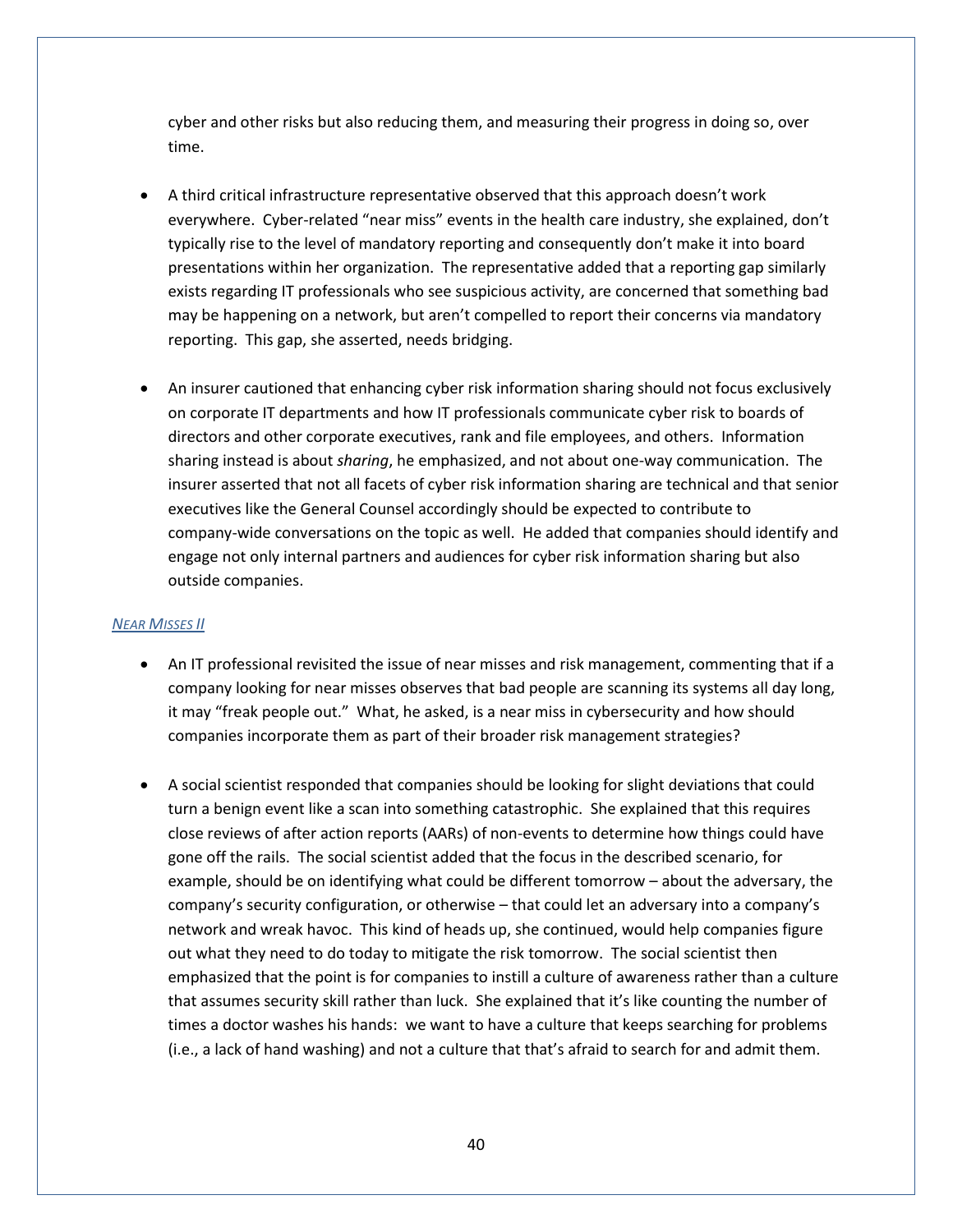- An IT professional responded that companies are at a point with cyber risk where they're "getting lucky every day" and accordingly should focus on taking near misses into account. Unless a company has zero-day vulnerabilities all figured out, $17$  he observed, it's constantly vulnerable to attack. The IT professional concluded that if an adversary dedicates the time to getting into a company's assets, the adversary will succeed – a fact of life that supports the argument that companies should adopt risk mitigation rather than risk avoidance strategies.
- The social scientist concurred, noting that companies should instill "cultures of vigilance." She commented that the movie company Pixar has been very successful, but that it doesn't content itself with those successes. On the contrary, the social scientist stated, the company conducts sophisticated post-release assessments of their films to identify what could have gone better. She emphasized that Pixar does so with all of its films, even its most successful releases.

## *CROSS-SECTOR INFORMATION SHARING*

- An insurer commented that although critical infrastructure sectors are vertically oriented, IT touches everything across sectors. He added that replicating a legal structure that supports the exchange of real-time data that keeps everyone, across all sectors, aware, would be helpful.
- An IT professional replied that his company has looked at existing sector communication and stated that when it happens, such as with the Financial Services ISAC (FS-ISAC), it works very well. He asserted that other ISACs, however, have not been as successful with information sharing and that some ISACs exist – for all intents and purposes – in name only.
- A second IT professional questioned whether now might be a good time to rethink how cross-sector information sharing is currently structured. He asserted that big banks probably have more in common with big defense industrial base companies than with community banks. These kinds of highly sophisticated companies, he continued, should be permitted to share cyber risk information among themselves, across sectors, and then more broadly with others. The IT professional stated that such exchanges help develop trust among the players, without having to join an ISAC. He added, however, that he's not seen anything from government that truly helps bring companies together.

# *CROSS-CARRIER INFORMATION SHARING*

 $\overline{a}$ 

 An insurer noted that every carrier is different when it comes to assessing information sharing and other aspects of a company's cyber risk culture for underwriting purposes. While most carriers consider information sharing by a potential insured to be a positive sign, he added, every company shares information differently. The insurer explained that carriers therefore

 $17$  A zero-day (or zero-hour or day zero) attack or [threat](https://en.wikipedia.org/wiki/Threat_(computer)) is an attack that exploits a previously unknown [vulnerability](https://en.wikipedia.org/wiki/Vulnerability_(computing)) in [a computer application,](https://en.wikipedia.org/wiki/Application_software) meaning that the attack occurs on "day zero" of awareness of the vulnerability. *See* Zero-day attack. (n.d.). In *Wikipedia*. Retrieved June 26, 2013, from [https://en.wikipedia.org/wiki/Zero-day\\_attack.](https://en.wikipedia.org/wiki/Zero-day_attack)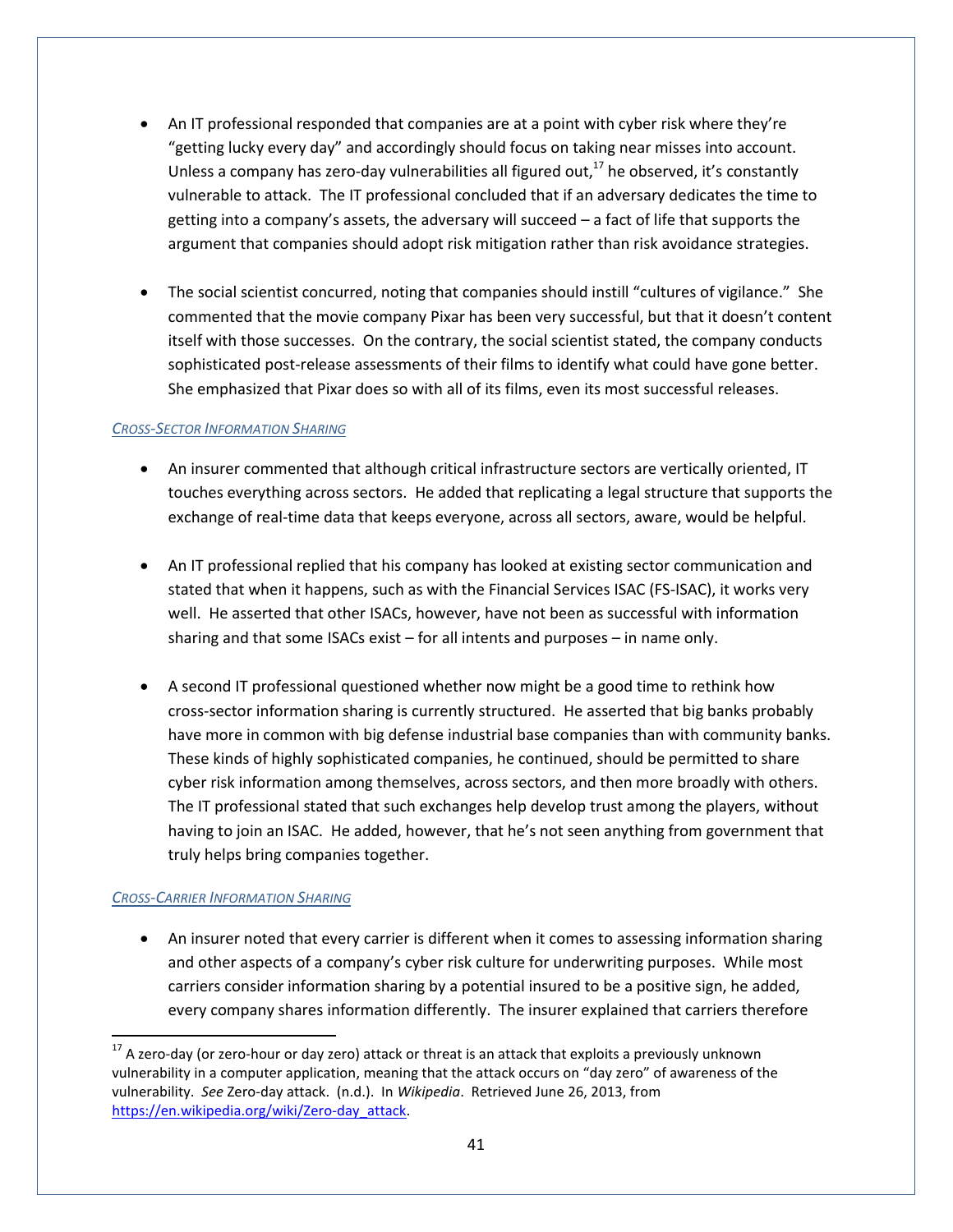weigh "information sharing" efforts differently from company to company depending on their particular circumstances.

- A critical infrastructure representative recommended that carriers look to federal mandates about patient safety information sharing as a potential source of lessons for how to pool and share cyber-related claims data. He specifically cited the Department of Health and Human Services' Agency for Healthcare Research and Quality (AHRQ), a patient safety organization that uses a standardized tool to collect information about patient harm. Cyber incidents are a subset of the information submitted to AHRQ, the representative noted, and it consequently could be a good source of actuarial data – at least insofar as healthcare organizations are concerned. A second critical infrastructure representative agreed, noting that the AHRQ system is protected from legal discovery, a prior barrier to patient safety information sharing. She added that a series of AHRQ-like organizations with similar protections could be established for other sectors and serve as additional sources of actuarial data.
- An IT professional asked if the insurance industry wanted to establish its own ISAC. An insurer responded that the insurance industry technically is part of the Financial Services Sector which already has an ISAC, the FS-ISAC. He added that carriers should consider using the FS-ISAC as a platform to share relevant data but asserted that they will also need new constructs to share cyber-related claims information.
- An IT professional asked the other participants what carriers would do with cyber-related claims data if they decided to establish a shared database. Several participants responded:
	- o An insurer stated that companies adopting best practices would benefit if more actuarial data about the size, scope, and frequency of cyber incidents becomes better known. Put simply, such information would help carriers offer better coverage at lower prices. He added that costs also will come down when carriers become more comfortable with the concept of sharing this kind of data and are otherwise incentivized to do so. The insurer concluded, however, that such sharing will likely undermine some of the competition across the industry.
	- $\circ$  A second insurer replied that incentivized information sharing among carriers nevertheless has a proven track record of informing and enhancing effective risk management. With more data on the size, scope, and frequency of cyber incidents – and the precise mechanisms involved in those incidents – carriers would be in a better position to develop policies that require potential insureds to adopt certain risk management controls as a prerequisite to coverage.
	- o A third insurer commented that while there's a tremendous need for carriers to share cyber-related claims data in order to enhance their cybersecurity insurance offerings,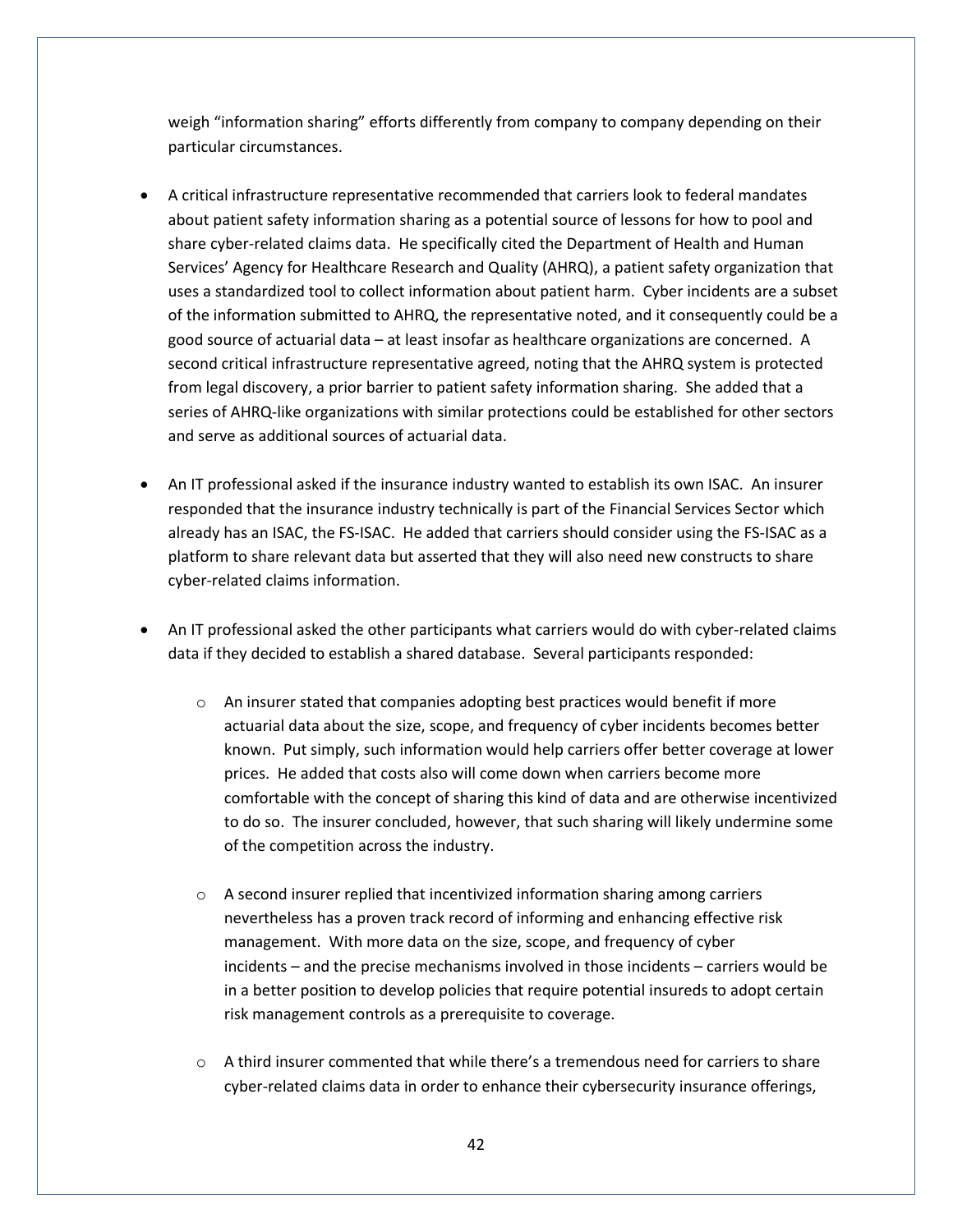it's unlikely to happen. He explained that carriers are simply unwilling to share this kind of proprietary information. A fourth insurer agreed that because carriers compete with each other, they won't put "all of our secrets" into a big data pool. He added that the Cyber Intelligence Sharing and Protection Act (CISPA) was designed to address this problem, but that privacy advocates had concerns about potential governmental use of the data.

- o An IT professional observed that without legislation, current anti-trust barriers that prevent unlawful industry collusion would likewise stymie the effort to create a carrier database for claims data.
- $\circ$  An insurer asserted that carriers should nevertheless share claims data through ISO, the Insurance Services Office, but lack incentives to do so. Alternatively, he stated, the federal government could establish a cyber data sharing clearinghouse and encourage carriers to participate through tax and other incentives. The insurer stated that in such an organization, the federal government would serve as the insurer of last resort and membership would be voluntary. Once sufficient actuarial data has been generated, he added, the industry would be able to kick the federal government out and move the market forward on its own.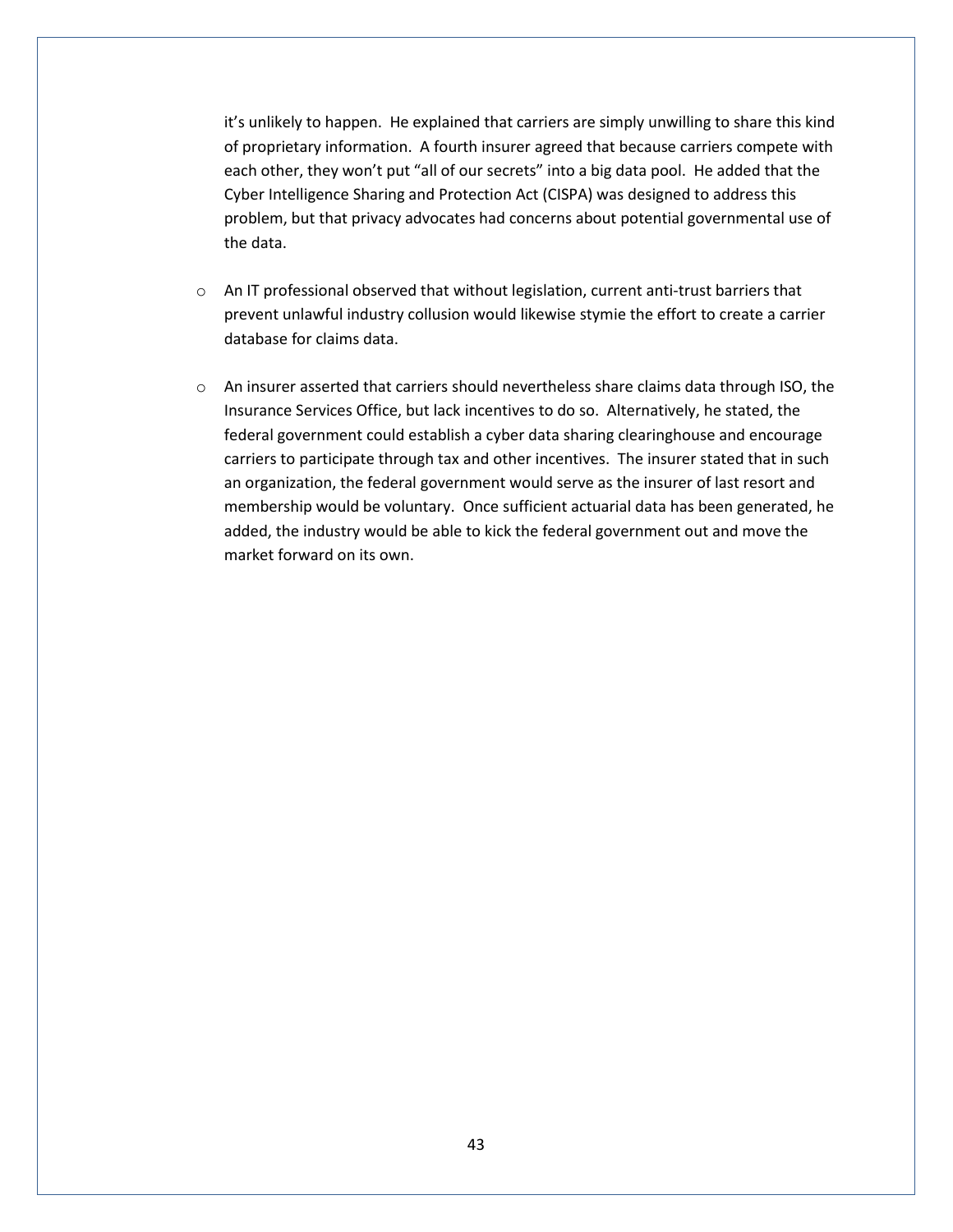#### **CONCLUSION**

Participants reported that the roundtable's focus on building effective cyber risk cultures – and, specifically, the challenges involved in tailoring such cultures to a company's particular circumstances – was both relevant and useful. At the conclusion of the roundtable, the participants offered several comments regarding potential next steps.

Exploring ERM. An insurer asserted that ERM could be better leveraged to help corporate leaders understand that cyber risk is just one subset of broader discussions about business risk. A risk manager agreed, stating that future ERM discussions should examine how it could be used not only by large but also by mid-size and small companies to (1) translate technical cyber risk information into actionable business terms; and (2) assess cyber risk across internal corporate silos. A second insurer noted that those conversations should likewise emphasize the utility of ERM in identifying and defining potential solution sets to key cyber risks as a predicate to a comprehensive "carrot, stick, culture" incentives strategy. A third insurer added that more Generation X and Y participants should join future roundtable given their very different ideas about privacy risk than those of other generations.

Understanding Costs and Benefits. An IT professional stated that the roundtable had convinced him that a more robust cybersecurity insurance market could be a powerful force in establishing and "enforcing" cybersecurity best practices. He concluded, however, that one size does not fit all and suggested that companies first focus on understanding their unique place within the cyber risk landscape before investing in particular cyber risk controls. Several other participants agreed and expressed their interest in exploring the costs and benefits of such controls – whether policy, process, or technology in nature. They explained that if companies come to understand both the cyber incidents that they've actually experienced and those that they'll likely face in the future, they'll want to know how to go about determining which investments provide the most "bang for the cybersecurity buck." They suggested that future events should start the process of answering that question.

Incentivizing Better Risk Management. Participants expressed interest in pursuing additional incentives-oriented discussions. A risk manager and social scientist agreed that liability issues surrounding "going on offense" against cyber adversaries would likely be an interesting topic to many. The risk manager added that a number of companies do data analytics, forensics, and penetration testing for large, mid-size, and small companies and may – as part of their legitimate operations – incur legal liability if they come across PII. He recommended that these issues also be included as part of future agendas. An insurer and a second risk manager, in turn, recommended that stakeholders turn their attention to the overall economics of cybersecurity insurance rather than legal immunity issues only. Other participants agreed that they'd welcome a pros and cons conversation about cybersecurity incentives generally.

Roundtable leaders and organizers agreed to share this feedback with DHS and NPPD senior leadership and to communicate with participants about next steps.